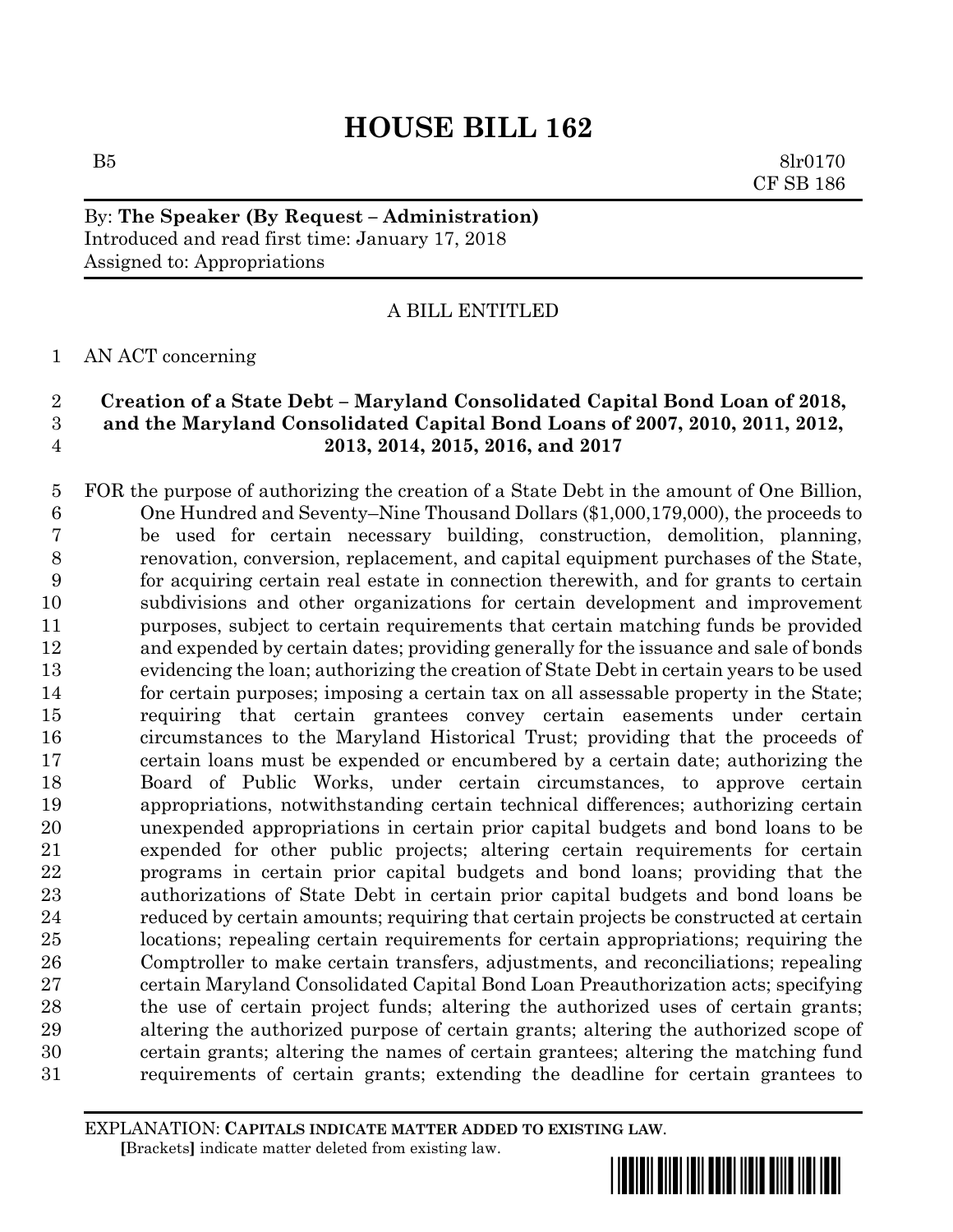| $\mathbf{1}$<br>$\overline{2}$<br>$\boldsymbol{3}$<br>$\overline{4}$ | present evidence of certain matching funds; extending the termination date of<br>certain grants; making certain technical corrections; providing for a delayed effective<br>date for certain provisions of this Act; and generally relating to the financing of<br>certain capital projects. |
|----------------------------------------------------------------------|----------------------------------------------------------------------------------------------------------------------------------------------------------------------------------------------------------------------------------------------------------------------------------------------|
|                                                                      | BY repealing and reenacting, with amendments,                                                                                                                                                                                                                                                |
| $\overline{5}$<br>6                                                  | Chapter 488 of the Acts of the General Assembly of 2007, as amended by Chapter                                                                                                                                                                                                               |
| 7                                                                    | 463 of the Acts of the General Assembly of 2014 and Chapter 27 of the Acts of                                                                                                                                                                                                                |
| 8                                                                    | the General Assembly of 2016                                                                                                                                                                                                                                                                 |
| 9                                                                    | Section $1(3)$ Item $ZAO3(D)$                                                                                                                                                                                                                                                                |
| 10                                                                   | BY repealing and reenacting, with amendments,                                                                                                                                                                                                                                                |
| 11                                                                   | Chapter 483 of the Acts of the General Assembly of 2010                                                                                                                                                                                                                                      |
| 12                                                                   | Section $1(3)$ Item $UA04(B)$                                                                                                                                                                                                                                                                |
| 13                                                                   | BY repealing and reenacting, with amendments,                                                                                                                                                                                                                                                |
| 14                                                                   | Chapter 483 of the Acts of the General Assembly of 2010, as amended by Chapter                                                                                                                                                                                                               |
| 15                                                                   | 396 of the Acts of the General Assembly of 2011, Chapter 444 of the Acts of                                                                                                                                                                                                                  |
| 16                                                                   | the General Assembly of 2012, Chapter 424 of the Acts of the General                                                                                                                                                                                                                         |
| 17                                                                   | Assembly of 2013, Chapter 463 of the Acts of the General Assembly of 2014,                                                                                                                                                                                                                   |
| 18                                                                   | and Chapter 495 of the Acts of the General Assembly of 2015                                                                                                                                                                                                                                  |
| 19                                                                   | Section $1(1)$                                                                                                                                                                                                                                                                               |
| 20                                                                   | BY repealing and reenacting, with amendments,                                                                                                                                                                                                                                                |
| 21                                                                   | Chapter 396 of the Acts of the General Assembly of 2011, as amended by Chapter                                                                                                                                                                                                               |
| 22                                                                   | 444 of the Acts of the General Assembly of 2012                                                                                                                                                                                                                                              |
| 23                                                                   | Section $1(3)$ Item $ZAOO(N)$                                                                                                                                                                                                                                                                |
| 24                                                                   | BY repealing and reenacting, with amendments,                                                                                                                                                                                                                                                |
| 25                                                                   | Chapter 444 of the Acts of the General Assembly of 2012, as amended by Chapter                                                                                                                                                                                                               |
| 26                                                                   | 424 of the Acts of the General Assembly of 2013                                                                                                                                                                                                                                              |
| 27                                                                   | Section $1(3)$ Item $ZAOO(P)$                                                                                                                                                                                                                                                                |
| 28                                                                   | BY repealing and reenacting, with amendments,                                                                                                                                                                                                                                                |
| 29                                                                   | Chapter 444 of the Acts of the General Assembly of 2012, as amended by Chapter 27                                                                                                                                                                                                            |
| 30                                                                   | of the Acts of the General Assembly of 2016                                                                                                                                                                                                                                                  |

- Section 1(3) Item RB31(A)
- BY repealing and reenacting, with amendments,
- Chapter 444 of the Acts of the General Assembly of 2012, as amended by Chapter 463 of the Acts of the General Assembly of 2014, Chapter 495 of the Acts of the General Assembly of 2015, Chapter 27 of the Acts of the General Assembly of 2016, and Chapter 22 of the Acts of the General Assembly of 2017 Section 1(1)
- BY repealing and reenacting, with amendments,
- Chapter 424 of the Acts of the General Assembly of 2013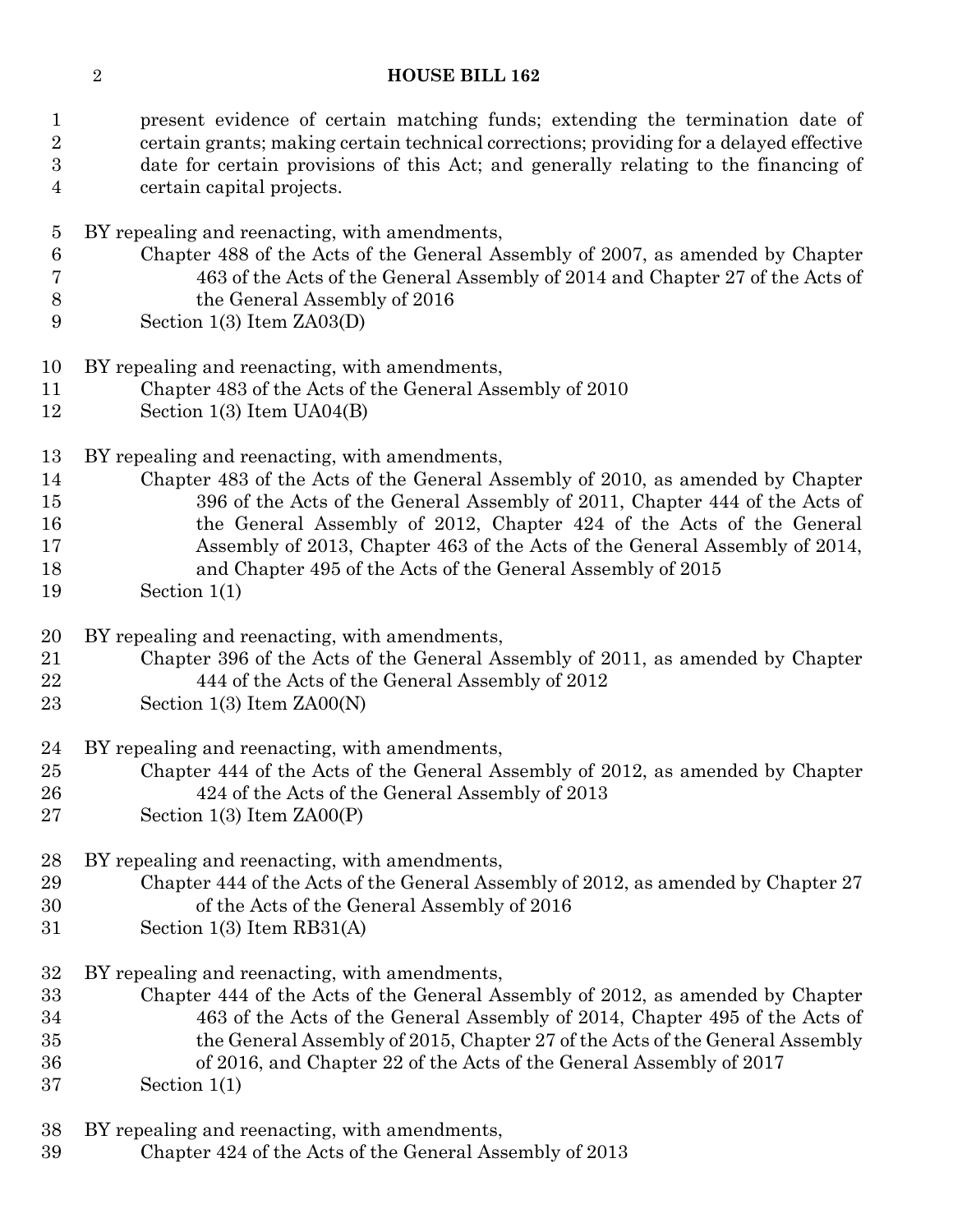| $\mathbf{1}$     | Section 1(3) Item ML01(A), RB27(B), RB31(A), and ZA00(Z)                          |
|------------------|-----------------------------------------------------------------------------------|
| $\overline{2}$   | BY repealing and reenacting, with amendments,                                     |
| $\boldsymbol{3}$ | Chapter 424 of the Acts of the General Assembly of 2013, as amended by Chapter    |
| 4                | 463 of the Acts of the General Assembly of 2014, Chapter 495 of the Acts of       |
| $\overline{5}$   | the General Assembly of 2015, Chapter 27 of the Acts of the General Assembly      |
| 6                | of 2016, and Chapter 22 of the Acts of the General Assembly of 2017               |
| 7                | Section $1(1)$                                                                    |
| 8                | BY repealing and reenacting, with amendments,                                     |
| 9                | Chapter 424 of the Acts of the General Assembly of 2013, as amended by Chapter 22 |
| 10               | of the Acts of the General Assembly of 2017                                       |
| 11               | Section $1(3)$ Item $ZAOO(Y)$                                                     |
| 12               | BY repealing and reenacting, with amendments,                                     |
| 13               | Chapter 463 of the Acts of the General Assembly of 2014                           |
| 14               | Section $1(3)$ Item RD00(A) and ZA00(I) and (AB)                                  |
| 15               | BY repealing and reenacting, with amendments,                                     |
| 16               | Chapter 463 of the Acts of the General Assembly of 2014, as amended by Chapter    |
| 17               | 495 of the Acts of the General Assembly of 2015, Chapter 27 of the Acts of the    |
| 18               | General Assembly of 2016, and Chapter 22 of the Acts of the General Assembly      |
| 19               | of 2017                                                                           |
| 20               | Section $1(1)$                                                                    |
| 21               | BY repealing and reenacting, with amendments,                                     |
| 22               | Chapter 463 of the Acts of the General Assembly of 2014, as amended by Chapter 22 |
| 23               | of the Acts of the General Assembly of 2017                                       |
| 24               | Section $1(3)$ Item RB27(A) and ZA00(AD)                                          |
| 25               | BY repealing and reenacting, with amendments,                                     |
| 26               | Chapter 495 of the Acts of the General Assembly of 2015                           |
| 27               | Section 1(3) Item RB31(A), RD00(A), and $ZA00(0)$                                 |
| 28               | BY repealing and reenacting, with amendments,                                     |
| 29               | Chapter 495 of the Acts of the General Assembly of 2015, as amended by Chapter 27 |
| 30               | of the Acts of the General Assembly of 2016 and Chapter 22 of the Acts of the     |
| 31               | General Assembly of 2017                                                          |
| $32\,$           | Section $1(1)$                                                                    |
| 33               | BY repealing and reenacting, with amendments,                                     |
| 34               | Chapter 27 of the Acts of the General Assembly of 2016                            |
| 35               | Section 1(3) Item RB31(A), ZA00(L) and (N), and ZA01(D)                           |
| 36               | BY repealing and reenacting, with amendments,                                     |
| 37               | Chapter 27 of the Acts of the General Assembly of 2016, as amended by Chapter 22  |
| 38               | of the Acts of the General Assembly of 2017                                       |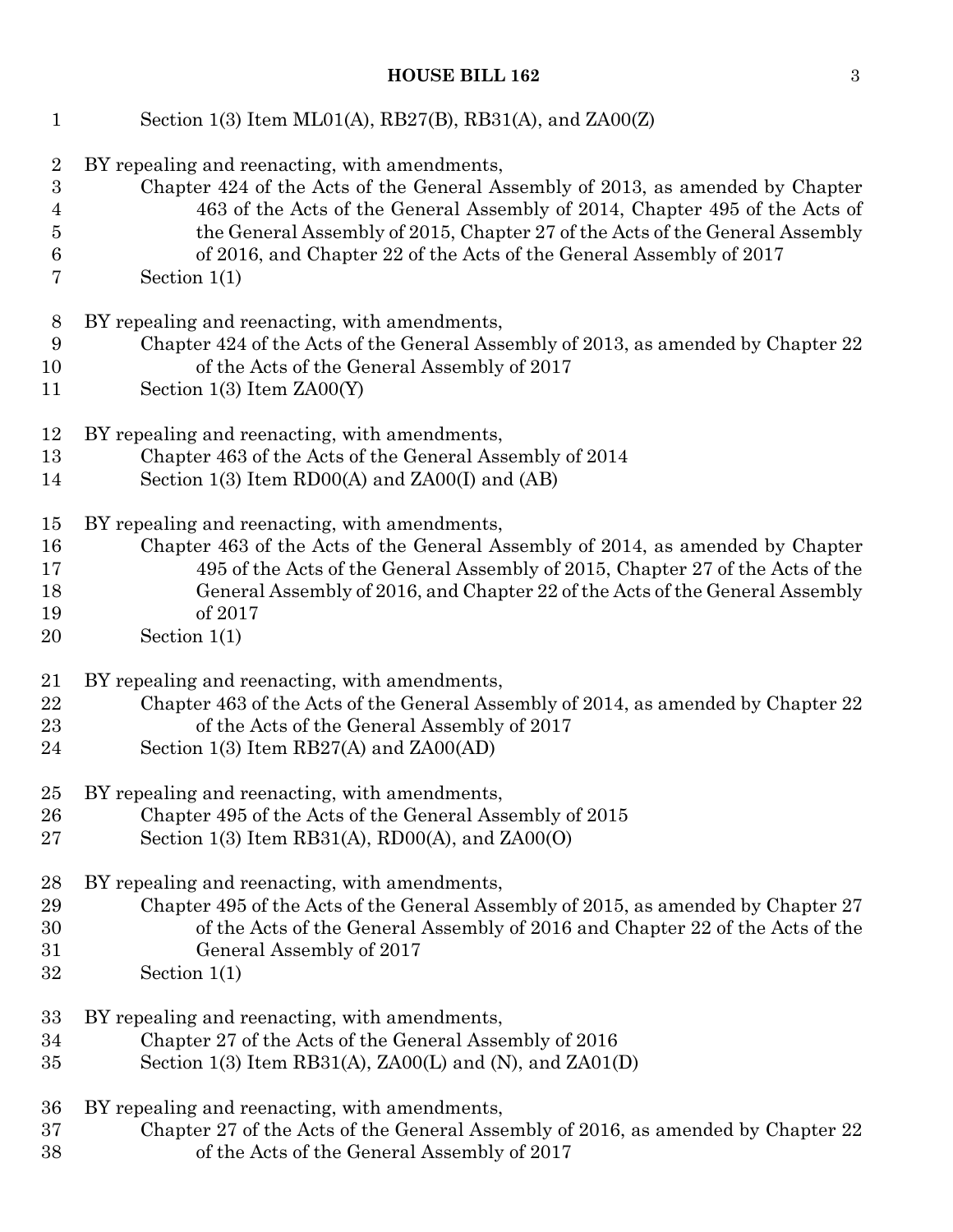| $\boldsymbol{3}$<br>4                  |                                                                                                                                                                              | Chapter 22 of the Acts of the General Assembly of 2017<br>Section $1(3)$ Item $ZAOO(R)$                                                                                                                                                                                                                                                                                                                                                                                                                                                   |           |  |  |
|----------------------------------------|------------------------------------------------------------------------------------------------------------------------------------------------------------------------------|-------------------------------------------------------------------------------------------------------------------------------------------------------------------------------------------------------------------------------------------------------------------------------------------------------------------------------------------------------------------------------------------------------------------------------------------------------------------------------------------------------------------------------------------|-----------|--|--|
| $\overline{5}$<br>$6\phantom{.}6$<br>7 | BY repealing                                                                                                                                                                 | Chapter 22 of the Acts of the General Assembly of 2017<br>Section 12 and 13                                                                                                                                                                                                                                                                                                                                                                                                                                                               |           |  |  |
| $8\,$<br>9                             | That:                                                                                                                                                                        | SECTION 1. BE IT ENACTED BY THE GENERAL ASSEMBLY OF MARYLAND,                                                                                                                                                                                                                                                                                                                                                                                                                                                                             |           |  |  |
| 10<br>11<br>12<br>13<br>14<br>15<br>16 | (1)<br>Procurement Article.                                                                                                                                                  | The Board of Public Works may borrow money and incur indebtedness on<br>behalf of the State of Maryland through a State loan to be known as the Maryland<br>Consolidated Capital Bond Loan of 2018 in the total principal amount of \$1,000,179,000.<br>This loan shall be evidenced by the issuance, sale, and delivery of State general obligation<br>bonds authorized by a resolution of the Board of Public Works and issued, sold, and<br>delivered in accordance with $\S$ 8-117 through 8-124 and 8-131.2 of the State Finance and |           |  |  |
| 17<br>18                               | The bonds to evidence this loan or installments of this loan may be sold as a<br>(2)<br>single issue of bonds under $\S 8-122$ of the State Finance and Procurement Article. |                                                                                                                                                                                                                                                                                                                                                                                                                                                                                                                                           |           |  |  |
| 19<br>20<br>21<br>22<br>23             | (3)                                                                                                                                                                          | The cash proceeds of the sale of the bonds shall be paid to the Treasurer and<br>first shall be applied to the payment of the expenses of issuing, selling, and delivering the<br>bonds, unless funds for this purpose are otherwise provided, and then shall be credited on<br>the books of the Comptroller and expended, on approval by the Board of Public Works, for<br>the following public purposes, including any applicable architects' and engineers' fees:                                                                      |           |  |  |
| 24                                     |                                                                                                                                                                              | <b>EXECUTIVE DEPARTMENT - GOVERNOR</b>                                                                                                                                                                                                                                                                                                                                                                                                                                                                                                    |           |  |  |
| 25<br>26                               | DA07.01                                                                                                                                                                      | DEPARTMENT OF AGING<br>(Statewide)                                                                                                                                                                                                                                                                                                                                                                                                                                                                                                        |           |  |  |
| 27<br>28<br>29<br>30<br>31             | (A)                                                                                                                                                                          | Senior Centers Capital Grant Program. Provide grants to<br>acquire property and to design, construct, renovate, and equip<br>senior citizen activities centers. The funds appropriated for this<br>purpose shall be administered in accordance with §§ 10-501                                                                                                                                                                                                                                                                             | 1,600,000 |  |  |
| 32<br>33                               | DB01                                                                                                                                                                         | HISTORIC ST. MARY'S CITY COMMISSION<br>(St. Mary's County)                                                                                                                                                                                                                                                                                                                                                                                                                                                                                |           |  |  |
| 34<br>35                               | (A)                                                                                                                                                                          | Leonard Calvert House Exhibit. Provide funds to begin<br>archeology on the site of the Leonard Calvert House Exhibit                                                                                                                                                                                                                                                                                                                                                                                                                      | 350,000   |  |  |

Section 1(1)

BY repealing and reenacting, with amendments,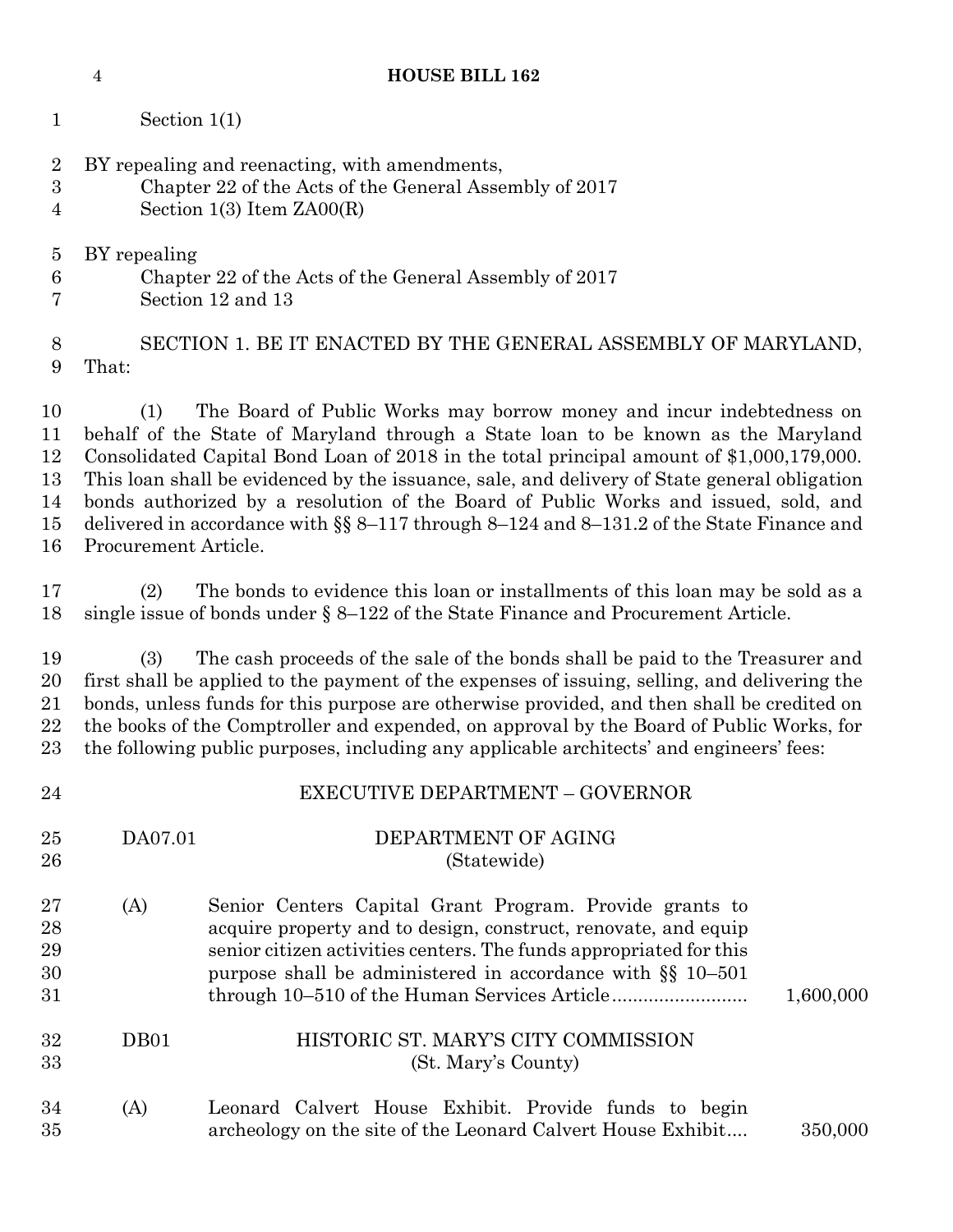| $\mathbf{1}$<br>$\overline{2}$                         | (B)     | Pavilion. Provide funds to construct a wooden pavilion at                                                                                                                                                                                                                                                                                                                                                                                                                                                                         | 277,000    |
|--------------------------------------------------------|---------|-----------------------------------------------------------------------------------------------------------------------------------------------------------------------------------------------------------------------------------------------------------------------------------------------------------------------------------------------------------------------------------------------------------------------------------------------------------------------------------------------------------------------------------|------------|
| 3                                                      | DE02.01 | <b>BOARD OF PUBLIC WORKS</b>                                                                                                                                                                                                                                                                                                                                                                                                                                                                                                      |            |
| 4<br>$\overline{5}$                                    |         | <b>GENERAL STATE FACILITIES</b><br>(Statewide)                                                                                                                                                                                                                                                                                                                                                                                                                                                                                    |            |
| 6<br>7                                                 | (A)     | Facilities Renewal Fund. Provide funds for the repair and<br>rehabilitation of State-owned capital facilities                                                                                                                                                                                                                                                                                                                                                                                                                     | 20,540,000 |
| 8<br>9                                                 |         | STATE GOVERNMENT CENTER - ANNAPOLIS<br>(Anne Arundel County)                                                                                                                                                                                                                                                                                                                                                                                                                                                                      |            |
| 10<br>11<br>12                                         | (B)     | Annapolis Post Office. Provide funds to complete planning,<br>construction, and equipping of renovations to the Annapolis                                                                                                                                                                                                                                                                                                                                                                                                         | 8,209,000  |
| 13<br>14<br>15<br>16                                   | (C)     | Lawyer's Mall. Provide funds to begin planning and<br>construction of the replacement of underground infrastructure<br>and utilities, as well as associated site work, in and near                                                                                                                                                                                                                                                                                                                                                | 2,000,000  |
| 17                                                     |         | <b>JUDICIARY/MULTISERVICE CENTERS</b>                                                                                                                                                                                                                                                                                                                                                                                                                                                                                             |            |
| 18<br>19<br>20<br>21                                   | (D)     | New Catonsville District Court. Provide funds to complete<br>construction of a new district court/multiservice center building<br>in Catonsville and an on-site parking garage (Baltimore                                                                                                                                                                                                                                                                                                                                         | 12,019,000 |
| 22<br>23<br>24<br>25                                   | (E)     | Shillman Building Conversion. Provide funds to begin planning<br>the renovation of the Shillman Building located at 500 North<br>Calvert Street in Baltimore City for the Baltimore City District                                                                                                                                                                                                                                                                                                                                 | 985,000    |
| 26<br>27                                               | DE02.02 | PUBLIC SCHOOL CONSTRUCTION<br>(Statewide)                                                                                                                                                                                                                                                                                                                                                                                                                                                                                         |            |
| 28<br>29<br>30<br>31<br>$32\,$<br>33<br>34<br>35<br>36 | (A)     | Aging Schools Program. Provide additional grants for capital<br>improvements, repairs, and deferred maintenance work at<br>existing public school buildings. Grants shall be distributed to<br>local boards of education in proportion to grants received under<br>§ 5–206 of the Education Article. Provided that \$1,500,000 of<br>this authorization shall be used for a grant to Baltimore City<br>Public Schools for heating and air conditioning improvements<br>in the Dr. Roland N. Patterson Building at the KIPP Public | 7,609,000  |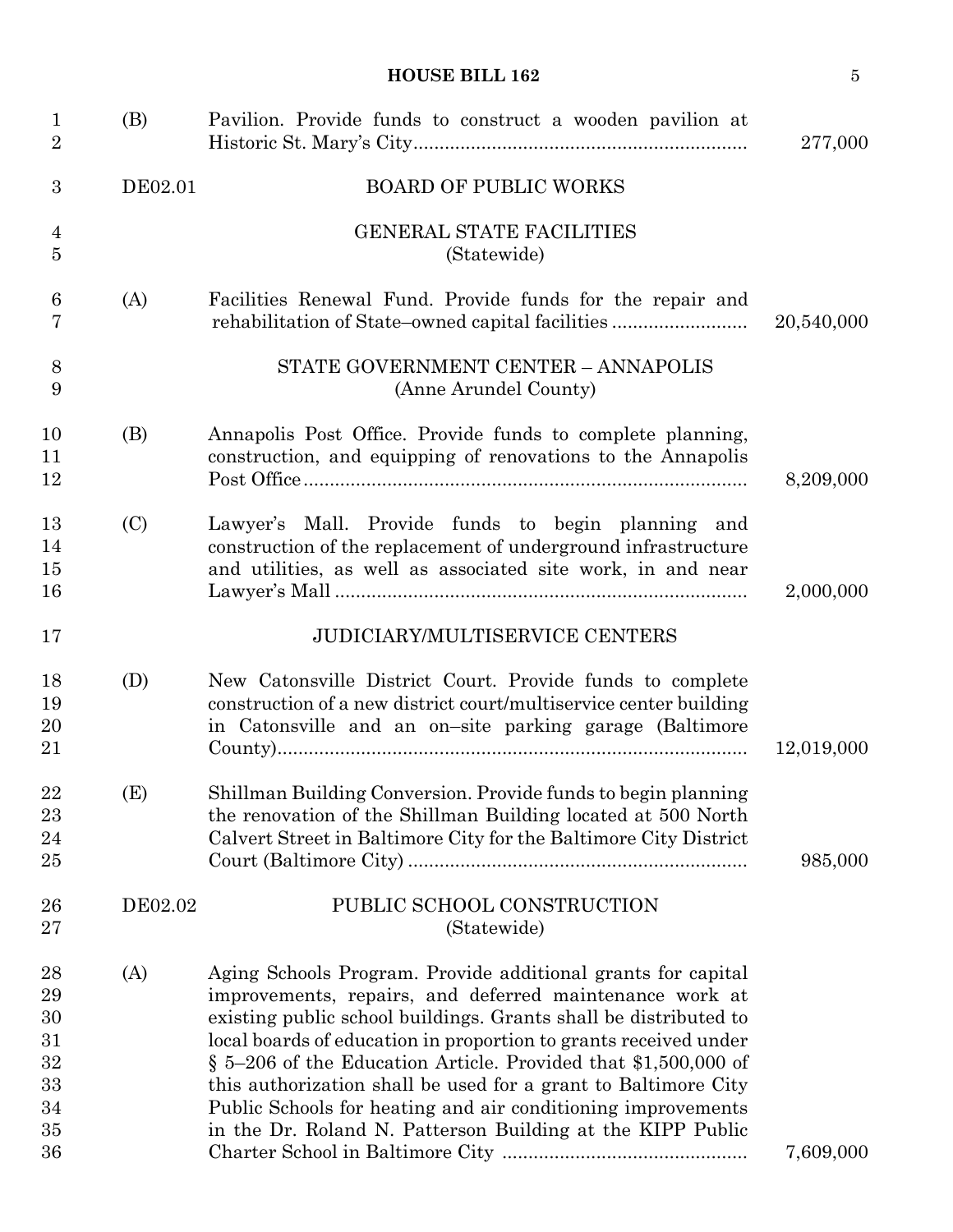| $\mathbf{1}$<br>$\overline{2}$<br>$\overline{3}$<br>$\overline{4}$<br>$\bf 5$<br>$\,6$<br>7 | (B) | as  | fiber | Public School Construction Program. Provide funds to<br>construct public school buildings and public school capital<br>improvements, including providing grants to local boards of<br>education for federal E-rate-eligible special construction such<br>and broadband infrastructure projects<br>for<br>E-rate-eligible applicants in accordance with $\S$ § 5-301 through                                                                                                                                                                                                                                                                                                 | 309,000,000 |
|---------------------------------------------------------------------------------------------|-----|-----|-------|-----------------------------------------------------------------------------------------------------------------------------------------------------------------------------------------------------------------------------------------------------------------------------------------------------------------------------------------------------------------------------------------------------------------------------------------------------------------------------------------------------------------------------------------------------------------------------------------------------------------------------------------------------------------------------|-------------|
| 8<br>9<br>10<br>11<br>12<br>13<br>14<br>15<br>16<br>17<br>18                                | (C) |     |       | Nonpublic Aging Schools Program. Provide funds to be<br>distributed as grants to nonpublic schools in Maryland for<br>expenditures eligible under the Aging Schools Program<br>established in $\S$ 5-206 of the Education Article, including<br>school security improvements. Provided that grants may be<br>provided only to nonpublic schools eligible to receive Aid to<br>Non-Public Schools R00A03.04 (for the purchase of textbooks<br>or computer hardware and software for loans to students in<br>eligible nonpublic schools), excluding preschools in fiscal 2019,<br>with a maximum amount of $$100,000$ and a minimum amount<br>of \$5,000 per eligible school. |             |
| 19                                                                                          |     |     |       | Further provided that:                                                                                                                                                                                                                                                                                                                                                                                                                                                                                                                                                                                                                                                      |             |
| 20<br>21                                                                                    |     | (a) |       | An eligible school may apply and qualify for a grant<br>as specified below based on the following criteria:                                                                                                                                                                                                                                                                                                                                                                                                                                                                                                                                                                 |             |
| 22<br>23<br>24<br>25                                                                        |     |     | (1)   | At least 20% of the school's<br>students are eligible for free<br>reduced<br>price<br>meal<br><b>or</b><br>programs;                                                                                                                                                                                                                                                                                                                                                                                                                                                                                                                                                        |             |
| ${\bf 26}$<br>27<br>28<br>29<br>30<br>31<br>32                                              |     |     | (2)   | Tuition charged to students<br>is less than the statewide<br>pupil<br>average<br>per<br>expenditure<br>for<br>public<br>schools as calculated by the<br>Maryland State Department<br>of Education; and                                                                                                                                                                                                                                                                                                                                                                                                                                                                      |             |
| 33<br>34<br>35                                                                              |     |     | (3)   | The school has a facility with<br>an average age of 50 years or<br>more; and                                                                                                                                                                                                                                                                                                                                                                                                                                                                                                                                                                                                |             |
| 36                                                                                          |     | (b) |       | If a school meets:                                                                                                                                                                                                                                                                                                                                                                                                                                                                                                                                                                                                                                                          |             |
| 37<br>38                                                                                    |     |     | (1)   | All three of the criteria<br>specified above, the school                                                                                                                                                                                                                                                                                                                                                                                                                                                                                                                                                                                                                    |             |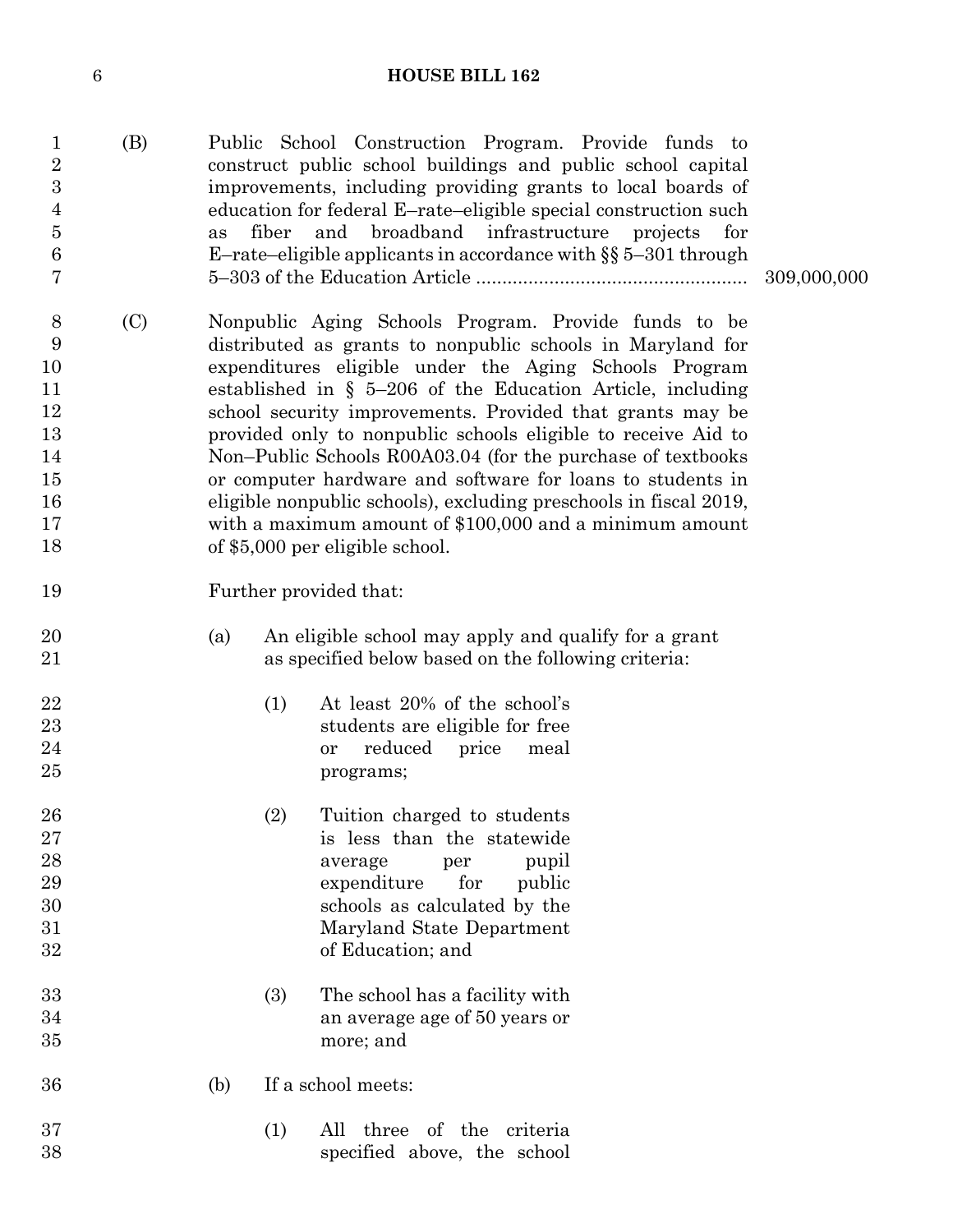| $\mathbf{1}$                                       |         | may receive up to \$100,000;                                                                                                                                                                                                                                                                                                                                                                                                                                                                                                             |            |
|----------------------------------------------------|---------|------------------------------------------------------------------------------------------------------------------------------------------------------------------------------------------------------------------------------------------------------------------------------------------------------------------------------------------------------------------------------------------------------------------------------------------------------------------------------------------------------------------------------------------|------------|
| $\boldsymbol{2}$<br>3<br>$\overline{4}$<br>$\bf 5$ |         | Two of the three criteria<br>(2)<br>specified above, the school<br>may receive up to $$75,000$ ;<br>and                                                                                                                                                                                                                                                                                                                                                                                                                                  |            |
| 6<br>7<br>8                                        |         | (3)<br>One of the three criteria<br>specified above, the school<br>may receive up to \$25,000.                                                                                                                                                                                                                                                                                                                                                                                                                                           |            |
| 9<br>10<br>11<br>12<br>13<br>14<br>15              |         | Further provided that if more eligible schools apply and qualify<br>for grants than the total authorizations, the Maryland State<br>Department of Education shall prorate the grants based on the<br>total authorization amount. Further provided that the funds<br>shall be administered by the Maryland State Department of<br>Education and the Interagency Committee on School                                                                                                                                                       | 3,500,000  |
| 16<br>17<br>18<br>19<br>20<br>21<br>22<br>23<br>24 | (D)     | Supplemental Capital Grant Program for Local School<br>Systems. Provide funds to local school systems with enrollment<br>growth that over the last 5 years exceeds 150% of the statewide<br>average or with 300 or more relocatable classrooms. These<br>funds shall be administered in accordance with $\S$ 5–313 of the<br>Education Article and can be used for grants to local boards of<br>education for federal E-rate-eligible special construction such<br>fiber<br>broadband infrastructure projects<br>and<br>for<br><b>as</b> | 40,000,000 |
| 25<br>26                                           | DH01.04 | MILITARY DEPARTMENT<br>(Carroll County)                                                                                                                                                                                                                                                                                                                                                                                                                                                                                                  |            |
| 27<br>28<br>29<br>30<br>31<br>32<br>33             | (A)     | Freedom Readiness Center. Provide funds to continue planning<br>and construction of a new Army National Guard Readiness<br>Center in Sykesville, provided that notwithstanding Section 6<br>of this Act, work may continue on this project prior to the<br>appropriation of all funds necessary to complete this<br>DEPARTMENT OF PLANNING                                                                                                                                                                                               | 9,428,000  |
| 34<br>35                                           | DW01.08 | <b>JEFFERSON PATTERSON PARK AND MUSEUM</b><br>(Calvert County)                                                                                                                                                                                                                                                                                                                                                                                                                                                                           |            |
| 36<br>37<br>38                                     | (A)     | Patterson Center Renovations. Provide funds to continue<br>planning and begin constructing and equipping renovations to<br>the Patterson Center at the Jefferson Patterson Park and                                                                                                                                                                                                                                                                                                                                                      |            |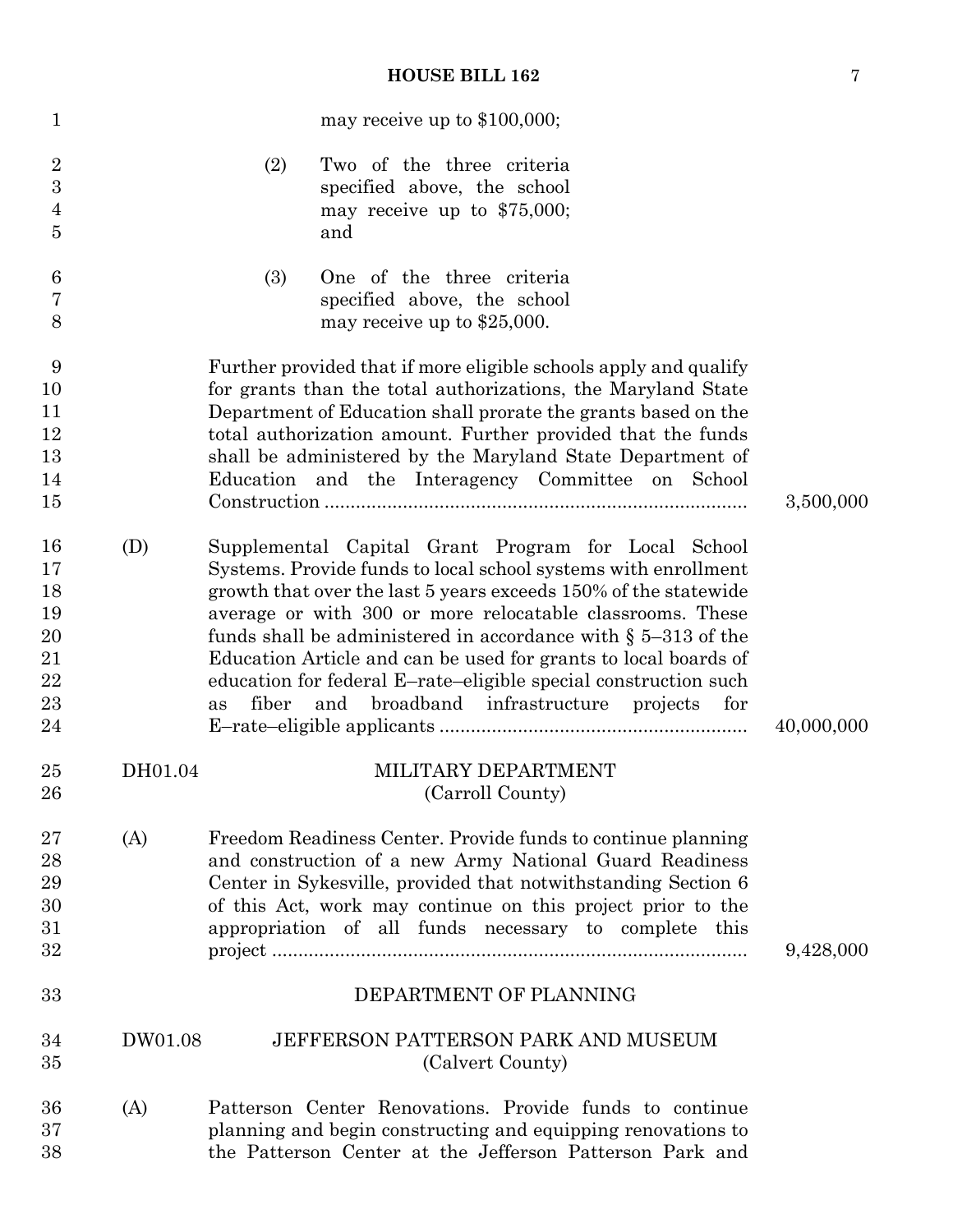|                                                 | $8\,$ |         | <b>HOUSE BILL 162</b>                                                                                                                                                                                                                                                                                                                                                               |            |
|-------------------------------------------------|-------|---------|-------------------------------------------------------------------------------------------------------------------------------------------------------------------------------------------------------------------------------------------------------------------------------------------------------------------------------------------------------------------------------------|------------|
| $\mathbf{1}$<br>$\sqrt{2}$<br>3                 |       |         | Museum, provided that notwithstanding Section 6 of this Act,<br>work may commence on this project prior to the appropriation<br>of all funds necessary to complete this project                                                                                                                                                                                                     | 3,887,000  |
| $\overline{4}$<br>$\overline{5}$                |       | DW01.11 | DIVISION OF HISTORICAL AND CULTURAL PROGRAMS<br>(Statewide)                                                                                                                                                                                                                                                                                                                         |            |
| $\boldsymbol{6}$<br>7<br>$8\,$<br>9<br>10<br>11 |       | (A)     | Maryland Historical Trust. Provide funds for the African<br>American Heritage Preservation Grant Program to assist in the<br>protection of properties with cultural and historic significance<br>to the African American community. The funds appropriated<br>for this purpose shall be administered in accordance with $\S$<br>5A–330 of the State Finance and Procurement Article | 1,000,000  |
| 12<br>13<br>14<br>15<br>16<br>17                |       | (B)     | Maryland Historical Trust. Provide funds to be credited to the<br>Maryland Historical Trust Capital Grant Fund for historical<br>preservation and museum assistance. The funds appropriated<br>for this purpose shall be administered in accordance with<br>§§ 5A–328 and 5A–353 through 5A–359 of the State Finance                                                                | 600,000    |
| 18<br>19                                        |       | FB04    | DEPARTMENT OF INFORMATION TECHNOLOGY<br>(Statewide)                                                                                                                                                                                                                                                                                                                                 |            |
| 20<br>21<br>$\bf 22$<br>23<br>24<br>25          |       | (A)     | Public Safety Communications System. Provide funds to<br>continue construction of a statewide unified public safety radio<br>communications system, provided that notwithstanding<br>Section 6 of this Act, work may continue on this project prior to<br>the appropriation of all funds necessary to complete this                                                                 | 10,500,000 |
| 26                                              |       |         | DEPARTMENT OF NATURAL RESOURCES                                                                                                                                                                                                                                                                                                                                                     |            |
| 27<br>28                                        |       | KA05    | CAPITAL GRANTS AND LOANS ADMINISTRATION<br>(Statewide)                                                                                                                                                                                                                                                                                                                              |            |
| 29<br>30<br>31                                  |       | (A)     | Community Parks and Playgrounds. Provide funds for grants<br>to local governments to design and construct capital-eligible                                                                                                                                                                                                                                                          | 2,500,000  |
| 32<br>33<br>34<br>35<br>36                      |       | (B)     | Rural Legacy Program. Provide funds for the purchase of<br>conservation easements and the acquisition of land. The funds<br>appropriated for this purpose shall be administered in<br>accordance with $\S$ 5-9A-01 through 5-9A-09 of the Natural                                                                                                                                   | 5,000,000  |
| 37                                              |       | KA14.02 | CHESAPEAKE AND COASTAL SERVICE                                                                                                                                                                                                                                                                                                                                                      |            |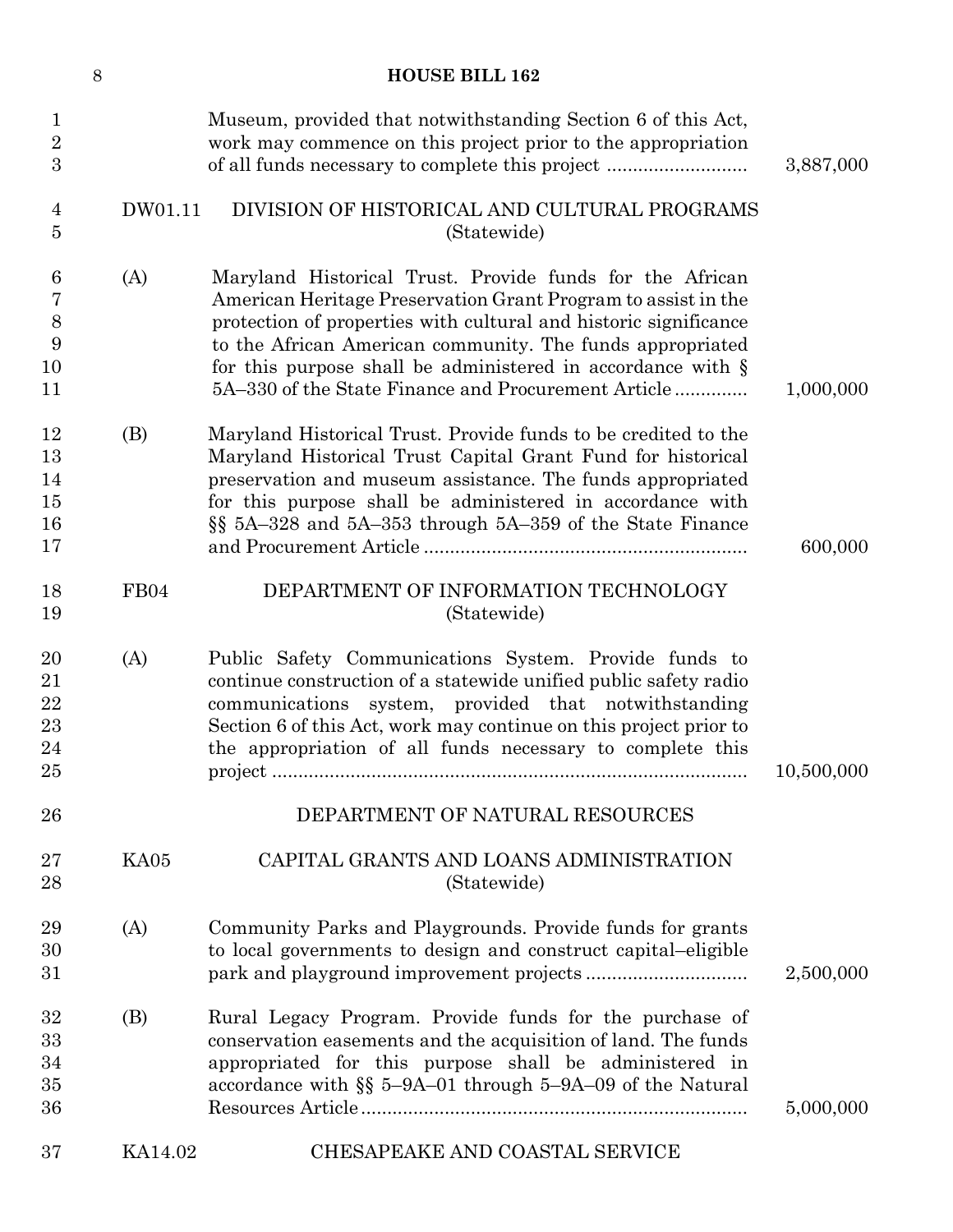| $\mathbf 1$                                         |         | (Statewide)                                                                                                                                                                                                                                                                                                                                                        |           |
|-----------------------------------------------------|---------|--------------------------------------------------------------------------------------------------------------------------------------------------------------------------------------------------------------------------------------------------------------------------------------------------------------------------------------------------------------------|-----------|
| $\overline{2}$<br>$\sqrt{3}$<br>$\overline{4}$<br>5 | (A)     | Coastal Resiliency Program. Provide funds for the acquisition,<br>design, and construction of shoreline restoration and other<br>protect<br>coastal<br>infrastructure,<br>and<br>projects<br>to<br>for<br>post implementation monitoring and adaptive management                                                                                                   | 4,725,000 |
| 6<br>7                                              | KA17.01 | FISHING AND BOATING SERVICES<br>(Statewide)                                                                                                                                                                                                                                                                                                                        |           |
| 8<br>9                                              | (A)     | Oyster Restoration Program. Provide funds to design and<br>construct oyster habitat restoration projects                                                                                                                                                                                                                                                           | 270,000   |
| 10                                                  |         | DEPARTMENT OF AGRICULTURE                                                                                                                                                                                                                                                                                                                                          |           |
| 11<br>12<br>13                                      | LA12.05 | OFFICE OF MARKETING, ANIMAL INDUSTRIES<br>AND CONSUMER SERVICES<br>(Wicomico County)                                                                                                                                                                                                                                                                               |           |
| 14<br>15<br>16<br>17<br>18<br>19                    | (A)     | Salisbury Animal Health Laboratory Replacement. Provide<br>funds to continue design and begin the construction and<br>equipping of a replacement animal health laboratory in<br>Salisbury, provided that notwithstanding Section 6 of this Act,<br>work may commence on this project prior to the appropriation<br>of all funds necessary to complete this project | 4,975,000 |
| 20<br>21                                            | LA15    | OFFICE OF RESOURCE CONSERVATION<br>(Statewide)                                                                                                                                                                                                                                                                                                                     |           |
| 22<br>23<br>24<br>25<br>26<br>27                    | (A)     | Maryland Agricultural Cost-Share Program. Provide funds for<br>financial assistance for the implementation of best<br>management practices that reduce soil and nutrient runoff<br>from Maryland farms. The funds appropriated for this purpose<br>shall be administered in accordance with $\S$ 8-701 through                                                     | 8,500,000 |
| 28                                                  |         | DEPARTMENT OF HEALTH                                                                                                                                                                                                                                                                                                                                               |           |
| 29                                                  | MA01    | OFFICE OF THE SECRETARY                                                                                                                                                                                                                                                                                                                                            |           |
| 30<br>31<br>32<br>33<br>34                          | (A)     | Community Health Facilities Grant Program. Provide grants<br>to acquire, design, construct, renovate, and equip community<br>mental health, addiction treatment, and developmental<br>disabilities facilities. The funds appropriated for this purpose<br>shall be administered in accordance with $\S$ 24–601 through                                             |           |
| 35                                                  |         | 24–607 of the Health – General Article (Statewide)                                                                                                                                                                                                                                                                                                                 | 5,529,000 |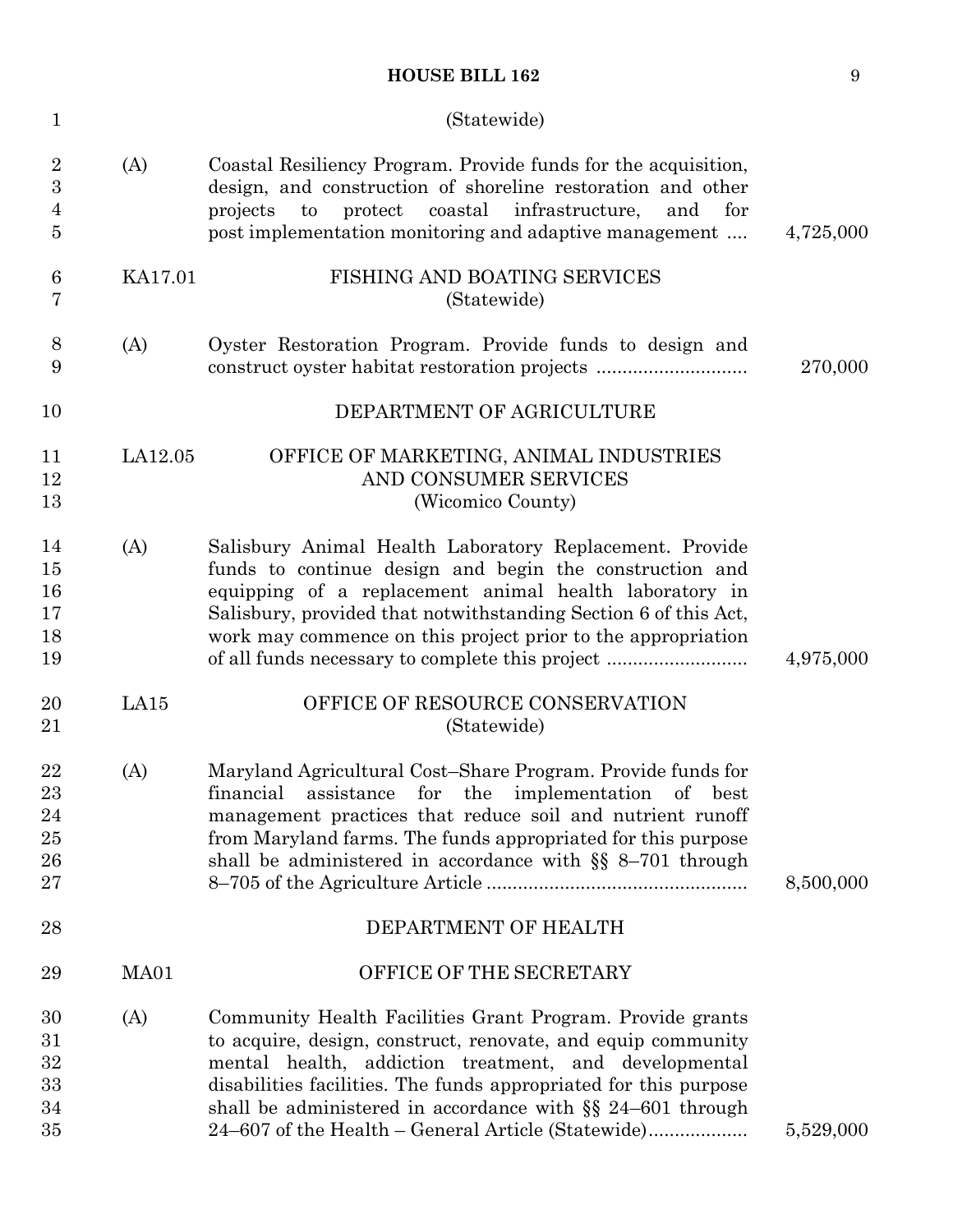|                                                 | 10          | <b>HOUSE BILL 162</b>                                                                                                                                                                                                                                                                                                                                                                                                                              |           |
|-------------------------------------------------|-------------|----------------------------------------------------------------------------------------------------------------------------------------------------------------------------------------------------------------------------------------------------------------------------------------------------------------------------------------------------------------------------------------------------------------------------------------------------|-----------|
| $\mathbf{1}$<br>$\sqrt{2}$<br>$\mathbf{3}$<br>4 | (B)         | Federally Qualified Health Centers Grant Program. Provide<br>grants to acquire, design, construct, renovate, and equip<br>buildings to be used as Federally Qualified Health Centers                                                                                                                                                                                                                                                               | 2,500,000 |
| $\overline{5}$<br>6                             | ML10        | CLIFTON T. PERKINS HOSPITAL CENTER<br>(Howard County)                                                                                                                                                                                                                                                                                                                                                                                              |           |
| 7<br>8<br>9                                     | (A)         | Clifton T. Perkins Hospital. Provide funds to begin planning<br>renovations to the North Wing of Clifton T. Perkins Hospital                                                                                                                                                                                                                                                                                                                       | 375,000   |
| 10<br>11                                        |             | DEPARTMENT OF PUBLIC SAFETY AND CORRECTIONAL<br><b>SERVICES</b>                                                                                                                                                                                                                                                                                                                                                                                    |           |
| 12<br>13                                        | QS01.01     | DEPARTMENT OF CORRECTIONS<br>(Anne Arundel County)                                                                                                                                                                                                                                                                                                                                                                                                 |           |
| 14<br>15<br>16<br>17                            | (A)         | Jessup Region Electrical Infrastructure Upgrade. Provide<br>funds to continue design of upgrades to the electrical<br>infrastructure<br>servicing correctional facilities, support                                                                                                                                                                                                                                                                 | 229,000   |
| 18<br>19                                        | QT04        | DIVISION OF PRETRIAL DETENTION<br>(Baltimore City)                                                                                                                                                                                                                                                                                                                                                                                                 |           |
| 20<br>21<br>22<br>23<br>24<br>25                | (A)         | Demolition of Buildings at the Baltimore City Correctional<br>Complex. Provide funds to continue design and begin<br>demolition of the buildings at the Baltimore City Correctional<br>Complex, provided that notwithstanding Section 6 of this Act,<br>work may commence on this project prior to the appropriation<br>of all funds necessary to complete this project                                                                            | 4,980,000 |
| 26                                              | <b>RA11</b> | MARYLAND STATE LIBRARY AGENCY                                                                                                                                                                                                                                                                                                                                                                                                                      |           |
| 27<br>28<br>29<br>30<br>31<br>32<br>33<br>34    | (A)         | Public Library Capital Grant Program. Provide grants to<br>acquire land, design, construct, and equip public library<br>facilities, provided that any reallocation of this authorization<br>or prior authorized funds for previously authorized or new<br>projects shall require notification to the General Assembly. The<br>funds appropriated for this purpose shall be administered in<br>accordance with $\S$ 23-509 of the Education Article | 5,000,000 |
| 35<br>36<br>37                                  | (B)         | State Library Resource Center. Provide funds to complete<br>construction of renovations and equip the Central Branch of<br>Baltimore City's Enoch Pratt Free Library System (Baltimore                                                                                                                                                                                                                                                             |           |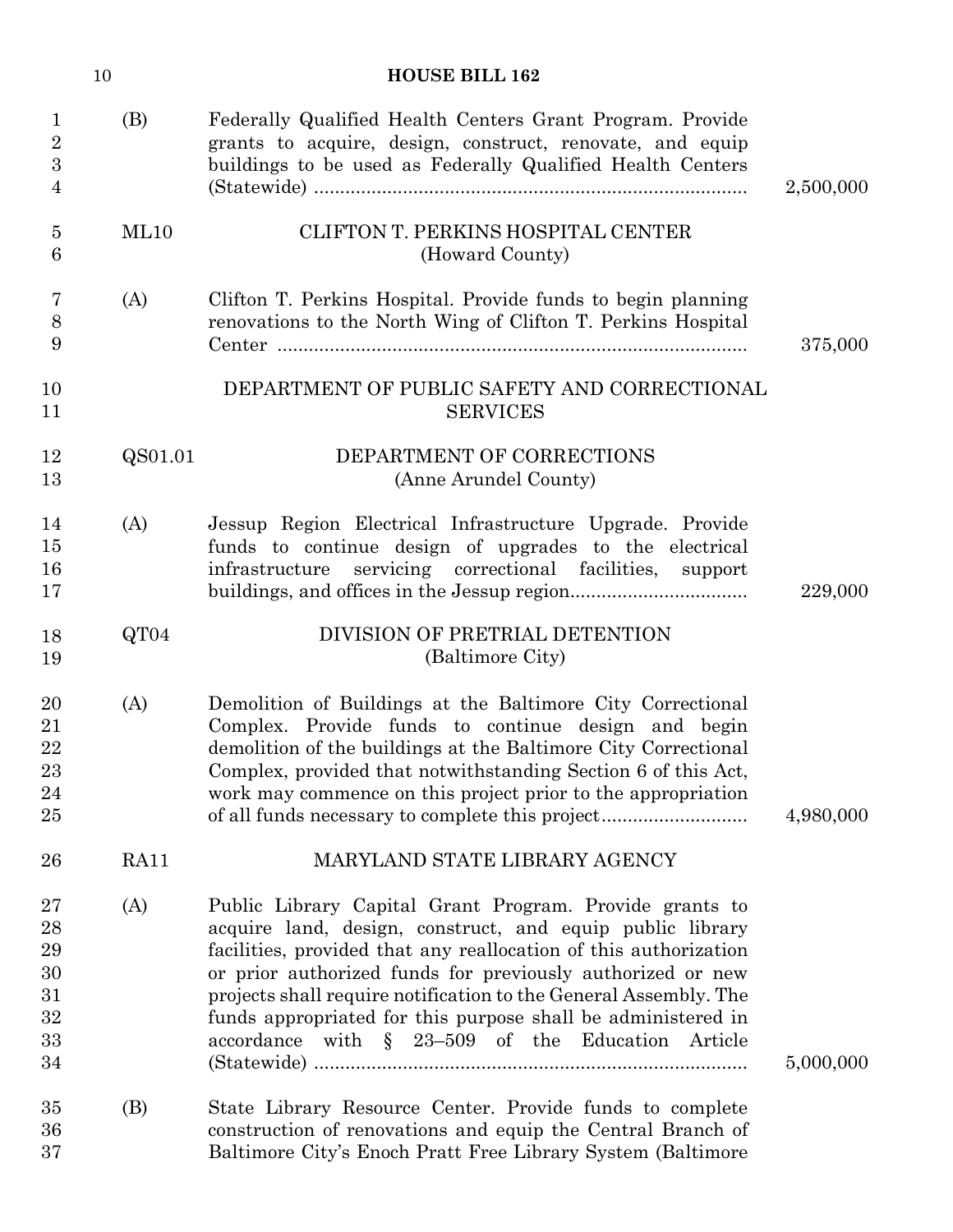| $\mathbf{1}$                                       |                  |                                                                                                                                                                                                                                                                                                                                                                                                | 4,831,000  |
|----------------------------------------------------|------------------|------------------------------------------------------------------------------------------------------------------------------------------------------------------------------------------------------------------------------------------------------------------------------------------------------------------------------------------------------------------------------------------------|------------|
| $\overline{2}$                                     |                  | UNIVERSITY SYSTEM OF MARYLAND                                                                                                                                                                                                                                                                                                                                                                  |            |
| 3<br>4                                             | <b>RB21</b>      | UNIVERSITY OF MARYLAND, BALTIMORE<br>(Baltimore City)                                                                                                                                                                                                                                                                                                                                          |            |
| $\overline{5}$<br>$\,6$<br>7<br>8<br>9<br>10<br>11 | (A)              | Central Electric Substation and Electrical Infrastructure<br>Upgrades. Provide funds to begin construction of an electric<br>substation, recycling center, and electrical infrastructure<br>upgrades for the University of Maryland, Baltimore, provided<br>that notwithstanding Section 6 of this Act, work may continue<br>on this project prior to the appropriation of all funds necessary | 8,564,000  |
| 12<br>13                                           | <b>RB22</b>      | UNIVERSITY OF MARYLAND, COLLEGE PARK<br>(Prince George's County)                                                                                                                                                                                                                                                                                                                               |            |
| 14<br>15<br>16                                     | (A)              | A. James Clark Hall – New Bioengineering Building. Provide<br>funds to complete construction and equipping of the new                                                                                                                                                                                                                                                                          | 3,608,000  |
| 17<br>18<br>19                                     | (B)              | Brendan Iribe Center for Computer Science and Innovation.<br>Provide funds to complete construction and equipping of a new                                                                                                                                                                                                                                                                     | 3,900,000  |
| 20<br>21<br>22<br>23<br>24                         | (C)              | New Cole Field House. Provide funds to continue design and<br>construction of a human performance and academic research<br>facility, provided that notwithstanding Section 6 of this Act,<br>work may continue on this project prior to the appropriation of<br>all funds necessary to complete this project                                                                                   | 7,289,000  |
| 25<br>26<br>27<br>28<br>29                         | (D)              | School of Public Policy Building. Provide funds to continue<br>design and construction of the School of Public Policy Building,<br>provided that notwithstanding Section 6 of this Act, work may<br>continue on this project prior to the appropriation of all funds                                                                                                                           | 2,000,000  |
| 30<br>31                                           | RB <sub>24</sub> | <b>TOWSON UNIVERSITY</b><br>(Baltimore County)                                                                                                                                                                                                                                                                                                                                                 |            |
| 32<br>33<br>34<br>35                               | (A)              | Science Facility. Provide funds to continue construction of a<br>new Science Facility, provided that notwithstanding Section 6<br>of this Act, work may commence on this project prior to the<br>appropriation of all funds necessary to complete this project                                                                                                                                 | 58,744,000 |
| 36                                                 | <b>RB26</b>      | FROSTBURG STATE UNIVERSITY                                                                                                                                                                                                                                                                                                                                                                     |            |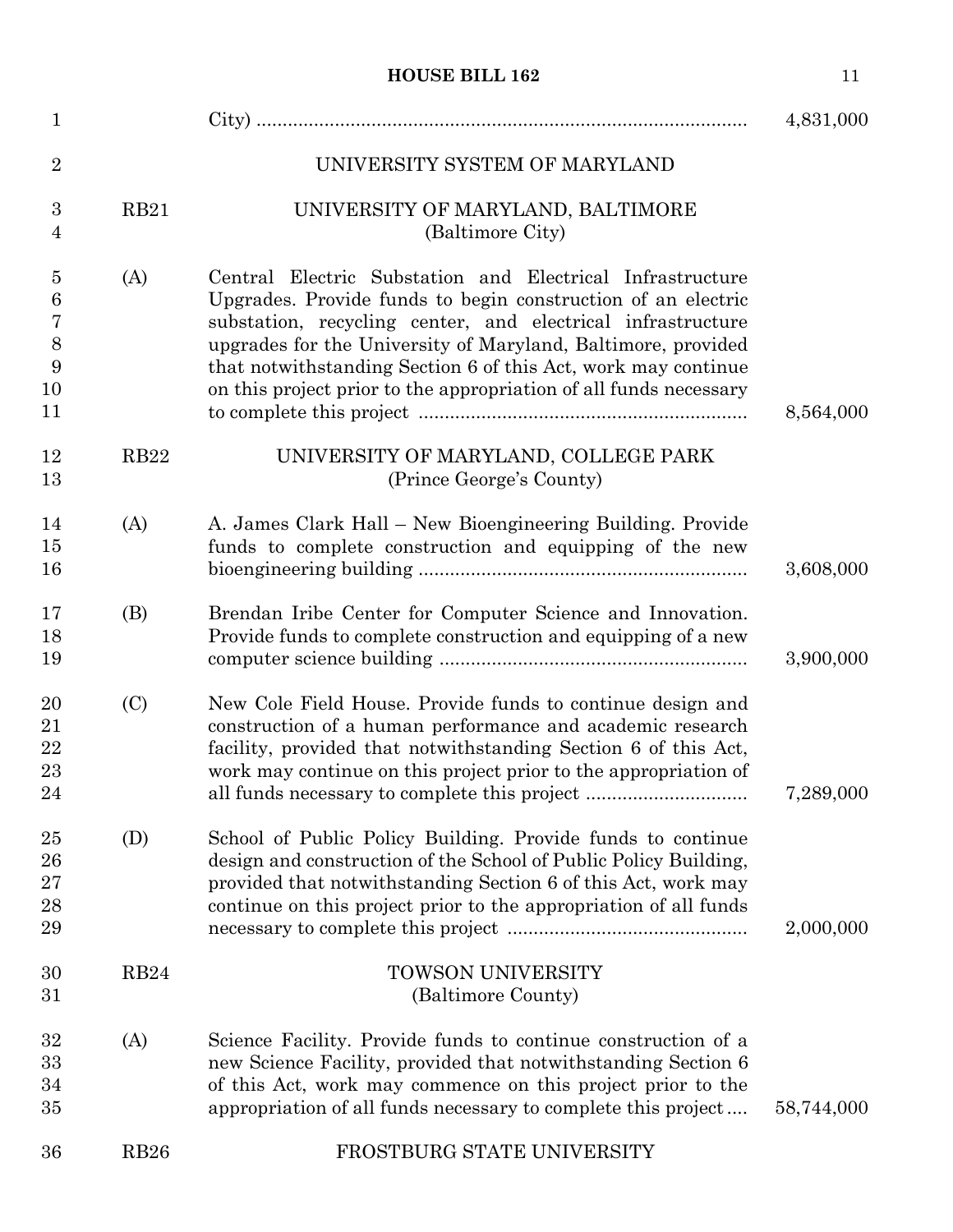|                                                      | 12          | <b>HOUSE BILL 162</b>                                                                                                                                                                                                                                                                                                                                                                                                                         |            |
|------------------------------------------------------|-------------|-----------------------------------------------------------------------------------------------------------------------------------------------------------------------------------------------------------------------------------------------------------------------------------------------------------------------------------------------------------------------------------------------------------------------------------------------|------------|
| $\mathbf 1$                                          |             | (Allegany County)                                                                                                                                                                                                                                                                                                                                                                                                                             |            |
| $\sqrt{2}$<br>3<br>4                                 | (A)         | Education Professions and Health Sciences Center. Provide<br>funds to continue design of a new Education Professions and                                                                                                                                                                                                                                                                                                                      | 2,000,000  |
| $\overline{5}$<br>6                                  | <b>RB27</b> | COPPIN STATE UNIVERSITY<br>(Baltimore City)                                                                                                                                                                                                                                                                                                                                                                                                   |            |
| 7<br>$8\,$<br>9<br>10                                | (A)         | Percy Julian Building Renovation for College of Business.<br>Provide funds to continue design of renovations and an addition<br>to the Percy Julian Building to house the School of Business and                                                                                                                                                                                                                                              | 1,634,000  |
| 11<br>12                                             | <b>RB31</b> | UNIVERSITY OF MARYLAND BALTIMORE COUNTY<br>(Baltimore County)                                                                                                                                                                                                                                                                                                                                                                                 |            |
| 13<br>14<br>15<br>16                                 | (A)         | Interdisciplinary Life Sciences Building. Provide funds to<br>complete construction and equipping a new academic facility for<br>interdisciplinary life sciences at the University of Maryland                                                                                                                                                                                                                                                | 57,799,000 |
| 17<br>18<br>19                                       | (B)         | Utility Upgrades and Site Improvements. Provide funds to<br>begin design to replace, repair, and upgrade utility systems and                                                                                                                                                                                                                                                                                                                  | 1,360,000  |
| 20                                                   | <b>RB36</b> | UNIVERSITY SYSTEM OF MARYLAND OFFICE                                                                                                                                                                                                                                                                                                                                                                                                          |            |
| 21<br>22<br>23<br>24                                 | (A)         | Shady Grove Educational Center – Biomedical Sciences and<br>Engineering Education Building. Provide funds to complete<br>construction and equipping of an academic facility at Shady                                                                                                                                                                                                                                                          | 23,114,000 |
| 25<br>26<br>27<br>${\bf 28}$<br>29<br>30<br>31<br>32 | (B)         | Southern Maryland Regional Higher Education Center.<br>Provide funds to begin construction and equipping of a third<br>building on the Southern Maryland Regional Higher Education<br>Center Campus to provide academic and research laboratory<br>space, provided that notwithstanding Section 6 of this Act,<br>work may commence on this project prior to the appropriation<br>of all funds necessary to complete this project (St. Mary's | 28,365,000 |
| 33<br>34                                             | RC00        | BALTIMORE CITY COMMUNITY COLLEGE<br>(Baltimore City)                                                                                                                                                                                                                                                                                                                                                                                          |            |
| 35<br>36                                             | (A)         | Liberty Campus: Loop Road, Inner Loop and Entrance<br>Improvements. Provide funds to continue design of loop road                                                                                                                                                                                                                                                                                                                             |            |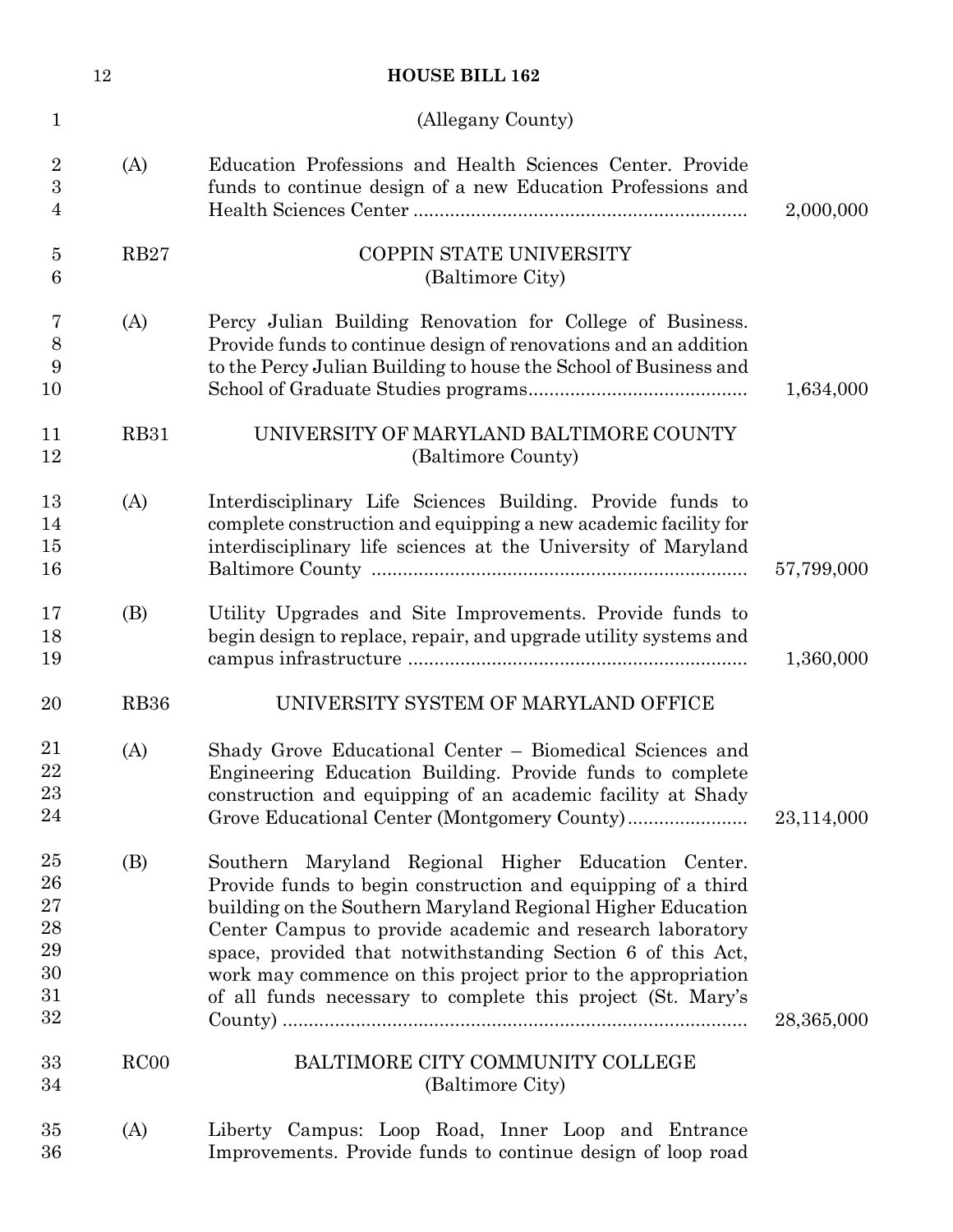| $\mathbf 1$<br>$\overline{2}$                      |                  | and entrance improvements at Baltimore City Community                                                                                                                                                                                                                                                                                                                                                                                                                                                                                                                                             | 365,000    |
|----------------------------------------------------|------------------|---------------------------------------------------------------------------------------------------------------------------------------------------------------------------------------------------------------------------------------------------------------------------------------------------------------------------------------------------------------------------------------------------------------------------------------------------------------------------------------------------------------------------------------------------------------------------------------------------|------------|
| 3<br>4                                             | RD00             | ST. MARY'S COLLEGE OF MARYLAND<br>(St. Mary's County)                                                                                                                                                                                                                                                                                                                                                                                                                                                                                                                                             |            |
| $\overline{5}$<br>$\boldsymbol{6}$<br>7<br>8       | (A)              | Academic Building and Auditorium. Provide funds to continue<br>design of and begin to construct and equip the relocation of the<br>existing athletic field, and to continue design of a new academic                                                                                                                                                                                                                                                                                                                                                                                              | 3,600,000  |
| 9<br>10<br>11                                      | (B)              | Campus Infrastructure Improvements. Provide funds to design<br>and construct various campus infrastructure improvement                                                                                                                                                                                                                                                                                                                                                                                                                                                                            | 2,405,000  |
| 12<br>13                                           | RE01             | MARYLAND SCHOOL FOR THE DEAF<br>(Frederick County)                                                                                                                                                                                                                                                                                                                                                                                                                                                                                                                                                |            |
| 14<br>15<br>16                                     | (A)              | Veditz Building Renovation. Provide funds to begin designing<br>the renovation of and infrastructure upgrades to the Veditz                                                                                                                                                                                                                                                                                                                                                                                                                                                                       | 586,000    |
| 17<br>18                                           | RI <sub>00</sub> | MARYLAND HIGHER EDUCATION COMMISSION<br>(Statewide)                                                                                                                                                                                                                                                                                                                                                                                                                                                                                                                                               |            |
| 19<br>20<br>21<br>22<br>23<br>24<br>25<br>26<br>27 | (A)              | Community College Facilities Grant Program. Provide funds to<br>assist the subdivisions in the acquisition of property and in the<br>design, construction, renovation, and equipping of local and<br>regional community college buildings, site improvements, and<br>facilities. The funds appropriated for this purpose shall be<br>administered in accordance with $\S$ 11-105(j) of the Education<br>Article, provided that notwithstanding Section 6 of this Act,<br>work may continue on each of these projects prior to the<br>appropriation of all funds necessary to complete the project | 60,095,000 |
| 28<br>29<br>30                                     |                  | (1)<br>Allegany<br>College – Technology<br>Building Renovation,<br>Phase<br>$\mathbf{1}$<br>(Allegany County)                                                                                                                                                                                                                                                                                                                                                                                                                                                                                     |            |
| 31<br>32<br>33                                     |                  | (2)<br>College – Technology<br>Allegany<br><b>Building</b><br>Renovation,<br>Phase<br>(Allegany County)                                                                                                                                                                                                                                                                                                                                                                                                                                                                                           |            |
| 34<br>35<br>36                                     |                  | (3)<br>Anne Arundel Community College -<br>Health<br>Sciences<br>and<br><b>Biology</b><br>Building (Anne Arundel County)                                                                                                                                                                                                                                                                                                                                                                                                                                                                          |            |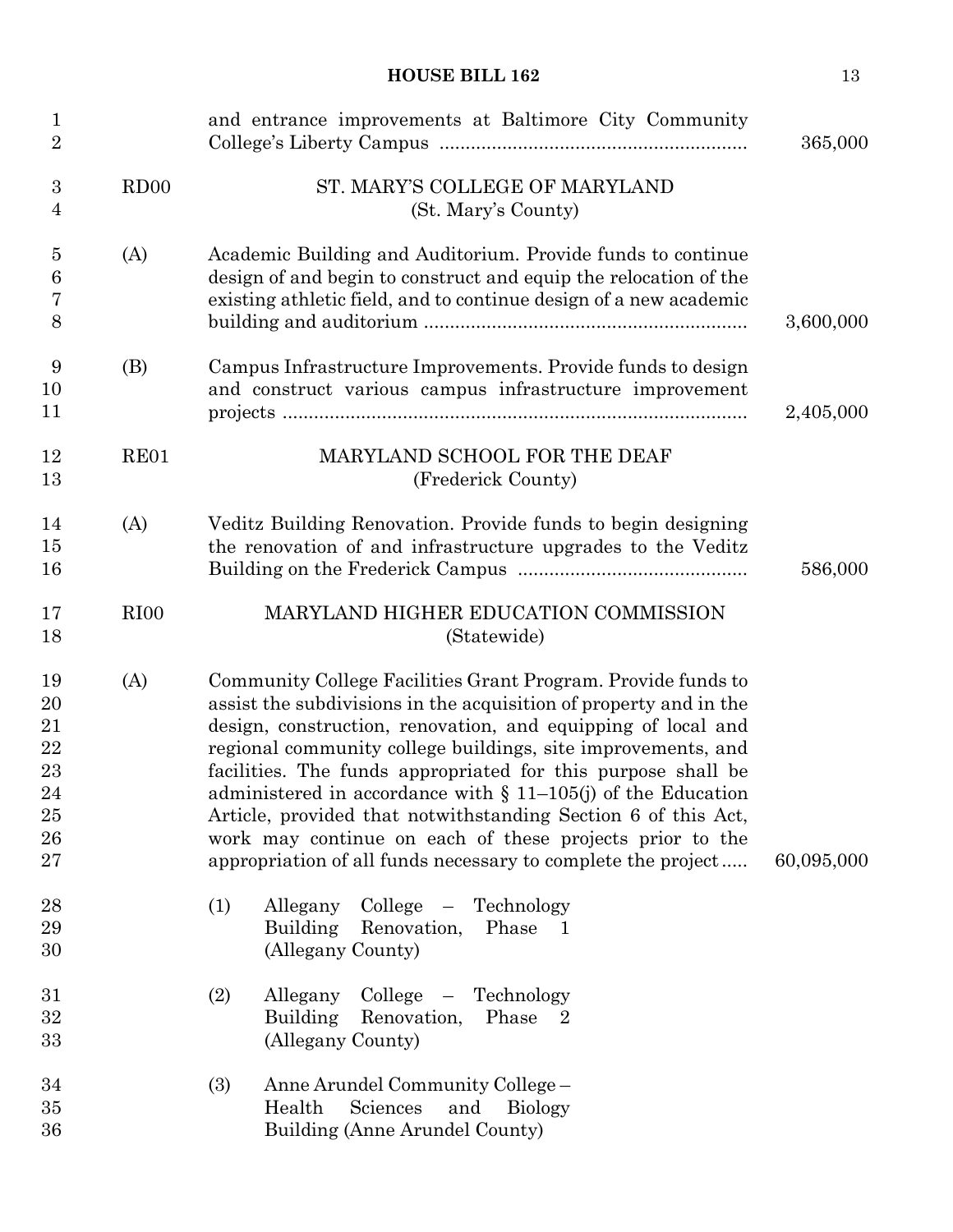|                                                         | 14 | <b>HOUSE BILL 162</b> |                                                                                                                                                              |  |
|---------------------------------------------------------|----|-----------------------|--------------------------------------------------------------------------------------------------------------------------------------------------------------|--|
| $\mathbf{1}$<br>$\boldsymbol{2}$<br>3<br>$\overline{4}$ |    | (4)                   | Community College<br>Carroll<br>Community<br>College<br>Carroll<br>Renovation<br>(Carroll)<br>Systemic<br>County)                                            |  |
| $\overline{5}$<br>6<br>$\overline{7}$<br>8              |    | (5)                   | College of Southern Maryland –<br>Sciences Center -<br>New Health<br>Regional<br>Hughesville<br>Campus<br>(Regional)                                         |  |
| 9<br>10<br>11<br>12                                     |    | (6)                   | Community College of Baltimore<br>County - Catonsville - Medium<br>Voltage Switchgear Replacement<br>(Baltimore County)                                      |  |
| 13<br>14<br>15<br>16<br>17                              |    | (7)                   | Community College of Baltimore<br>County - Essex - Health Careers<br>Technology<br>Building<br>and<br>Renovation and Expansion Project<br>(Baltimore County) |  |
| 18<br>19<br>20                                          |    | (8)                   | Frederick Community College<br>Building E<br>Renovation<br>and<br><b>Addition (Frederick County)</b>                                                         |  |
| 21<br>22<br>$^{23}$<br>24                               |    | (9)                   | Hagerstown Community College –<br><b>Business</b><br>Center<br>for<br>and<br>Studies<br>Entrepreneurial<br>(Washington County)                               |  |
| $25\,$<br>$26\,$<br>$27\,$                              |    | (10)                  | Harford Community College<br>Fallston Hall Renovation (Harford<br>County)                                                                                    |  |
| 28<br>29<br>30                                          |    | (11)                  | Howard Community College<br>Renovations to N and ST Buildings<br>(Howard County)                                                                             |  |
| 31<br>32<br>33                                          |    | (12)                  | Montgomery College – Rockville –<br>Student Services<br><b>New</b><br>Center<br>(Montgomery County)                                                          |  |
| 34<br>35<br>36<br>37                                    |    | (13)                  | Montgomery College - Takoma<br>Park/Silver Spring - Math and<br>Center (Montgomery<br>Science<br>County)                                                     |  |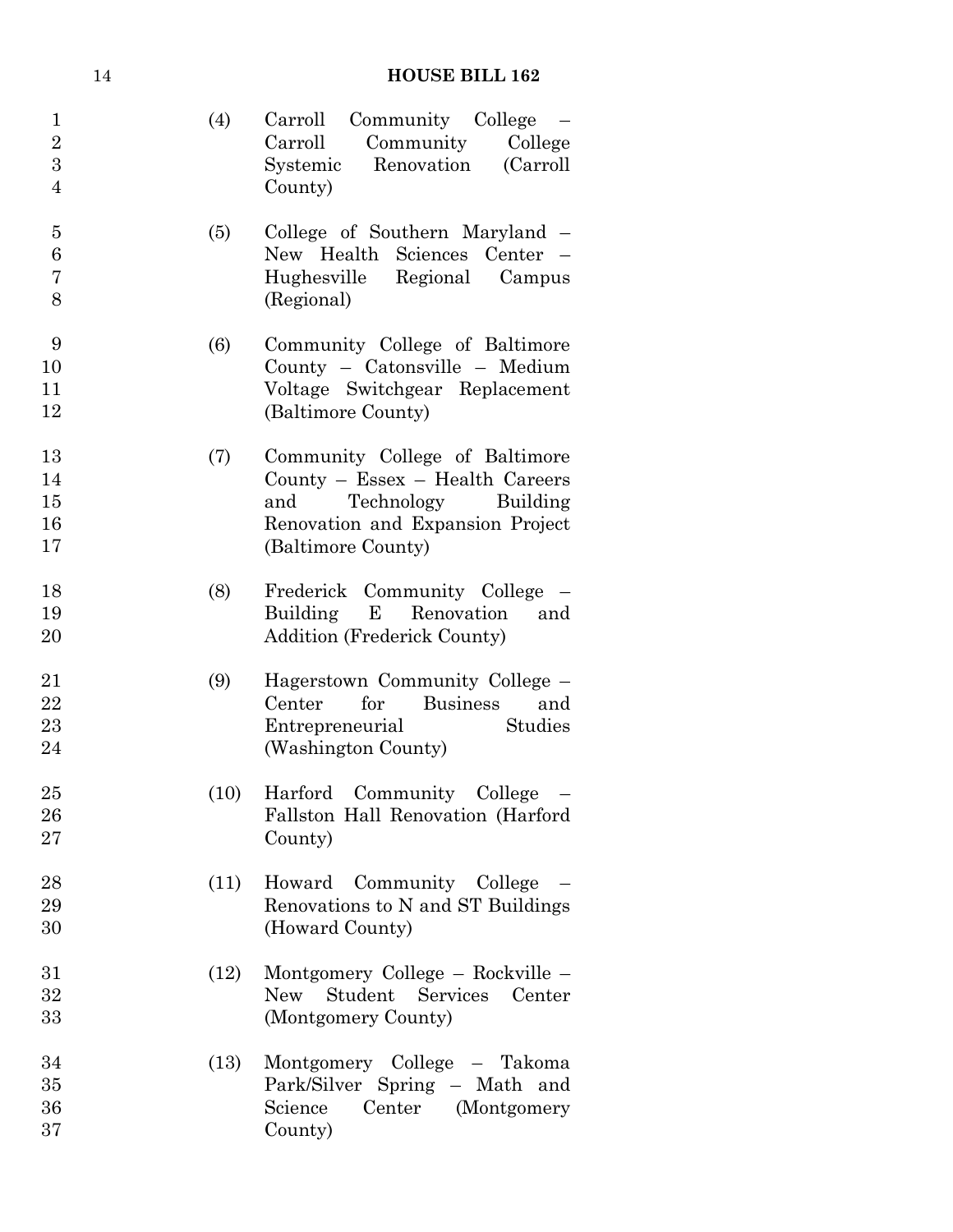| $\mathbf 1$<br>$\overline{2}$<br>3 |                  | Prince George's Community College<br>(14)<br>- Marlboro Hall Renovation and<br>Addition (Prince George's County)                                                                                                                                                                                                              |            |
|------------------------------------|------------------|-------------------------------------------------------------------------------------------------------------------------------------------------------------------------------------------------------------------------------------------------------------------------------------------------------------------------------|------------|
| 4<br>$\overline{5}$<br>6<br>7      |                  | Prince George's Community College<br>(15)<br>- Queen Anne Academic Center<br>Renovation and Addition (Prince<br>George's County)                                                                                                                                                                                              |            |
| 8<br>9                             | RM00             | MORGAN STATE UNIVERSITY<br>(Baltimore City)                                                                                                                                                                                                                                                                                   |            |
| 10<br>11<br>12<br>13<br>14         | (A)              | New Health and Human Services Building Phase I. Provide<br>funds to design the demolition of Turner's Armory and the<br>Vehicle Maintenance Facility, as well as the renovations to the<br>Portage Avenue warehouse building and associated site                                                                              | 461,000    |
| 15<br>16<br>17<br>18<br>19<br>20   | (B)              | New Student Services Support Building. Provide funds to<br>continue design and construction of a new Student Services<br>Support Building to house student services functions, provided<br>that notwithstanding Section 6 of this Act, work may continue<br>on this project prior to the appropriation of all funds necessary | 46,060,000 |
| 21                                 | RP <sub>00</sub> | MARYLAND PUBLIC BROADCASTING COMMISSION                                                                                                                                                                                                                                                                                       |            |
| 22<br>23<br>24                     | (A)              | Public<br>Television<br>Maryland<br>Transmission<br><b>Systems</b><br>Replacement. Provide funds to replace digital transmission and                                                                                                                                                                                          | 1,156,000  |
| 25<br>26<br>27                     | (B)              | Studio A Renovation and Addition. Provide funds to continue<br>design of the renovation and expansion of Studio A (Baltimore                                                                                                                                                                                                  | 100,000    |
| 28                                 | RQ00             | UNIVERSITY OF MARYLAND MEDICAL SYSTEM                                                                                                                                                                                                                                                                                         |            |
| 29<br>30<br>31<br>32               | (A)              | Capital Region Medical Center. Provide a grant to the<br>University of Maryland Medical System to assist in the<br>continued construction of a new Regional Medical Center in                                                                                                                                                 | 19,000,000 |
| 33<br>34<br>35<br>36<br>37         | (B)              | Neonatal Intensive Care Unit (NICU), Labor and Delivery<br>Units, Capital Infrastructure Improvements, and Outpatient<br>Center Building. Provide a grant to the University of Maryland<br>Medical System to assist in the continued renovation and<br>equipping of the NICU, Labor and Delivery Units, and                   |            |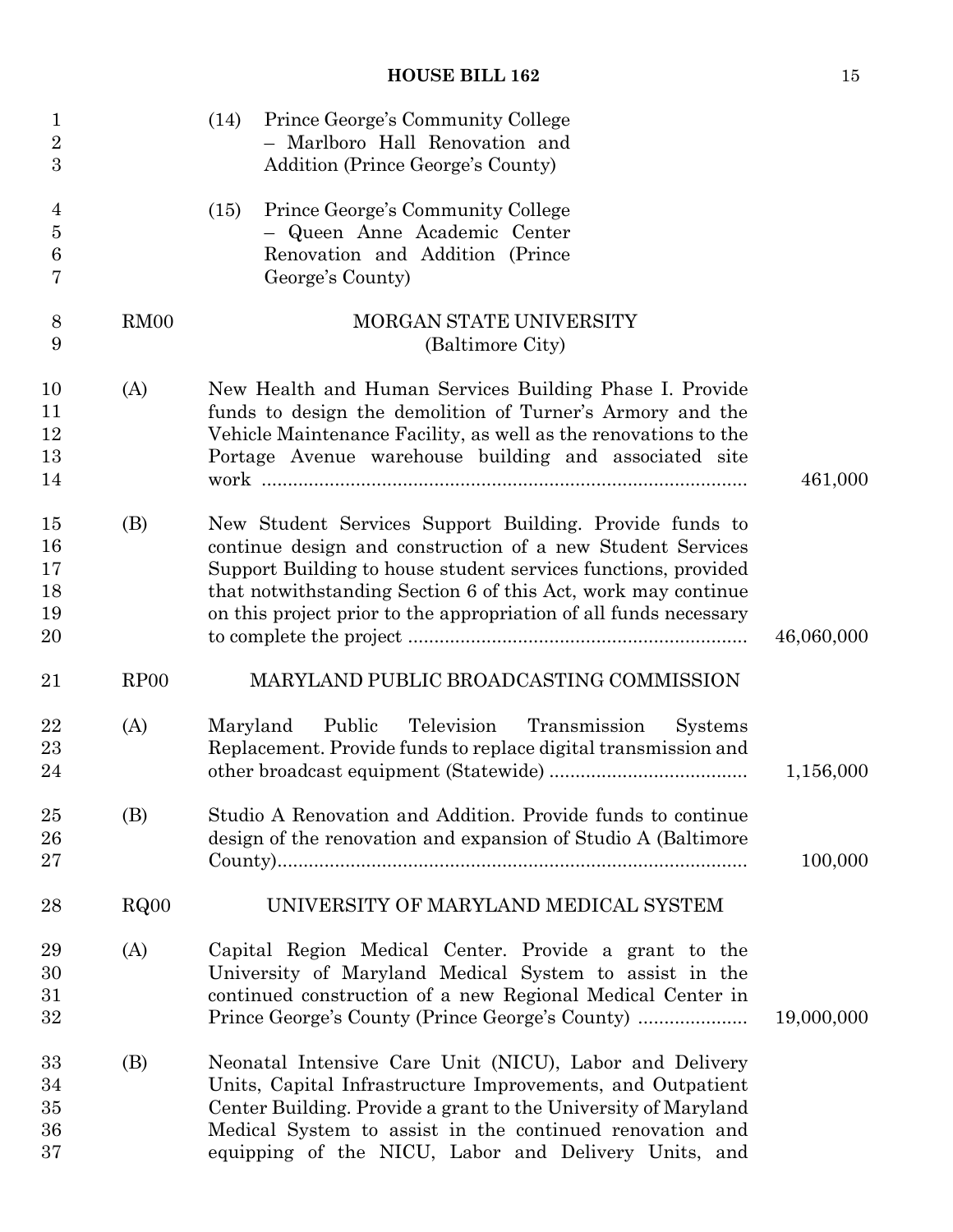|                                                | 16          | <b>HOUSE BILL 162</b>                                                                                                                                                                                                                                                                                                                                                                                                                                                                                       |            |
|------------------------------------------------|-------------|-------------------------------------------------------------------------------------------------------------------------------------------------------------------------------------------------------------------------------------------------------------------------------------------------------------------------------------------------------------------------------------------------------------------------------------------------------------------------------------------------------------|------------|
| 1<br>$\boldsymbol{2}$<br>$\boldsymbol{3}$<br>4 |             | infrastructure improvements at the University of Maryland<br>Medical Center; and to assist in the construction and equipping<br>of an Outpatient Center at University of Maryland Medical                                                                                                                                                                                                                                                                                                                   | 10,000,000 |
| $\overline{5}$<br>6<br>7<br>$8\,$<br>9         | (C)         | R Adams Cowley Shock Trauma Center - Phase II. Provide a<br>grant to the University of Maryland Medical System to assist<br>in completing construction of Phase II of renovations and<br>upgrades to the R Adams Cowley Shock Trauma Center                                                                                                                                                                                                                                                                 | 2,000,000  |
| 10<br>11                                       |             | DEPARTMENT OF HOUSING AND COMMUNITY<br><b>DEVELOPMENT</b>                                                                                                                                                                                                                                                                                                                                                                                                                                                   |            |
| 12<br>13                                       | <b>SA24</b> | DIVISION OF NEIGHBORHOOD REVITALIZATION<br>(Statewide)                                                                                                                                                                                                                                                                                                                                                                                                                                                      |            |
| 14<br>15<br>16<br>17<br>18                     | (A)         | Baltimore Regional Neighborhoods Initiative. Provide funds for<br>grants and loans to nonprofit community development<br>corporations or coalitions to fund comprehensive revitalization<br>strategies for sustainable community areas in Baltimore City,                                                                                                                                                                                                                                                   | 3,000,000  |
| 19<br>20<br>21<br>22<br>23<br>24<br>25         | (B)         | Community Legacy Program. Provide funds to assist<br>neighborhoods with revitalization efforts. The funds shall be<br>administered in accordance with $\S$ 6-201 through 6-211 of the<br>Housing and Community Development Article and Code of<br>Maryland Regulations (COMAR) 05.17.01. Provided that any<br>financial assistance awarded under this program is not subject<br>to § 8–301 of the State Finance and Procurement Article                                                                     | 6,000,000  |
| 26<br>27<br>28<br>29<br>30<br>31<br>32         | (C)         | Neighborhood Business Development Program. Provide funds<br>for grants and loans to fund community-based economic<br>development activities in revitalization areas designated by<br>local governments, including food desert projects in designated<br>food deserts. The funds shall be administered in accordance<br>with $\S$ 6-301 through 6-311 of the Housing and Community                                                                                                                           | 3,300,000  |
| 33<br>34<br>35<br>36<br>37<br>38<br>39<br>40   | (D)         | Strategic Demolition and Smart Growth Impact Fund. Provide<br>funds for grants and loans to government agencies and<br>community development organizations for demolition, land<br>assembly, architecture and engineering, and site development<br>in designated Sustainable Communities. The funds shall be<br>administered in accordance with $\S$ 4–508 of the Housing and<br>Community Development Article. Provided that any financial<br>assistance awarded under this program is not subject to $\S$ |            |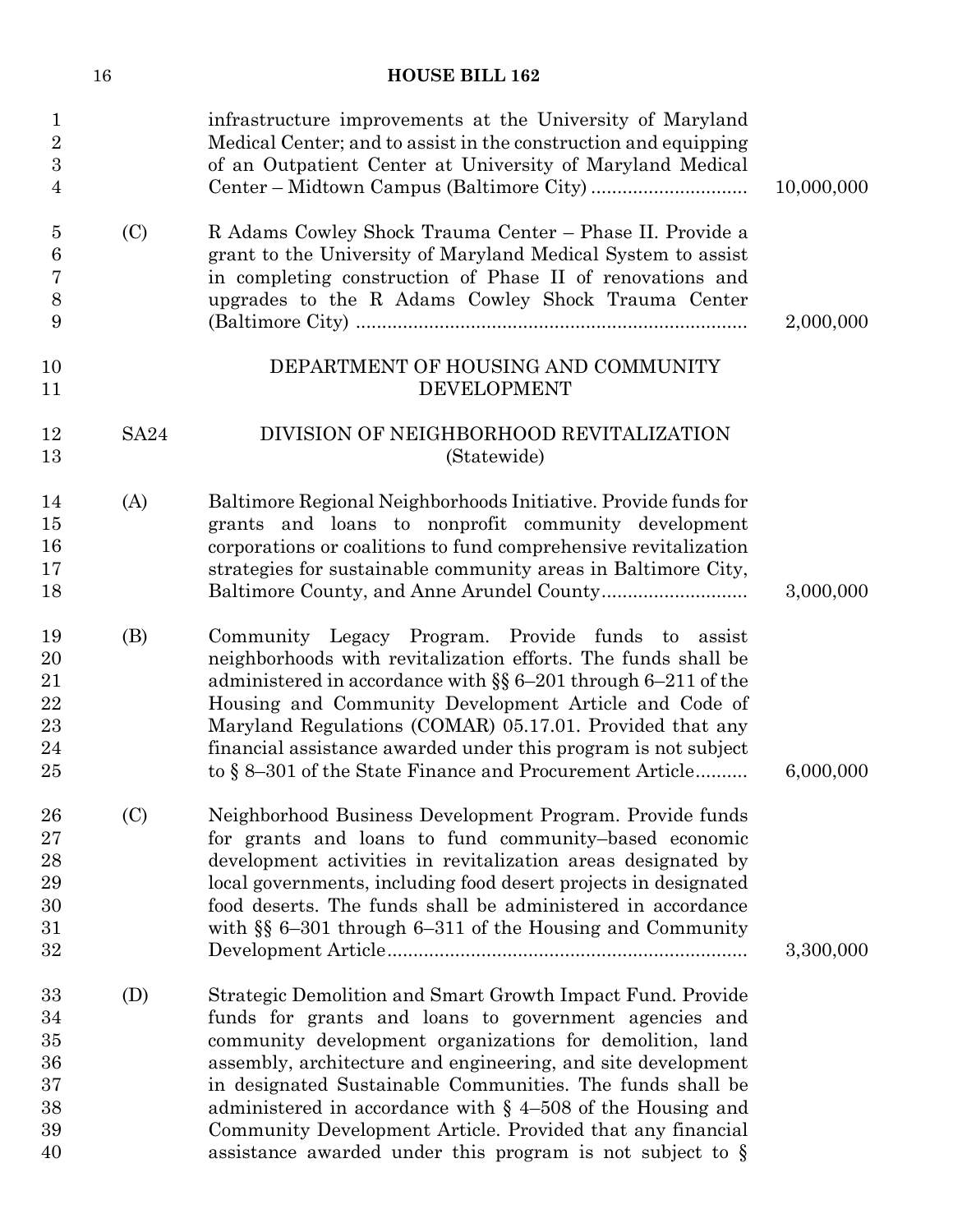| $\mathbf{1}$                                                                             |                  | 8–301 of the State Finance and Procurement Article                                                                                                                                                                                                                                                                                                                                                                                                                                                                                                                                                                                                                                                                                               | 28,500,000 |
|------------------------------------------------------------------------------------------|------------------|--------------------------------------------------------------------------------------------------------------------------------------------------------------------------------------------------------------------------------------------------------------------------------------------------------------------------------------------------------------------------------------------------------------------------------------------------------------------------------------------------------------------------------------------------------------------------------------------------------------------------------------------------------------------------------------------------------------------------------------------------|------------|
| $\overline{2}$<br>$\overline{3}$                                                         | SA <sub>25</sub> | DIVISION OF DEVELOPMENT FINANCE<br>(Statewide)                                                                                                                                                                                                                                                                                                                                                                                                                                                                                                                                                                                                                                                                                                   |            |
| $\overline{4}$<br>$\overline{5}$<br>6<br>7<br>8<br>9<br>10<br>11<br>12<br>13<br>14<br>15 | (A)              | Homeownership Programs. Provide funds for below-market<br>interest rate mortgages with minimum down payments to<br>low- and moderate-income homebuyers. At least \$3,000,000<br>allocated to the Community Development<br>shall be<br>Administration's Smart Buy program to be administered in<br>accordance with $\S$ 4-235 through 4-241 of the Housing and<br>Community Development Article. The remaining funds shall be<br>administered in accordance with $\S$ 4-501, 4-502, 4-801<br>through $4-810$ , and $4-814$ through $4-816$ of the Housing and<br>Community Development Article. Provided that any financial<br>assistance awarded under this program is not subject to $\S$<br>8-301 of the State Finance and Procurement Article | 12,000,000 |
| 16<br>17<br>18<br>19<br>20<br>21<br>22                                                   | (B)              | Housing and Building Energy Programs. Provide funds in the<br>form of loans or grants to promote energy-efficient<br>improvements either through renovation of existing facilities,<br>the construction of new properties, or the installation of<br>equipment and materials for single–family and rental–housing<br>properties to be administered in accordance with $\S$ 4–218 of the                                                                                                                                                                                                                                                                                                                                                          | 1,000,000  |
| 23<br>24<br>25<br>26<br>27                                                               | (C)              | Partnership Rental Housing Program. Provide funds to be<br>credited to the Partnership Rental Housing Fund to be<br>administered in accordance with $\S$ 4-501, 4-503, and 4-1201<br>through 4–1209 of the Housing and Community Development                                                                                                                                                                                                                                                                                                                                                                                                                                                                                                     | 6,000,000  |
| 28<br>29<br>30<br>31<br>32                                                               | (D)              | Rental Housing Program. Provide funds for rental housing<br>that<br>$low-$<br>and<br>developments<br>serve<br>moderate-income<br>households. The funds shall be administered in accordance<br>with $\S$ 4-401 through 4-411, 4-501, and 4-504 of the Housing                                                                                                                                                                                                                                                                                                                                                                                                                                                                                     | 20,000,000 |
| 33<br>34<br>35<br>36<br>37<br>38                                                         | (E)              | Shelter and Transitional Housing Facilities Grant Program.<br>Provide grants to acquire, design, construct, renovate, and<br>equip emergency shelters, transitional housing, and other<br>facilities for homeless individuals and families. The funds shall<br>be administered in accordance with the Code of Maryland                                                                                                                                                                                                                                                                                                                                                                                                                           | 3,000,000  |
| 39<br>40                                                                                 | (F)              | Provide funds to low- and<br>Special Loan Programs.<br>moderate-income families, sponsors of rental properties                                                                                                                                                                                                                                                                                                                                                                                                                                                                                                                                                                                                                                   |            |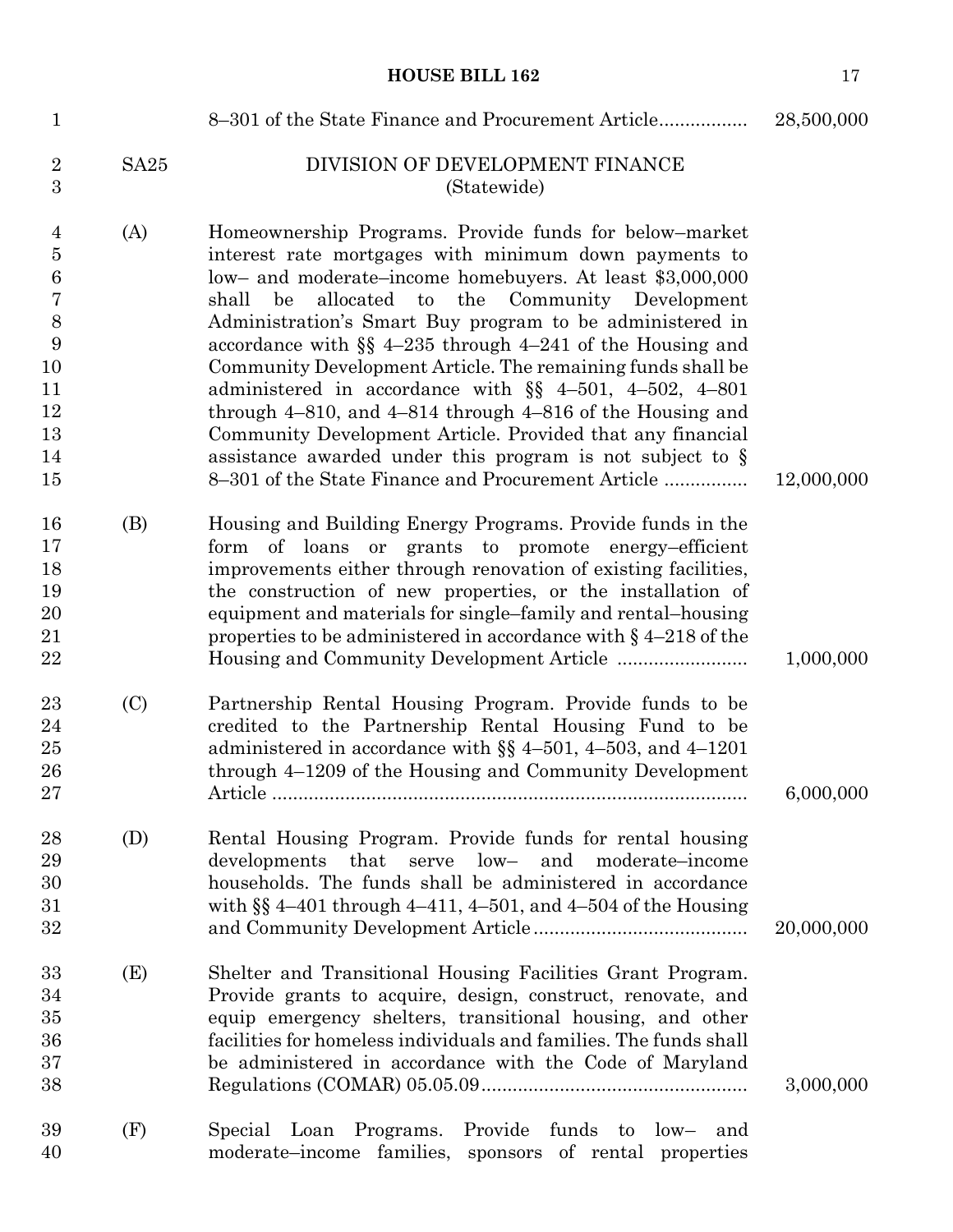| $\mathbf 1$<br>$\overline{2}$<br>$\overline{3}$<br>4<br>$\overline{5}$<br>6<br>7<br>8<br>9<br>10 |                  | occupied primarily by limited-income families, and nonprofit<br>sponsors of housing facilities, including group homes and<br>shelters to bring housing up to code and remediate lead paint<br>hazards. These funds shall be administered in accordance with<br>$\S$ § 4-501, 4-505, 4-601 through 4-612, 4-701 through 4-712,<br>4–901 through $4-923$ , $4-926$ through $4-931$ , and $4-933$ of the<br>Housing and Community Development Article. Provided that<br>any financial assistance awarded under this program is not<br>subject to $\S$ 8-301 of the State Finance and Procurement | 4,000,000  |
|--------------------------------------------------------------------------------------------------|------------------|-----------------------------------------------------------------------------------------------------------------------------------------------------------------------------------------------------------------------------------------------------------------------------------------------------------------------------------------------------------------------------------------------------------------------------------------------------------------------------------------------------------------------------------------------------------------------------------------------|------------|
| 11                                                                                               |                  | DEPARTMENT OF THE ENVIRONMENT                                                                                                                                                                                                                                                                                                                                                                                                                                                                                                                                                                 |            |
| 12<br>13                                                                                         | UA01             | OFFICE OF THE SECRETARY<br>(Statewide)                                                                                                                                                                                                                                                                                                                                                                                                                                                                                                                                                        |            |
| 14<br>15<br>16<br>17                                                                             | (A)              | Maryland Drinking Water Revolving Loan Fund. Provide funds<br>to finance drinking water projects. The funds shall be<br>administered in accordance with $\S$ 9-1605.1 of the                                                                                                                                                                                                                                                                                                                                                                                                                  | 5,650,000  |
| 18<br>19<br>20<br>21                                                                             | (B)              | Maryland Water Quality Revolving Loan Fund. Provide funds<br>to finance water quality improvement projects. The funds shall<br>be administered in accordance with $\S$ 9-1605 of the                                                                                                                                                                                                                                                                                                                                                                                                          | 13,200,000 |
| 22<br>23<br>24<br>25                                                                             | (C)              | Mining Remediation Program. Provide funds to design,<br>construct, and equip active and passive measures to remediate<br>damage to water quality related to abandoned mining                                                                                                                                                                                                                                                                                                                                                                                                                  | 500,000    |
| 26<br>27<br>28<br>29<br>30<br>31                                                                 | (D)              | Water Supply Financial Assistance Program. Provide funds for<br>assistance to State and local government entities to acquire,<br>design, construct, rehabilitate, equip, and improve water<br>supply facilities. The funds shall be administered in accordance<br>with §§ 9-420 through 9-426 of the Environment Article and<br>any regulation adopted in accordance with those sections                                                                                                                                                                                                      | 3,303,000  |
| 32<br>33                                                                                         | UB <sub>00</sub> | MARYLAND ENVIRONMENTAL SERVICE<br>(Statewide)                                                                                                                                                                                                                                                                                                                                                                                                                                                                                                                                                 |            |
| 34<br>35<br>36<br>37<br>38<br>39                                                                 | (A)              | Infrastructure Improvement Fund. Provide funds to design,<br>equip water and<br>wastewater<br>construct,<br>and<br>facility<br>for<br><b>State</b><br>institutions,<br>that<br>improvements<br>provided<br>notwithstanding Section 6 of this Act, work may commence on<br>a project prior to the appropriation of all funds necessary to<br>complete the project. Expenditures for a project detailed in the                                                                                                                                                                                  |            |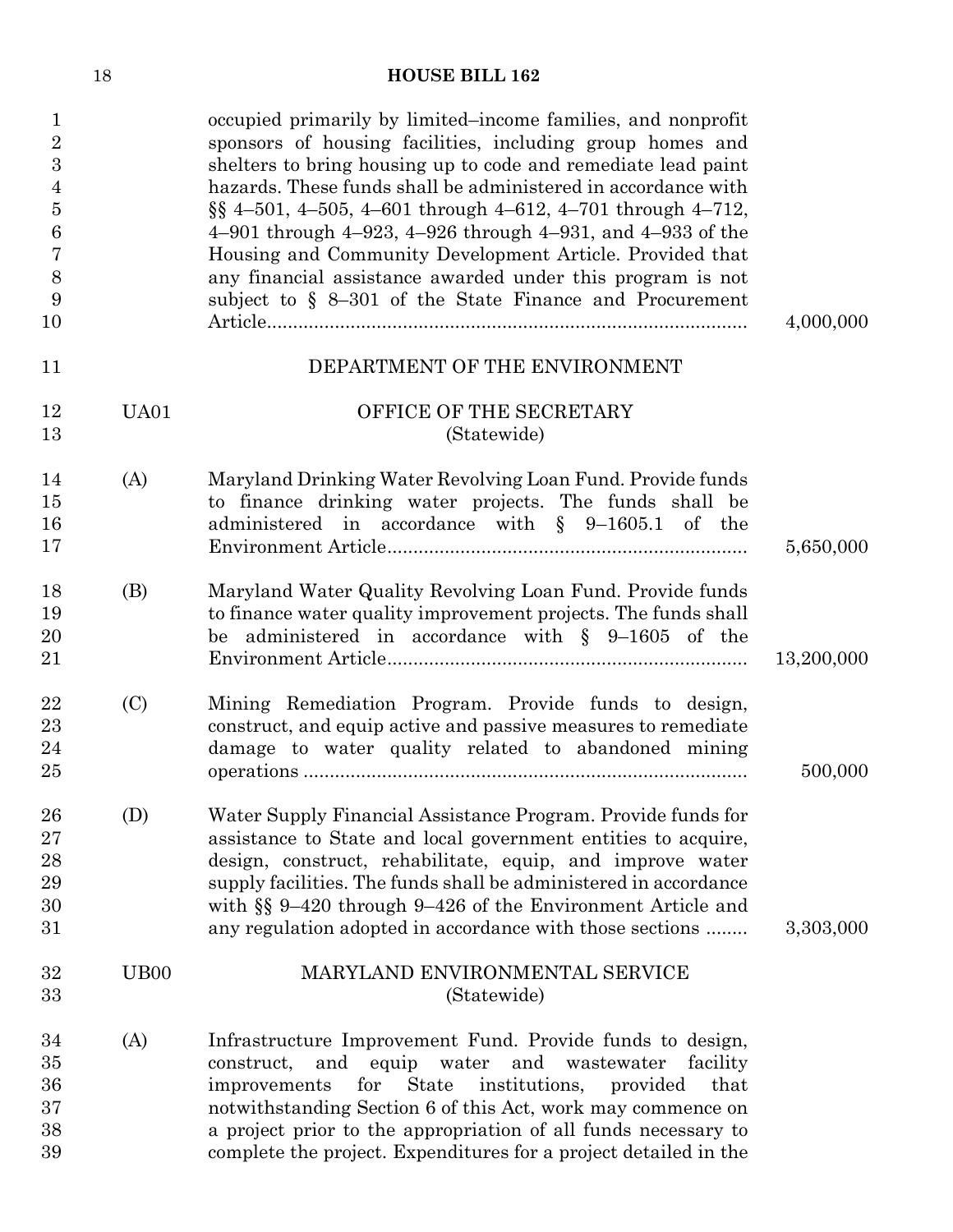| $\mathbf 1$<br>$\overline{2}$<br>$\overline{3}$<br>$\overline{4}$<br>$\overline{5}$<br>$6\phantom{.}6$<br>7<br>8 |      | Fiscal Year 2019 Capital Budget Volume under this program<br>may not exceed the amount listed therein by more than 7.5%<br>without notification to the General Assembly. Funds may be<br>spent only on the projects listed under this program in the<br>Fiscal Year 2019 Capital Budget Volume or on prior or future<br>authorized projects. Expenditure of any part of this<br>appropriation for a prior or future authorized project shall also | 9,590,000 |
|------------------------------------------------------------------------------------------------------------------|------|---------------------------------------------------------------------------------------------------------------------------------------------------------------------------------------------------------------------------------------------------------------------------------------------------------------------------------------------------------------------------------------------------------------------------------------------------|-----------|
| 9                                                                                                                | WA01 | DEPARTMENT OF STATE POLICE                                                                                                                                                                                                                                                                                                                                                                                                                        |           |
| 10                                                                                                               |      | (Allegany County)                                                                                                                                                                                                                                                                                                                                                                                                                                 |           |
| 11<br>12<br>13                                                                                                   | (A)  | New Cumberland Barrack and Garage. Provide funds to<br>continue design and begin construction of a new Cumberland                                                                                                                                                                                                                                                                                                                                 | 2,300,000 |
| 14                                                                                                               | ZA00 | MISCELLANEOUS GRANT PROGRAMS                                                                                                                                                                                                                                                                                                                                                                                                                      |           |
| 15<br>16<br>17<br>18<br>19                                                                                       | (A)  | Annapolis Flood Mitigation. Provide a grant to the Mayor and<br>City Council of the City of Annapolis for the planning, design,<br>construction,<br>repair, renovation, reconstruction,<br>site<br>improvement, and capital equipping of flood mitigation projects<br>in and near City Dock in Annapolis (Anne Arundel County)                                                                                                                    | 750,000   |
| 20<br>21<br>22<br>23<br>24<br>25                                                                                 | (B)  | Arthur Perdue Stadium Improvements. Provide a grant to the<br>County Executive and County Council of Wicomico County for<br>the planning, design, construction, repair, reconstruction,<br>renovation, site improvements, and capital equipping of<br>various infrastructure improvements to Arthur Perdue                                                                                                                                        | 580,000   |
| 26<br>27<br>28<br>29<br>30<br>31                                                                                 | (C)  | A Wider Circle Community Services Center. Provide a grant to<br>the Board of Directors of A Wider Circle, Inc. for the<br>acquisition, planning, design, construction, and capital<br>equipping of renovations, upgrades, expansion, and site<br>improvements to A Wider Circle Community Services Center                                                                                                                                         | 500,000   |
| 32<br>33<br>34<br>35<br>36                                                                                       | (D)  | Baltimore Museum of Art. Provide a grant to the governing<br>board of The Baltimore Museum of Art, Inc. for the acquisition,<br>planning,<br>design,<br>construction,<br>repair,<br>renovation,<br>reconstruction, site improvement, and capital equipping of the<br>Baltimore Museum of Art facility (Baltimore City)                                                                                                                            | 250,000   |
| 37<br>38<br>39                                                                                                   | (E)  | Baltimore Recreation Centers Renovations. Provide a grant to<br>the Mayor and City Council of the City of Baltimore for the<br>design,<br>planning,<br>construction,<br>repair,<br>renovation,                                                                                                                                                                                                                                                    |           |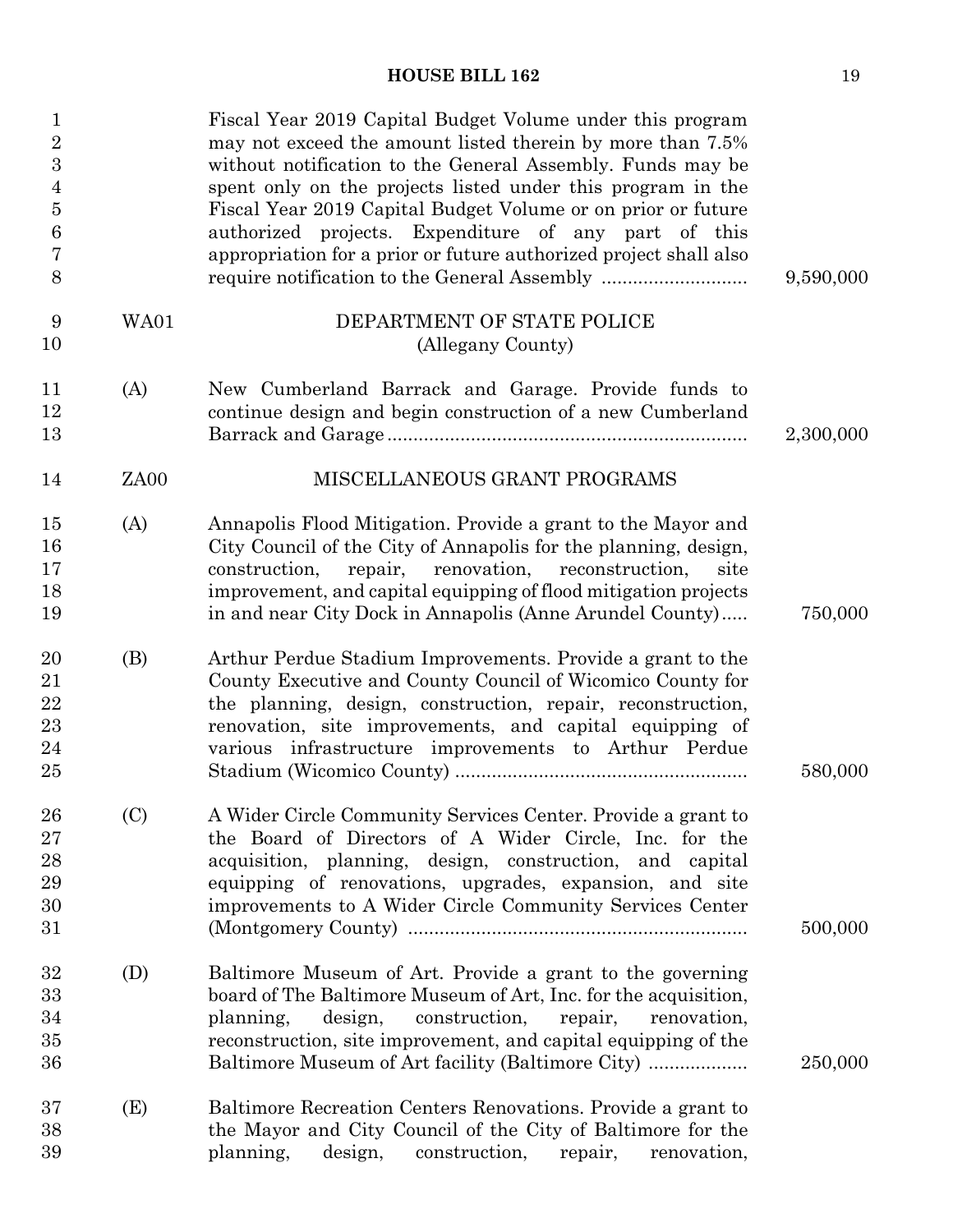|                                      | $20\,$            | <b>HOUSE BILL 162</b>                                                                                                                                                                                                                                                                                                                                                                   |           |
|--------------------------------------|-------------------|-----------------------------------------------------------------------------------------------------------------------------------------------------------------------------------------------------------------------------------------------------------------------------------------------------------------------------------------------------------------------------------------|-----------|
| $\mathbf{1}$<br>$\overline{2}$       |                   | reconstruction, site improvements, and capital equipping of<br>recreation centers located in Baltimore (Baltimore City)                                                                                                                                                                                                                                                                 | 400,000   |
| 3<br>4<br>$\overline{5}$<br>6<br>7   | (F)               | Center Stage. Provide a grant to the Board of Trustees of the<br>Center Stage Associates, Inc. for the acquisition, planning,<br>design, construction, repair, renovation, reconstruction, site<br>improvement, and capital equipping of Center Stage                                                                                                                                   | 250,000   |
| 8<br>9<br>10<br>11<br>12<br>13<br>14 | $\left( G\right)$ | Charles E. Smith Life Communities Facility Improvements.<br>Provide a grant to the Board of Governors of the Hebrew Home<br>of Greater Washington, Inc. for the acquisition, planning,<br>design, construction, repair, renovation, reconstruction, site<br>improvement, and capital equipping of facilities at Ring House,<br>a Charles E. Smith Life Communities facility (Montgomery | 250,000   |
| 15<br>16<br>17<br>18<br>19<br>20     | (H)               | Chesapeake Grove – Senior Housing and Intergenerational<br>Center. Provide a grant to the Board of Directors of Delmarva<br>Community Services, Inc. for the planning,<br>design,<br>construction,<br>repair, renovation, reconstruction,<br>site<br>improvement, and capital equipping of the Harry and Jeanette<br>Weinberg Center at Chesapeake Grove (Dorchester County)            | 1,000,000 |
| 21<br>22<br>23<br>24<br>25<br>26     | (I)               | Compass Regional Hospice. Provide a grant to the Board of<br>Directors of Compass Regional Hospice, Inc. for the acquisition,<br>construction, repair,<br>design,<br>planning,<br>renovation,<br>reconstruction, expansion, site improvement, and capital<br>equipping of Compass Regional Hospice to provide additional                                                                | 250,000   |
| 27<br>28<br>29<br>30<br>31<br>32     | (J)               | Cumberland Plaza Redevelopment and Perkins Building.<br>Provide a grant to the Cumberland Economic Development<br>Corporation for the acquisition, planning, design, construction,<br>repair, renovation, redevelopment, rehabilitation, and capital<br>equipping of Cumberland Plaza and the Perkins Building in                                                                       | 420,000   |
| 33<br>34<br>35<br>36<br>37<br>38     | (K)               | Downtown Columbia Cultural Arts Center. Provide a grant to<br>the governing board of the Orchard Development Corporation<br>for the acquisition, planning, design, construction, repair,<br>renovation, reconstruction, site improvement, and capital<br>equipping of a mixed use cultural arts center called the<br>Downtown Columbia Cultural Arts Center (Howard County)             | 500,000   |
| 39<br>40                             | (L)               | Downtown Partnership of Baltimore - McKeldin Plaza. Provide<br>a grant to the Board of Directors of the Downtown Partnership                                                                                                                                                                                                                                                            |           |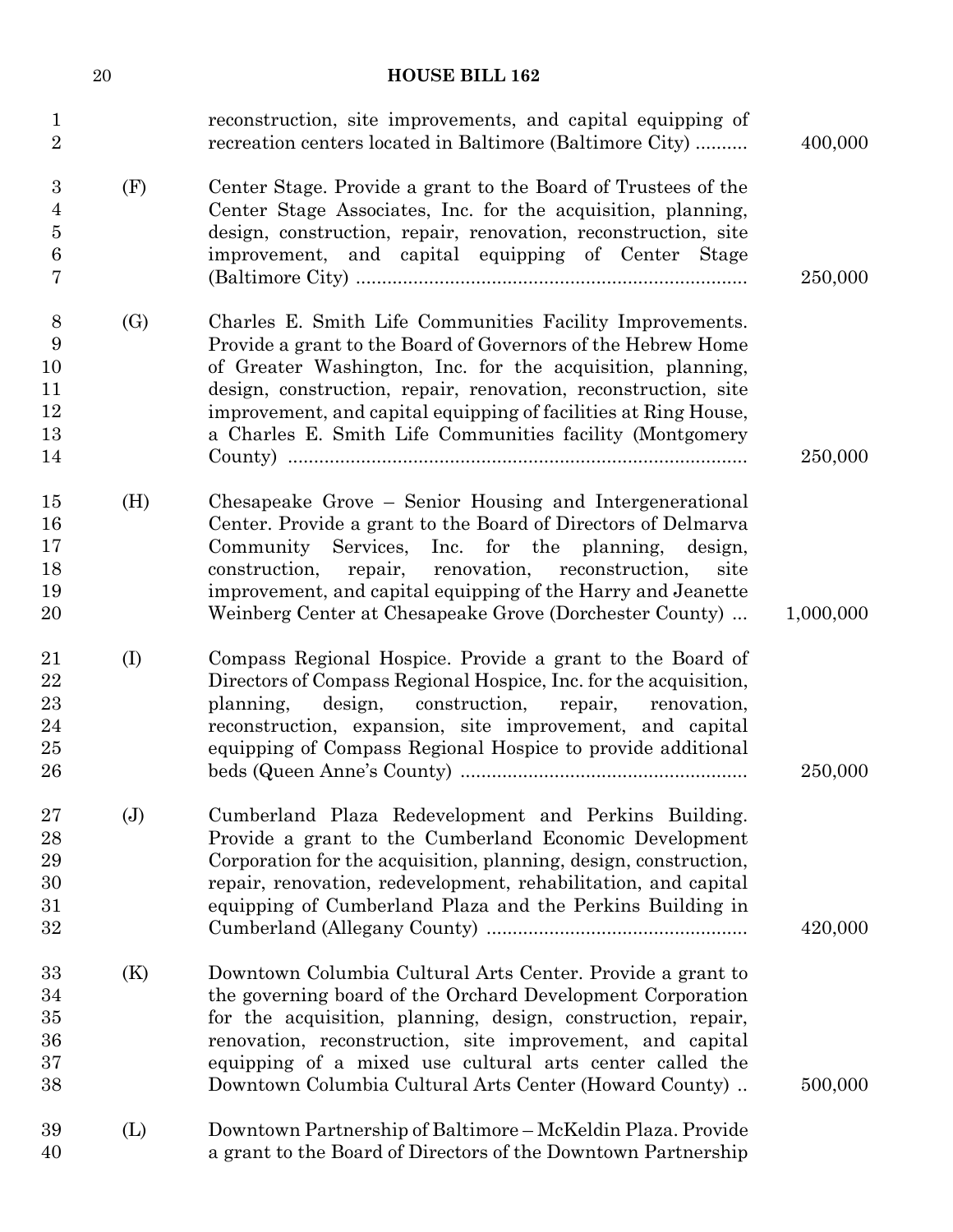| $\mathbf{1}$<br>$\overline{2}$<br>3<br>$\overline{4}$ |     | of Baltimore, Inc. for the acquisition, planning, design,<br>repair, renovation, reconstruction,<br>construction,<br>site<br>improvement, and capital equipping of McKeldin Plaza                                                                                                                                                                                                                 | 500,000   |
|-------------------------------------------------------|-----|---------------------------------------------------------------------------------------------------------------------------------------------------------------------------------------------------------------------------------------------------------------------------------------------------------------------------------------------------------------------------------------------------|-----------|
| $\bf 5$<br>6<br>7<br>8<br>9<br>10                     | (M) | Dulaney High School – Athletic Fields. Provide a grant to the<br>County Executive and County Council of Baltimore County for<br>the acquisition, planning, design, construction, repair,<br>renovation, reconstruction, site improvement, and capital<br>equipping of the athletic fields at Dulaney High School                                                                                  | 150,000   |
| 11<br>12<br>13<br>14<br>15                            | (N) | East Baltimore Biotechnology Park. Provide a grant to the<br>Mayor and City Council of the City of Baltimore to assist in<br>property acquisition, demolition,<br>funding<br>and<br>site<br>improvements in the East Baltimore Biotechnology Park                                                                                                                                                 | 250,000   |
| 16<br>17<br>18<br>19<br>20                            | (0) | Ellicott City Flood Mitigation. Provide a grant to the County<br>Executive and County Council of Howard County for the<br>acquisition, planning, design, construction, repair, renovation,<br>reconstruction, site improvement, and capital equipping of<br>flood mitigation projects in Ellicott City (Howard County)                                                                            | 750,000   |
| 21<br>22<br>23<br>24<br>25<br>26                      | (P) | Hagerstown Revitalization. Provide a grant to the Mayor and<br>City Council of the City of Hagerstown for the planning, design,<br>construction, and capital equipping of the renovation and<br>expansion of the Maryland Theatre and the Barbara Ingram<br>School for the Arts and for the University System of Maryland                                                                         | 750,000   |
| 27<br>28<br>29<br>30<br>31                            | (Q) | Helping Up Mission. Provide a grant to the Board of Directors<br>of the Helping Up Mission, Inc. for the acquisition, planning,<br>design, construction, repair, renovation, reconstruction, site<br>improvement, and capital equipping of a Women and Children                                                                                                                                   | 500,000   |
| 32<br>33<br>34<br>35<br>36<br>37<br>38                | (R) | Hillel Student Center. Provide a grant to the Board of Directors<br>of Ben and Esther Rosenbloom Hillel Center for Jewish Life at<br>University of Maryland, Inc. for the acquisition, planning,<br>design, construction, repair, renovation, reconstruction, site<br>improvement, and capital equipping of a new Hillel Center for<br>Social Justice at the University of Maryland, College Park | 1,000,000 |
| 39<br>40                                              | (S) | Hippodrome Foundation. Provide a grant to the Board of<br>Directors of Hippodrome Foundation Inc. for the construction,                                                                                                                                                                                                                                                                           |           |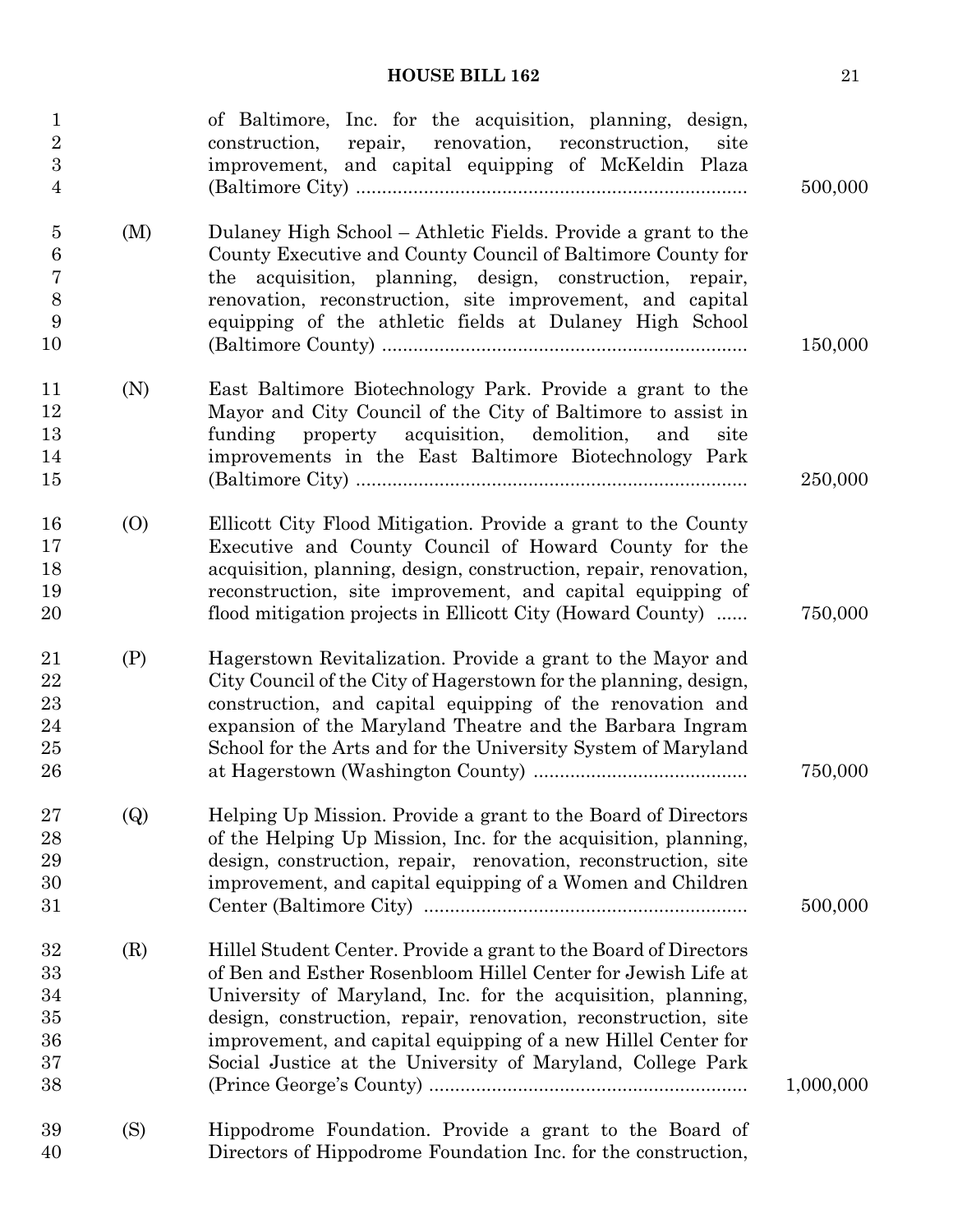|                                                                      | $22\,$ | <b>HOUSE BILL 162</b>                                                                                                                                                                                                                                                                                                                                                                                                                                                                                                                                                                                                                                                                                                                |           |
|----------------------------------------------------------------------|--------|--------------------------------------------------------------------------------------------------------------------------------------------------------------------------------------------------------------------------------------------------------------------------------------------------------------------------------------------------------------------------------------------------------------------------------------------------------------------------------------------------------------------------------------------------------------------------------------------------------------------------------------------------------------------------------------------------------------------------------------|-----------|
| $\mathbf 1$<br>$\overline{2}$                                        |        | repair, renovation, reconstruction, and capital equipping of the<br>France–Merrick Performing Arts Center (Baltimore City)                                                                                                                                                                                                                                                                                                                                                                                                                                                                                                                                                                                                           | 250,000   |
| 3<br>4<br>$\bf 5$<br>$\,6$<br>7                                      | (T)    | Historic Annapolis. Provide a grant to the Board of Trustees of<br>Historic Annapolis, Inc. for the acquisition, planning, design,<br>construction, repair, renovation, and capital equipping of<br>infrastructure improvements to historic properties leased to                                                                                                                                                                                                                                                                                                                                                                                                                                                                     | 1,000,000 |
| $8\,$<br>9<br>10<br>11<br>12<br>13                                   | (U)    | Johns Hopkins University – Maryland Center for Cell Therapy<br>Manufacturing. Provide a grant to the Board of Trustees of<br>Johns Hopkins University for the acquisition, planning, design,<br>construction, repair, renovation, site improvement, and capital<br>equipping of the Maryland Center for Cell Therapy                                                                                                                                                                                                                                                                                                                                                                                                                 | 5,000,000 |
| 14<br>15<br>16<br>17<br>18<br>19                                     | (V)    | Kennedy Krieger Institute – Comprehensive Autism Center.<br>Provide a grant to the Board of Directors of the Kennedy<br>Krieger Institute, Inc. for the planning, design, construction,<br>repair, renovation, and capital equipping of The Harry and<br>Jeanette Weinberg Autism and Rehabilitation Center at<br>Kennedy Krieger's East Baltimore Campus (Baltimore City)                                                                                                                                                                                                                                                                                                                                                           | 750,000   |
| 20<br>21<br>22<br>23                                                 | (W)    | Lexington Market. Provide a grant to the Board of Directors of<br>Lexington Market, Inc. for the acquisition, planning, design,<br>construction, repair, renovation, and capital equipping of                                                                                                                                                                                                                                                                                                                                                                                                                                                                                                                                        | 500,000   |
| 24<br>25<br>26<br>27<br>28<br>29<br>30<br>31<br>32<br>33<br>34<br>35 | (X)    | Maryland Independent College and University Association -<br>Johns Hopkins University. Provide a grant equal to the lesser<br>of (i) $$2,667,000$ or (ii) the amount of the matching fund<br>provided, to the Board of Trustees of Johns Hopkins University<br>for the design, construction, and equipping of renovations to the<br>Pinkard Building at 525 North Wolfe Street, demolition of the<br>School of Nursing House, and construction of an addition to the<br>Pinkard Building for the School of Nursing, subject to the<br>requirement that the grantee provide an equal and matching<br>fund for this purpose. Notwithstanding Section 1(5) of this Act,<br>the matching fund may consist of funds expended prior to the | 2,667,000 |
| 36<br>37<br>38<br>39<br>40<br>41                                     | (Y)    | Maryland Independent College and University Association –<br>Loyola University Maryland. Provide a grant equal to the<br>lesser of (i) $$2,667,000$ or (ii) the amount of the matching fund<br>provided, to the Board of Trustees of Loyola University<br>Maryland for the design, construction, and equipping of a new<br>academic building adjacent to Beatty Hall, subject to the                                                                                                                                                                                                                                                                                                                                                 |           |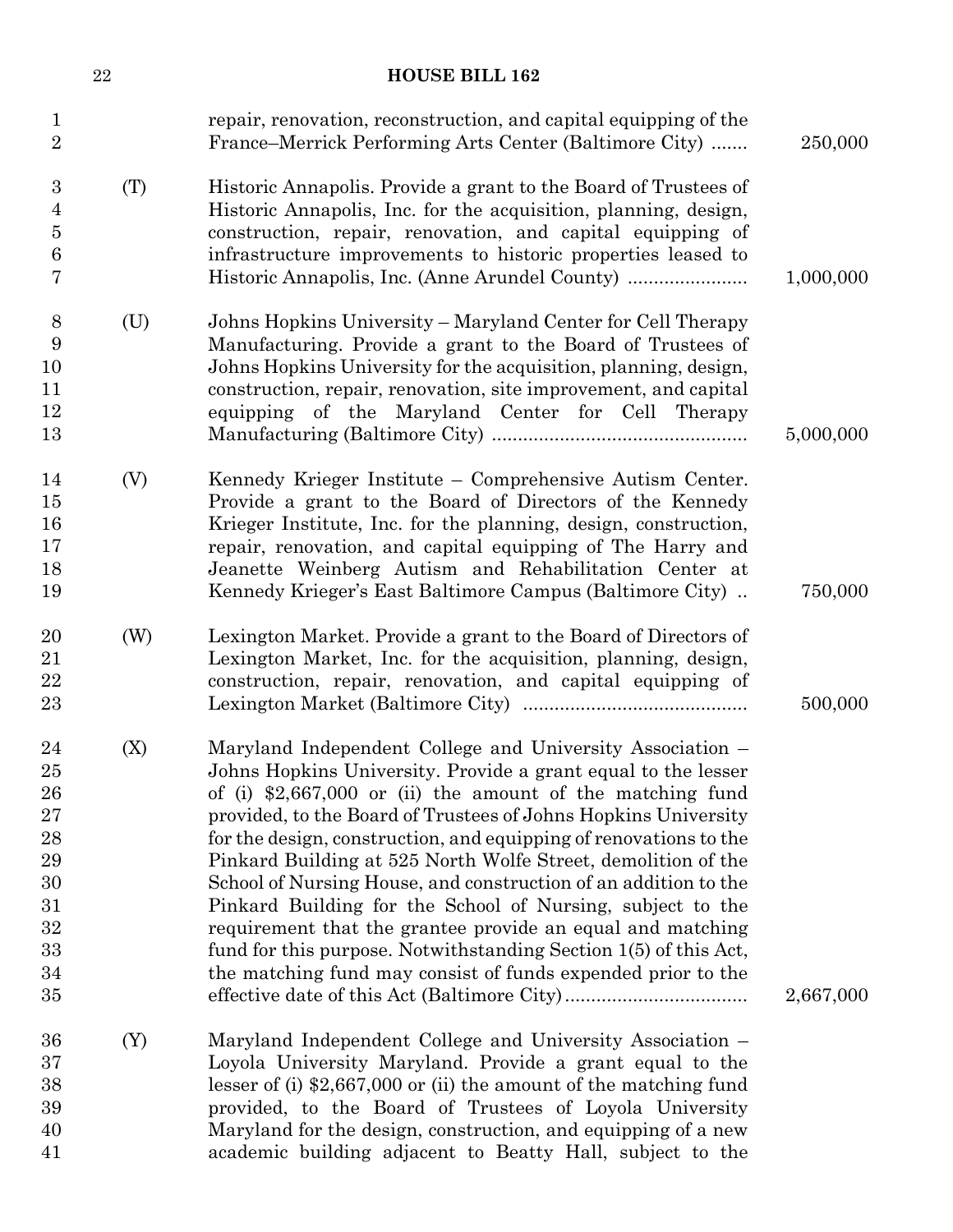| 2,667,000 | requirement that the grantee provide an equal and matching<br>fund for this purpose. Notwithstanding Section 1(5) of this Act,<br>the matching fund may consist of funds expended prior to the                                                                                                                                                                                                                                                                                                                                                                                                                                               | 1<br>$\overline{2}$<br>3<br>$\overline{4}$                                                          |
|-----------|----------------------------------------------------------------------------------------------------------------------------------------------------------------------------------------------------------------------------------------------------------------------------------------------------------------------------------------------------------------------------------------------------------------------------------------------------------------------------------------------------------------------------------------------------------------------------------------------------------------------------------------------|-----------------------------------------------------------------------------------------------------|
| 2,667,000 | Maryland Independent College and University Association –<br>Washington College. Provide a grant equal to the lesser of (i)<br>\$2,667,000 or (ii) the amount of the matching fund provided, to<br>the Board of Trustees of Washington College for the design,<br>construction, and equipping of a new academic building<br>adjacent to the Barbara and George Cromwell Hall, subject to<br>the requirement that the grantee provide an equal and<br>matching fund for this purpose. Notwithstanding Section $1(5)$<br>of this Act, the matching fund may consist of funds expended<br>prior to the effective date of this Act (Kent County) | $\overline{5}$<br>(Z)<br>$\boldsymbol{6}$<br>$\overline{7}$<br>8<br>9<br>10<br>11<br>12<br>13<br>14 |
| 750,000   | Maryland State Fairgrounds. Provide a grant to the Board of<br>Directors of the Maryland State Fair and Agricultural Society,<br>Inc. for the planning, design, construction, repair, renovation,<br>reconstruction, site improvement, and capital equipping of the<br>Cow Palace and exterior property fencing at the Maryland<br>State Fairgrounds in Timonium (Baltimore County)                                                                                                                                                                                                                                                          | (AA)<br>15<br>16<br>17<br>18<br>19<br>20                                                            |
| 3,500,000 | Maryland Zoo in Baltimore. Provide a grant to the Board of<br>Trustees of the Maryland Zoological Society, Inc. to assist in<br>design, construction,<br>and equipping<br>funding<br>the<br>of<br>infrastructure improvements for the exhibits and operations of<br>the Maryland Zoo in Baltimore (Baltimore City)                                                                                                                                                                                                                                                                                                                           | 21<br>(AB)<br>22<br>23<br>24<br>25                                                                  |
| 1,000,000 | MedStar Franklin Square Hospital. Provide a grant to the<br>Board of Trustees of Franklin Square Hospital Center, Inc.<br>d.b.a. MedStar Franklin for the acquisition, planning, design,<br>repair,<br>renovation,<br>construction,<br>reconstruction,<br>site<br>and capital equipping of infrastructure<br>improvement,                                                                                                                                                                                                                                                                                                                    | 26<br>(AC)<br>$27\,$<br>28<br>29<br>30<br>31                                                        |
| 150,000   | Melvin J. Berman Hebrew Academy. Provide a grant to the<br>Board of Directors of the Melvin J. Berman Hebrew Academy<br>for the planning, design, construction, repair, replacement,<br>renovation, reconstruction, site improvement, and capital<br>equipping of roofs at Melvin J. Berman Hebrew Academy                                                                                                                                                                                                                                                                                                                                   | 32<br>(AD)<br>33<br>34<br>35<br>36<br>37                                                            |
|           | Merriweather Post Pavilion. Provide a grant to the Downtown<br>Columbia Arts and Cultural Commission c/o Merriweather<br>Post Pavilion to assist in funding the design, construction,<br>reconstruction, renovation, repair, and capital equipping of                                                                                                                                                                                                                                                                                                                                                                                        | (AE)<br>38<br>39<br>40<br>41                                                                        |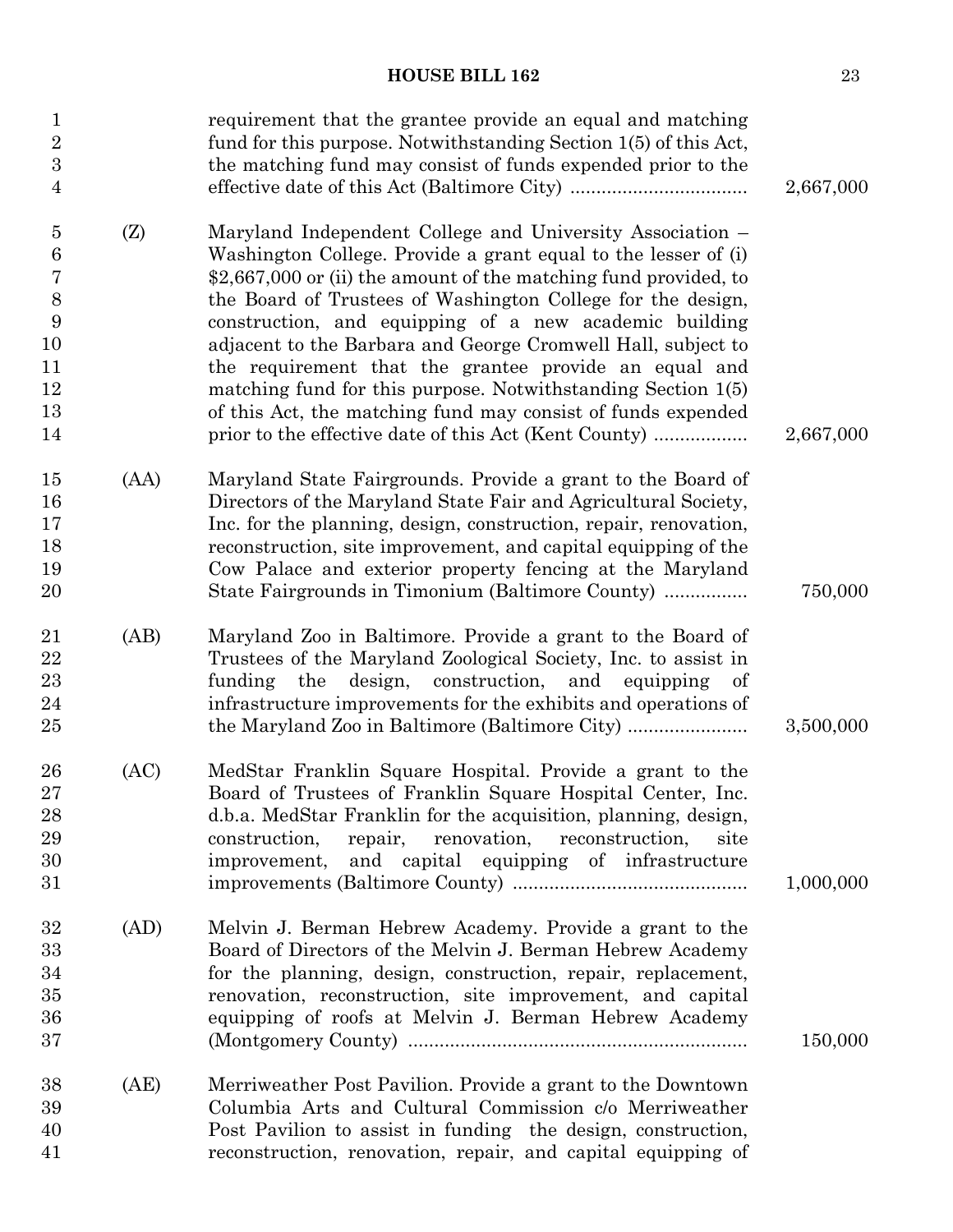|                                                 | $\sqrt{24}$ | <b>HOUSE BILL 162</b>                                                                                                                                                                                                                                                                                                                                                                     |           |
|-------------------------------------------------|-------------|-------------------------------------------------------------------------------------------------------------------------------------------------------------------------------------------------------------------------------------------------------------------------------------------------------------------------------------------------------------------------------------------|-----------|
| $\mathbf{1}$<br>$\overline{2}$                  |             | infrastructure improvements at the Merriweather Post                                                                                                                                                                                                                                                                                                                                      | 1,000,000 |
| 3<br>$\overline{4}$<br>$\overline{5}$<br>6<br>7 | (AF)        | National Aquarium in Baltimore. Provide a grant to the Board<br>of Directors of the National Aquarium in Baltimore, Inc. to<br>assist in the design, construction, renovation, and equipping of<br>the Animal Care and Rescue Center at the National Aquarium                                                                                                                             | 1,000,000 |
| 8<br>9<br>10<br>11<br>12                        | (AG)        | New Professional Soccer Stadium. Provide a grant to the Mayor<br>and City Council of Baltimore City for the acquisition,<br>planning, design, construction, site improvement, and capital<br>equipping of a new United Soccer League stadium in Baltimore                                                                                                                                 | 250,000   |
| 13<br>14<br>15<br>16<br>17                      | (AH)        | New Spire Arts. Provide a grant to the Performing Arts<br>Statutory Trust for the acquisition, planning, design,<br>construction, site improvement, and capital equipping of<br>renovations to 15 West Patrick Street in downtown Frederick                                                                                                                                               | 250,000   |
| 18<br>19<br>20<br>21<br>22<br>23                | (AI)        | NorthBay Environmental Education Center. Provide a grant<br>to the Board of Directors of NorthBay Education, Inc. for the<br>acquisition, planning, design, construction, repair, renovation,<br>reconstruction, site improvement, and capital equipping of a<br>new education building on NorthBay's campus in Elk Neck                                                                  | 200,000   |
| 24<br>25<br>26<br>27<br>28                      | (AJ)        | Roberta's House. Provide a grant to the Board of Directors of<br>Roberta's House, Inc. for the acquisition, planning, design,<br>repair, renovation, reconstruction,<br>construction,<br>site<br>improvement, and capital equipping of Roberta's House                                                                                                                                    | 250,000   |
| 29<br>30<br>31<br>32<br>33<br>34                | (AK)        | Ronald McDonald House. Provide a grant to the Board of<br>Directors of the Ronald McDonald House Charities of<br>Baltimore, Inc. for the acquisition, planning, design,<br>construction,<br>repair,<br>renovation,<br>reconstruction,<br>site<br>improvement, and capital equipping of a new Ronald McDonald                                                                              | 500,000   |
| 35<br>36<br>37<br>38<br>39<br>40                | (AL)        | Salisbury Revitalization. Provide a grant to the Mayor and<br>City Council of the City of Salisbury for the planning, design,<br>construction, repair, renovation, and capital equipping of<br>infrastructure upgrades, including new Main<br><b>Street</b><br>streetscapes, water, sewer and stormwater system upgrades,<br>and installation of broadband fiber optic cable in Salisbury |           |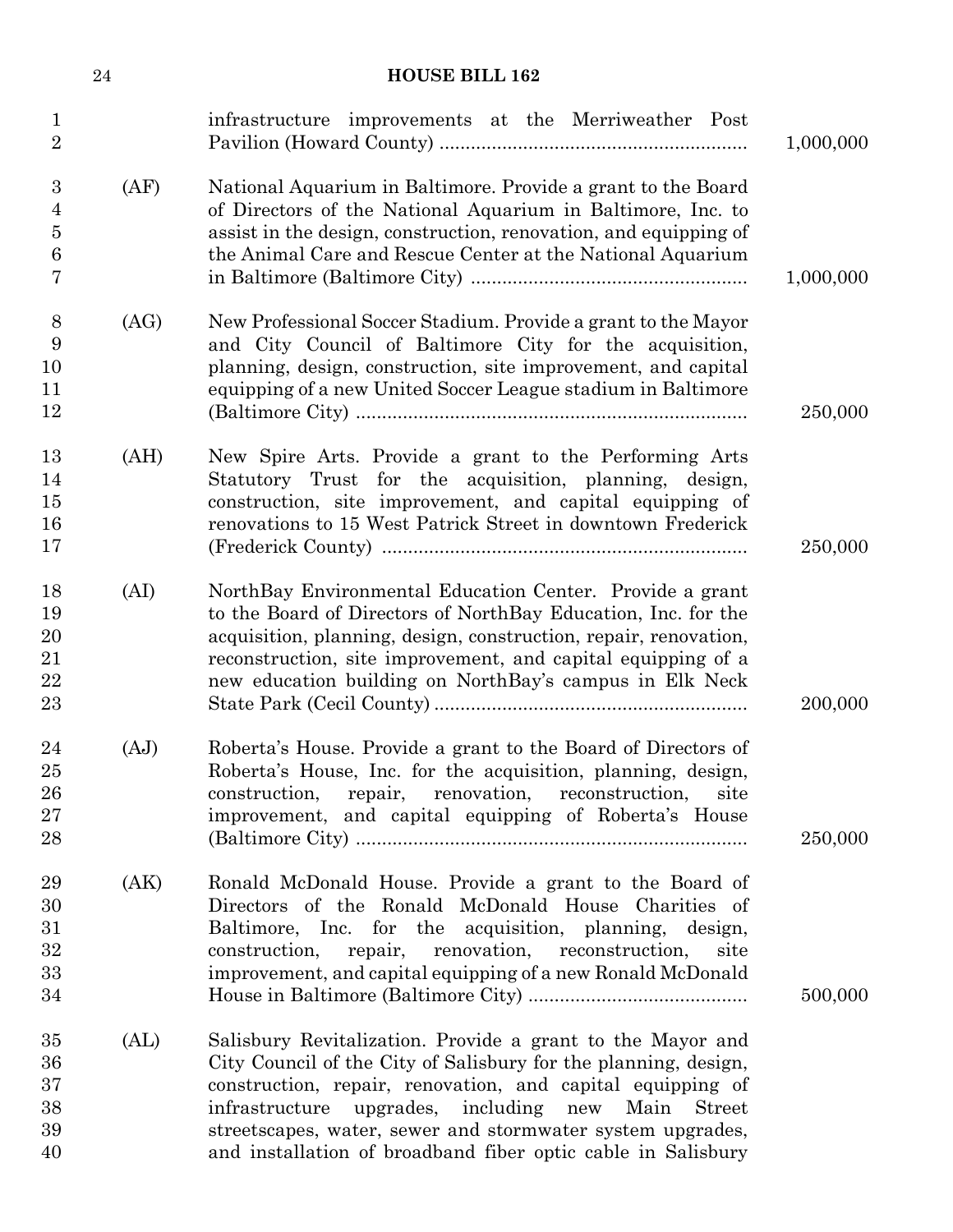| $\mathbf{1}$                                              |      |                                                                                                                                                                                                                                                                                                                                                                                                                                                                                                                                                                | 500,000   |
|-----------------------------------------------------------|------|----------------------------------------------------------------------------------------------------------------------------------------------------------------------------------------------------------------------------------------------------------------------------------------------------------------------------------------------------------------------------------------------------------------------------------------------------------------------------------------------------------------------------------------------------------------|-----------|
| $\overline{2}$<br>3<br>4<br>$\bf 5$<br>6                  | (AM) | Sheppard Pratt Hospital. Provide a grant to the Board of<br>Directors of the Sheppard Pratt Health System, Inc. for the<br>acquisition, planning, design, construction, repair, renovation,<br>reconstruction, site improvement, and capital equipping of the<br>Sheppard Pratt at Elkridge facility (Howard County)                                                                                                                                                                                                                                           | 750,000   |
| 7<br>$8\,$<br>9<br>10<br>11<br>12<br>13<br>14<br>15<br>16 | (AN) | Stevenson University - Rosewood Property Environmental<br>Abatement. Provide a grant to the Board of Trustees of<br>University to design and<br>Stevenson<br>construct<br>the<br>environmental abatement and demolition of buildings on the<br>Rosewood property, including any appropriate site surveys and<br>investigation and design and construct site development and<br>utility improvements including, but not limited to, roads,<br>sidewalks, parking, stormwater management, and utility<br>connections and disconnections on the Rosewood property | 5,000,000 |
| 17<br>18<br>19<br>20<br>21<br>$\bf{22}$                   | (AO) | Thomas Kennedy Memorial Park. Provide a grant to the Mayor<br>and City Council of the City of Hagerstown for the acquisition,<br>construction,<br>planning,<br>design,<br>repair,<br>renovation,<br>reconstruction, site improvement, and capital planning of the<br>Thomas Kennedy Memorial Park in Hagerstown (Washington                                                                                                                                                                                                                                    | 100,000   |
| 23<br>24<br>25<br>26<br>27<br>28                          | (AP) | Westminster Rescue Mission. Provide a grant to the Board of<br>Directors of Westminster Rescue Mission Inc. for the planning,<br>design, construction, repair, renovation, reconstruction, site<br>improvement, and capital equipping of transitional housing<br>and residential treatment housing buildings<br>the<br>on<br>Westminster Rescue Mission campus (Carroll County)                                                                                                                                                                                | 250,000   |
| 29<br>30<br>31<br>32<br>33                                | (AQ) | Woodbourne Center Vocational Program. Provide a grant to the<br>Board of Directors of the Woodbourne Center, Inc. for the<br>acquisition, planning, design, construction, repair, renovation,<br>reconstruction, site improvement, and capital equipping of the<br>Woodbourne Center Vocational Program (Baltimore City)                                                                                                                                                                                                                                       | 380,000   |
| 34<br>35<br>36<br>$37\,$<br>38<br>39                      | (AR) | YMCA Senior Center in St. Michael's. Provide a grant to the<br>Board of Directors of the Young Men's Christian Association of<br>Chesapeake, Inc. for the acquisition, planning, design,<br>construction, repair, renovation, reconstruction, expansion,<br>improvement, and capital equipping of a<br>site<br>new<br>intergenerational YMCA/Senior Center in St. Michael's (Talbot                                                                                                                                                                            |           |
| 40                                                        |      |                                                                                                                                                                                                                                                                                                                                                                                                                                                                                                                                                                | 500,000   |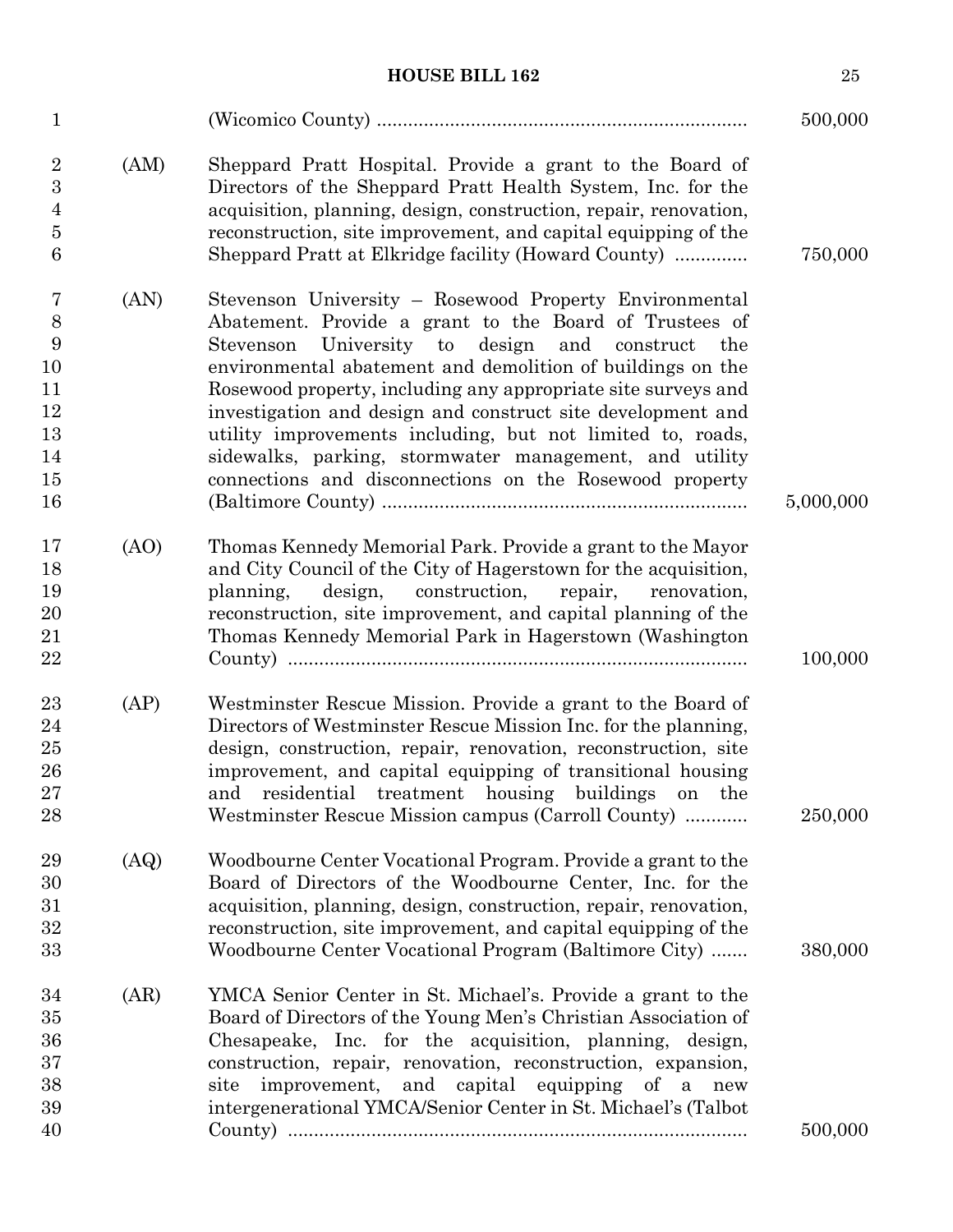|                                                                                       | 26   | <b>HOUSE BILL 162</b>                                                                                                                                                                                                                                                                                                                                                                                                                                                                                                                                             |           |
|---------------------------------------------------------------------------------------|------|-------------------------------------------------------------------------------------------------------------------------------------------------------------------------------------------------------------------------------------------------------------------------------------------------------------------------------------------------------------------------------------------------------------------------------------------------------------------------------------------------------------------------------------------------------------------|-----------|
| 1                                                                                     | ZA01 | MARYLAND HOSPITAL ASSOCIATION                                                                                                                                                                                                                                                                                                                                                                                                                                                                                                                                     |           |
| $\overline{2}$<br>$\boldsymbol{3}$<br>4<br>$\overline{5}$<br>$\,6$<br>7<br>$8\,$<br>9 | (A)  | Atlantic General Hospital Corporation. Provide a grant to the<br>Board of Trustees of Atlantic General Hospital Corporation to<br>design, construct, and equip renovations to the inpatient care<br>areas at Atlantic General Hospital, subject to the requirement<br>that the grantee provide an equal and matching fund for this<br>purpose. Notwithstanding Section 1(5) of this Act, the<br>matching fund may consist of funds expended prior to the                                                                                                          | 1,303,000 |
| 10<br>11<br>12<br>13<br>14<br>15<br>16<br>17                                          | (B)  | Calvert Health System, Inc. Provide a grant to the Board of<br>Directors of Calvert Health System, Inc. to design, construct,<br>and equip renovations to Calvert Memorial Hospital's<br>behavioral health unit, subject to the requirement that the<br>grantee provide an equal and matching fund for this purpose.<br>Notwithstanding Section 1(5) of this Act, the matching fund<br>may consist of funds expended prior to the effective date of this                                                                                                          | 1,727,000 |
| 18<br>19<br>20<br>21<br>$\bf{22}$<br>23<br>24<br>25                                   | (C)  | Holy Cross Health, Inc. Provide a grant to the Board of<br>Directors of Holy Cross Health, Inc. to design, construct, and<br>equip a senior health center in the Elizabeth House III, a senior<br>residence in Silver Spring, subject to the requirement that the<br>grantee provide an equal and matching fund for this purpose.<br>Notwithstanding Section 1(5) of this Act, the matching fund<br>may consist of funds expended prior to the effective date of this                                                                                             | 500,000   |
| ${\bf 26}$<br>27<br>28<br>29<br>30<br>31<br>32<br>33<br>34<br>35                      | (D)  | Howard County General Hospital, Inc. Provide a grant to the<br>Board of Trustees of the Howard County General Hospital, Inc.<br>for the acquisition, design, construction, and equipping of<br>renovations to the diagnostic imaging space and cardiac<br>catheterization lab at Howard County General Hospital,<br>subject to the requirement that the grantee provide an equal<br>and matching fund for this purpose. Notwithstanding Section<br>$1(5)$ of this Act, the matching fund may consist of funds<br>expended prior to the effective date of this Act | 220,000   |
| 36<br>37<br>38<br>39<br>40<br>41<br>42                                                | (E)  | MedStar Good Samaritan Hospital. Provide a grant to the<br>Board of Directors of The Good Samaritan Hospital of<br>Maryland, Inc. to design, construct, and equip an outpatient<br>Center for Chronic Disease Management at the MedStar Good<br>Samaritan Hospital, subject to the requirement that the<br>grantee provide an equal and matching fund for this purpose.<br>Notwithstanding Section 1(5) of this Act, the matching fund                                                                                                                            |           |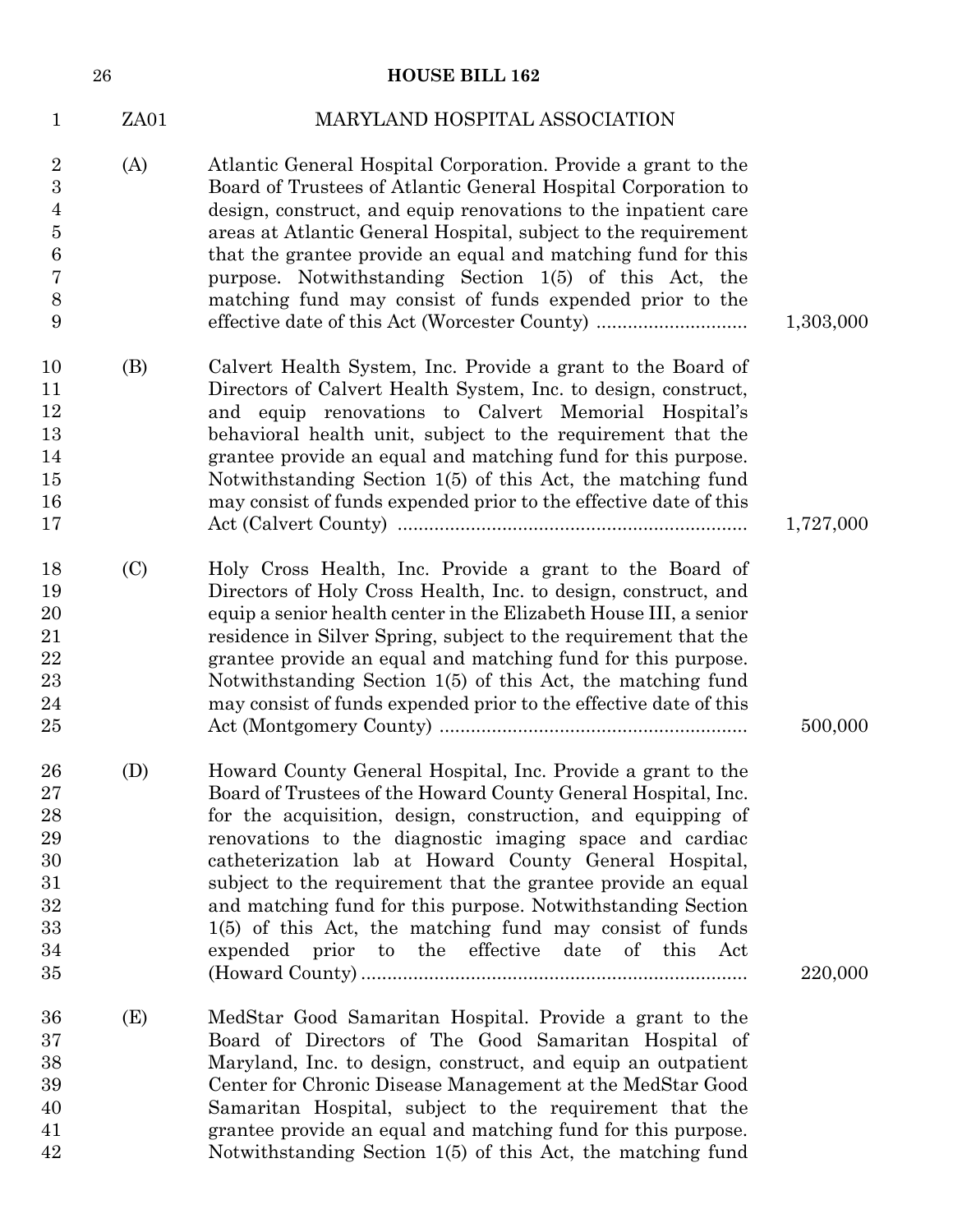| $\mathbf{1}$<br>$\overline{2}$                                                         |                  | may consist of funds expended prior to the effective date of this                                                                                                                                                                                                                                                                                                                                                                                                                                              | 1,000,000 |
|----------------------------------------------------------------------------------------|------------------|----------------------------------------------------------------------------------------------------------------------------------------------------------------------------------------------------------------------------------------------------------------------------------------------------------------------------------------------------------------------------------------------------------------------------------------------------------------------------------------------------------------|-----------|
| $\boldsymbol{3}$<br>$\overline{4}$<br>5<br>$\boldsymbol{6}$<br>7<br>8<br>9<br>10<br>11 | (F)              | Mt. Washington Pediatric Hospital, Inc. Provide a grant to the<br>Board of Directors of Mt. Washington Pediatric Hospital, Inc.<br>for the design, construction, and capital equipping of the<br>renovation and expansion of the Rosenberg Outpatient<br>Building at Mt. Washington Hospital, subject to the<br>requirement that the grantee provide an equal and matching<br>fund for this purpose. Notwithstanding Section 1(5) of this Act,<br>the matching fund may consist of funds expended prior to the | 750,000   |
| 12                                                                                     | ZB <sub>02</sub> | <b>LOCAL JAILS AND DETENTION CENTERS</b>                                                                                                                                                                                                                                                                                                                                                                                                                                                                       |           |
| 13<br>14<br>15<br>16<br>17<br>18<br>19                                                 | (A)              | Anne Arundel County Central Holding and Processing Center.<br>Provide a grant to the County Executive and County Council of<br>Anne Arundel County to construct a new Central Holding and<br>Processing Center at the Anne Arundel County Detention<br>Center on Jennifer Road, subject to the requirement that the<br>grantee provide an equal and matching fund for this purpose                                                                                                                             | 2,035,000 |
| 20<br>21<br>22<br>$\bf 23$<br>24<br>25                                                 | (B)              | Calvert County Detention Center Inmate Program Space<br>Addition. Provide a grant to the County Commissioners of<br>Calvert County to design and construct a new prefabrication<br>classroom addition, subject to the requirement that the grantee<br>provide an equal and matching fund for this purpose (Calvert                                                                                                                                                                                             | 500,000   |
| 26<br>27<br>28<br>29<br>30<br>31                                                       | (C)              | Montgomery County Pre-Release Center. Provide a grant to<br>the County Executive and County Council of Montgomery<br>County to construct and equip renovations to the Pre-Release<br>Center's Dietary Center, subject to the requirement that the<br>grantee provide an equal and matching fund for this purpose                                                                                                                                                                                               | 1,618,000 |
| 32<br>33<br>34<br>35<br>36<br>37                                                       | (D)              | Prince George's County Correctional Center. Provide a grant to<br>the County Executive and County Council of Prince George's<br>County to construct and equip the renovation and expansion of<br>the Correctional Center's Medical Unit, subject to the<br>requirement that the grantee provide an equal and matching<br>fund for this purpose (Prince George's County)                                                                                                                                        | 2,448,000 |
| 38<br>39<br>40                                                                         | (E)              | St. Mary's County Adult Detention Center Upgrades. Provide a<br>grant to the Board of Commissioners of St. Mary's County to<br>design the renovation and expansion of the St. Mary's County                                                                                                                                                                                                                                                                                                                    |           |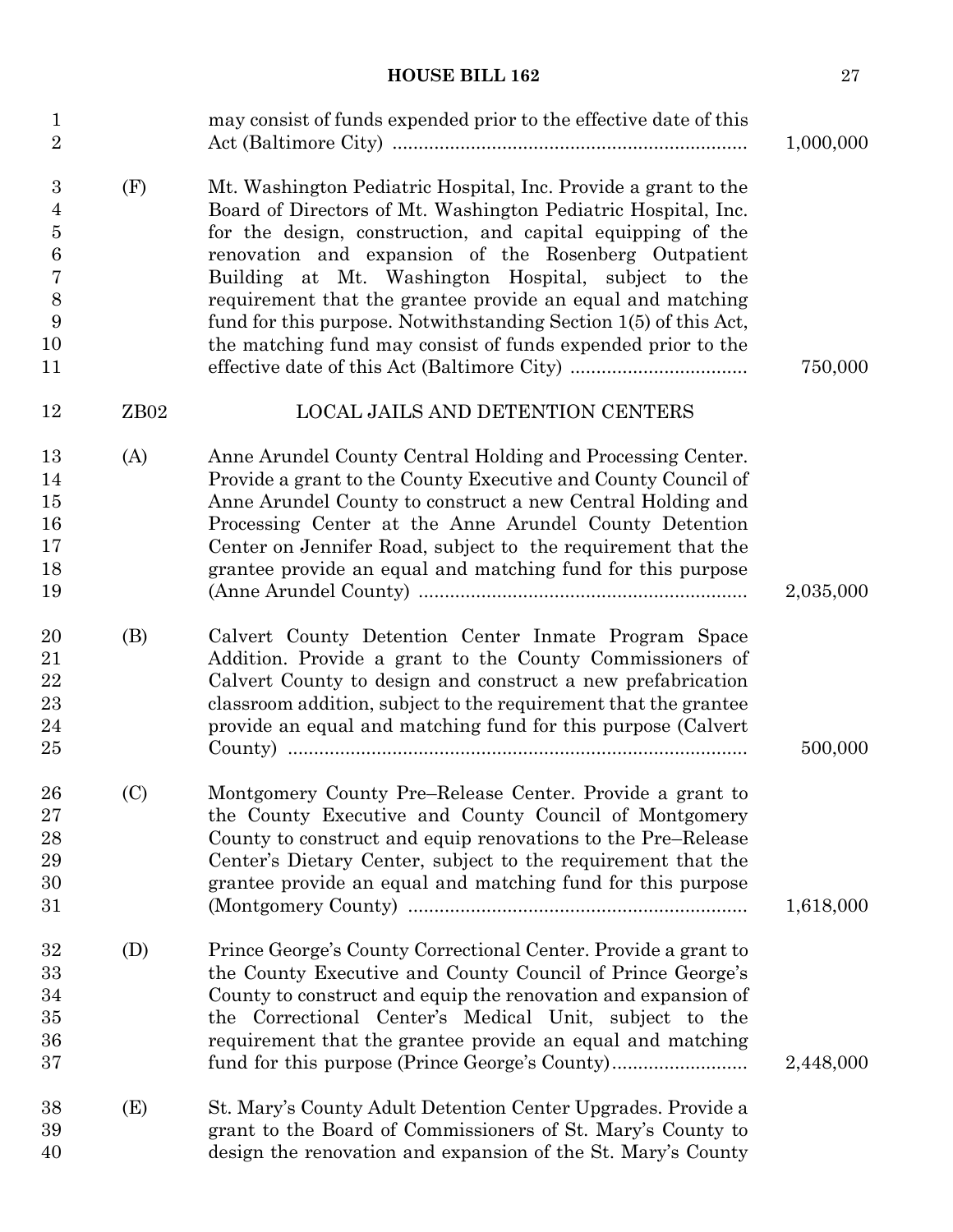|                | Adult Detention Center, subject to the requirement that the |         |
|----------------|-------------------------------------------------------------|---------|
| $\overline{2}$ | grantee provide an equal and matching fund for this purpose |         |
| 3              |                                                             | 731,000 |

 (4) An annual tax is imposed on all assessable property in the State in rate and amount sufficient to pay the principal of and interest on the bonds, as and when due and until paid in full. The principal shall be discharged within 15 years after the date of issue of the bonds.

 (5) (a) Prior to the payment of any matching grant funds under the provisions of Section 1(3), Items ZA00 through ZB02 of this Act, grantees shall provide and expend matching funds as specified. No part of a grantee's matching fund may be provided, either directly or indirectly, from funds of the State, whether appropriated or unappropriated. Except as otherwise provided, no part of the fund may consist of real property, in kind contributions, or funds expended prior to the effective date of this Act. In case of any dispute as to what money or assets may qualify as matching funds, the Board of Public Works shall determine the matter, and the Board's decision is final. Grantees have until June 1, 2020, to present evidence satisfactory to the Board of Public Works that the matching fund will be provided. If satisfactory evidence is presented, the Board shall certify this fact to the State Treasurer and the proceeds of the loan shall be expended for the purposes provided in this Act. If this evidence is not presented by June 1, 2020, the proceeds of the loan shall be applied to the purposes authorized in § 8–129 of the State Finance and Procurement Article.

 (b) It is further provided that when an equal and matching fund is specified in Section 1(3), Items ZA00 through ZB02 of this Act, grantees shall provide a matching fund equal to the lesser of (i) the authorized amount of the State grant or (ii) the amount of the matching fund certified by the Board of Public Works. If satisfactory evidence is presented, the Board shall certify this fact and the amount of the matching fund to the State Treasurer and the proceeds of the loan equal to the amount of the matching fund shall be expended for the purposes provided in this Act. If this evidence is not presented by June 1, 28 2020, the proceeds of the loan shall be applied to the purposes authorized in  $\S 8-129$  of the State Finance and Procurement Article. The proceeds of any amount of the loan in excess of the matching fund certified by the Board of Public Works shall also be applied to the purposes authorized in § 8–129 of the State Finance and Procurement Article.

 (6) (a) Prior to approval by the Board of Public Works of an expenditure of bond proceeds authorized under Section 1(3), Items ZA00 through ZB02 of this Act, the grantee shall grant and convey to the Maryland Historical Trust a perpetual historic preservation easement on the property where the capital project assisted by the bond proceeds is located if the Director of the Trust determines that the capital project impacts historic property, as defined by § 5A–301(e) of the State Finance and Procurement Article, unless the Director of the Trust also determines that the historic property:

 (i) Is significant only as a contributing property to a historic district listed in the Maryland Register of Historic Properties;

- 
- (ii) Is a type that is already adequately represented among the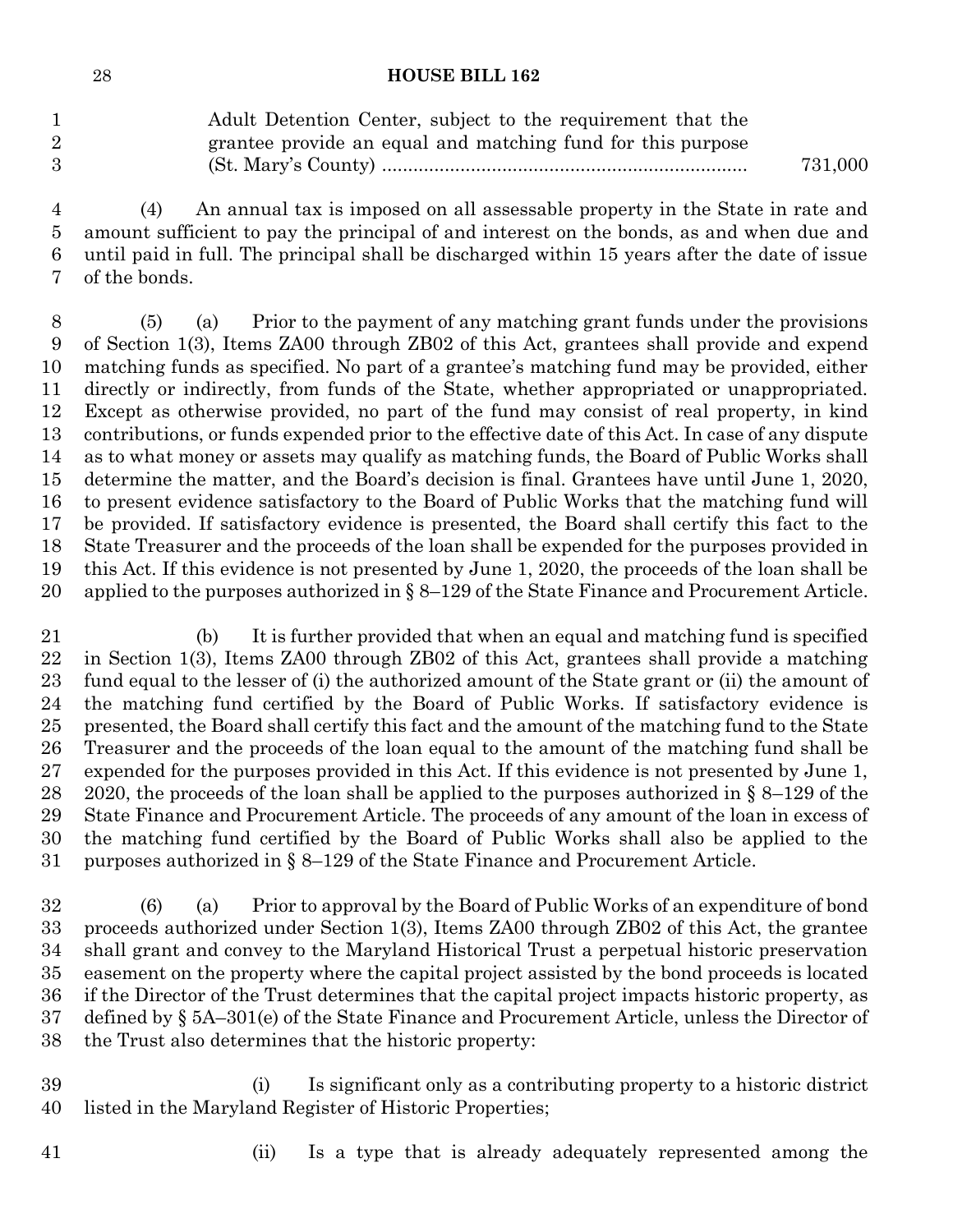| 1                                      | Trust's existing easement properties;                                                                                                                                                                                                                                                                                                                                                                                                                                                                                                                                                     |  |  |  |  |
|----------------------------------------|-------------------------------------------------------------------------------------------------------------------------------------------------------------------------------------------------------------------------------------------------------------------------------------------------------------------------------------------------------------------------------------------------------------------------------------------------------------------------------------------------------------------------------------------------------------------------------------------|--|--|--|--|
| $\overline{2}$<br>$\boldsymbol{3}$     | Is already subject to adequate protections of historic preservation<br>(iii)<br>law or instrument; or                                                                                                                                                                                                                                                                                                                                                                                                                                                                                     |  |  |  |  |
| $\overline{4}$<br>5                    | Has conditions peculiar to it that make requiring an easement<br>(iv)<br><i>impractical.</i>                                                                                                                                                                                                                                                                                                                                                                                                                                                                                              |  |  |  |  |
| $6\phantom{.}6$<br>7                   | If the grantee holds a lease on the property, the Trust may accept an<br>(b)<br>easement on the leasehold interest.                                                                                                                                                                                                                                                                                                                                                                                                                                                                       |  |  |  |  |
| 8<br>9                                 | The easement must be in form and substance acceptable to the Director<br>$\left( \mathrm{c}\right)$<br>of the Trust.                                                                                                                                                                                                                                                                                                                                                                                                                                                                      |  |  |  |  |
| 10<br>11<br>12                         | A recipient may administratively appeal to the Maryland<br>(d)<br>(i)<br>Historical Trust Board of Trustees a determination made by the Director of the Trust under<br>subparagraph (a) of this paragraph.                                                                                                                                                                                                                                                                                                                                                                                |  |  |  |  |
| 13<br>14<br>$15\,$                     | The decision made by the Maryland Historical Trust Board of<br>(ii)<br>Trustees on an appeal is final and is not subject to further administrative appeal or judicial<br>review.                                                                                                                                                                                                                                                                                                                                                                                                          |  |  |  |  |
| 16<br>17<br>18<br>19<br>20<br>21<br>22 | The proceeds of the loan must be expended or encumbered by the Board of<br>(7)<br>Public Works for the purposes provided in this Act no later than June 1, 2025. If any funds<br>authorized by this Act remain unexpended or unencumbered after June 1, 2025, the amount<br>of the unexpended or unencumbered authorization shall be canceled and be of no further<br>force and effect. If bonds have been issued for the loan, the amount of unexpended or<br>unencumbered bond proceeds shall be disposed of as provided in $\S$ 8–129 of the State<br>Finance and Procurement Article. |  |  |  |  |
| $23\,$<br>24<br>25                     | Multiple grants provided to the same organization in this Section are in<br>(8)<br>addition to one another. Unless otherwise provided, any matching fund requirements apply<br>to each individual grant.                                                                                                                                                                                                                                                                                                                                                                                  |  |  |  |  |
| 26<br>$27\,$<br>28                     | Subject to subparagraphs (b) and (c) of this paragraph, the Board of<br>(9)<br>(a)<br>Public Works may approve an appropriation in Section 1(3), Items ZA00 through ZB02 of<br>this Act notwithstanding technical differences in:                                                                                                                                                                                                                                                                                                                                                         |  |  |  |  |
| 29<br>30<br>$31\,$                     | The name of the grantee or the description of the project, provided<br>(i)<br>that the proposed use of funds is consistent with the public purpose of the original<br>appropriation; or                                                                                                                                                                                                                                                                                                                                                                                                   |  |  |  |  |
| 32<br>$33\,$                           | The location of the project, provided that the proposed location is<br>(ii)<br>within the county specified in the original appropriation.                                                                                                                                                                                                                                                                                                                                                                                                                                                 |  |  |  |  |
| 34<br>$35\,$                           | The Department of Budget and Management shall notify the Office of<br>(b)<br>Policy Analysis within the Department of Legislative Services in writing of:                                                                                                                                                                                                                                                                                                                                                                                                                                 |  |  |  |  |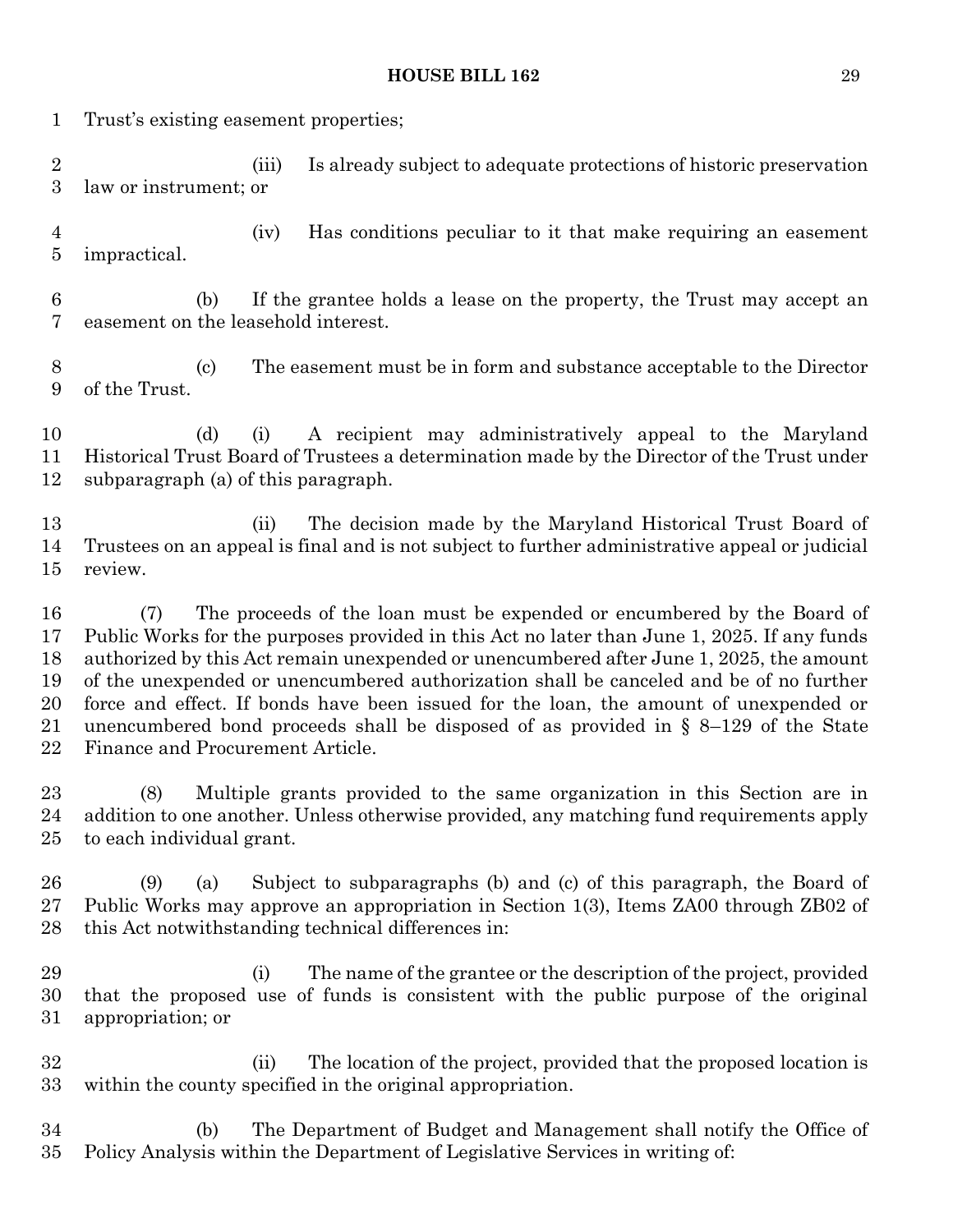(i) The technical differences between an appropriation in Section 1(3), Items ZA00 through ZB02 of this Act and the proposed use of the funds; and (ii) The justification that the proposed use of the funds is consistent with the public purpose of the appropriation. (c) (i) The Office of Policy Analysis shall have 45 days to review and comment on the proposed use of the funds. (ii) If the Office of Policy Analysis does not submit written objections within 45 days, the Department of Budget and Management shall provide certification in writing to the Board of Public Works that the proposed use of funds may be approved notwithstanding technical differences in the appropriation in Section 1(3), Items ZA00 through ZB02 of this Act. 12 SECTION 2. AND BE IT FURTHER ENACTED, That the Laws of Maryland read as follows: Section 1(3) Section 1(3) **Chapter 488 of the Acts of 2007, as amended by Chapter 463 of the Acts of 2014 and Chapter 27 of the Acts of 2016** ZA03 MARYLAND HOSPITAL ASSOCIATION (D) Fort Washington Medical Center. Provide a grant equal to the lesser of (i) \$560,000 or (ii) the amount of the matching fund provided, to the Board of Directors of Fort Washington Medical Center, Inc. for the planning, design, renovation, expansion, repair, construction, and capital equipping of the emergency department **AND OPERATION ROOM THEATER** at Fort Washington Medical Center, located in Fort Washington. Notwithstanding Section 1(5) of this Act, the matching fund may consist of funds expended prior to the effective date of this Act and notwithstanding Section 1(7) of this Act, the proceeds of this loan must be expended or encumbered by the Board of Public Works for the purposes provided in this Act no later than June 1, **[**2018**] 2020** (Prince George's County)........................... 560,000 **Chapter 483 of the Acts of 2010** DEPARTMENT OF THE ENVIRONMENT UA04 WATER MANAGEMENT ADMINISTRATION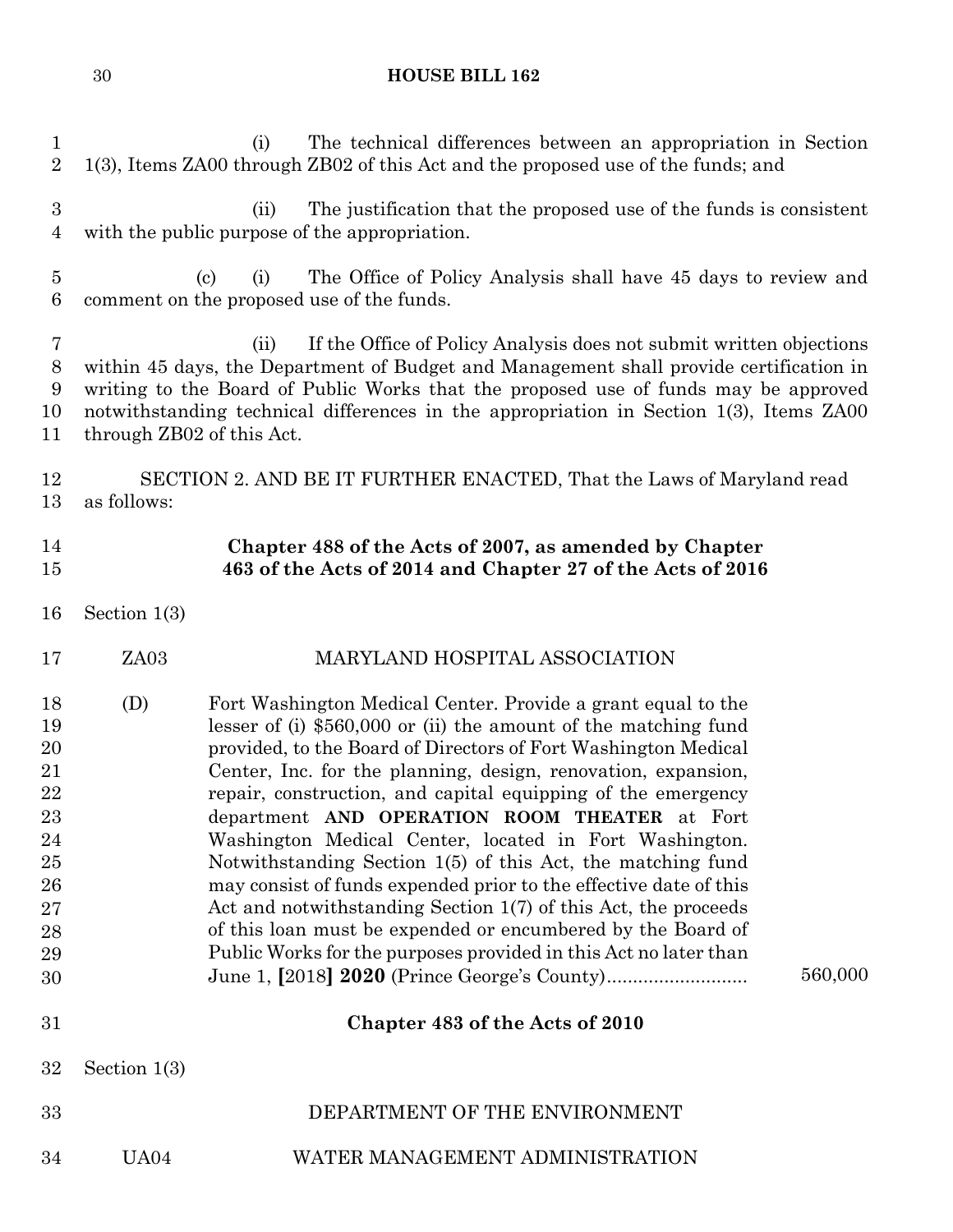### (Statewide)

| $\overline{2}$<br>3<br>$\overline{4}$<br>$\overline{5}$<br>$\boldsymbol{6}$<br>7<br>8<br>9 | (B) | Water Supply Financial Assistance Program. Provide funds for<br>assistance to State and local government entities to acquire,<br>design, construct, rehabilitate, equip, and improve water<br>supply facilities. Except as provided below, the funds shall be<br>administered in accordance with $\S$ 9-420 through 9-426 of the<br>Environment Article and in accordance with the Code of<br>[3,500,000]<br>3,150,000 |
|--------------------------------------------------------------------------------------------|-----|------------------------------------------------------------------------------------------------------------------------------------------------------------------------------------------------------------------------------------------------------------------------------------------------------------------------------------------------------------------------------------------------------------------------|
| 10                                                                                         |     | Charles<br>(1)<br>County<br>Water<br>Supply<br>System.                                                                                                                                                                                                                                                                                                                                                                 |
| 11                                                                                         |     | Notwithstanding $\S$ 9-420 through 9-426 of the                                                                                                                                                                                                                                                                                                                                                                        |
| 12                                                                                         |     | Environment Article and any regulations issued in                                                                                                                                                                                                                                                                                                                                                                      |
| 13                                                                                         |     | accordance with the specified Sections, [\$1,000,000]                                                                                                                                                                                                                                                                                                                                                                  |
| 14                                                                                         |     | \$650,000 of these funds shall be used to provide a                                                                                                                                                                                                                                                                                                                                                                    |
| 15                                                                                         |     | grant to Charles County for the purpose of                                                                                                                                                                                                                                                                                                                                                                             |
| 16                                                                                         |     | construction, development, and testing of a well or                                                                                                                                                                                                                                                                                                                                                                    |
| 17                                                                                         |     | wells that currently relies on the Lower Patapsco                                                                                                                                                                                                                                                                                                                                                                      |
| 18                                                                                         |     | Aquifer. The construction, development, and testing                                                                                                                                                                                                                                                                                                                                                                    |
| 19                                                                                         |     | of the wells and use of the water shall conform to                                                                                                                                                                                                                                                                                                                                                                     |
| 20                                                                                         |     | requirements and be subject to the approval of the                                                                                                                                                                                                                                                                                                                                                                     |
| 21                                                                                         |     | Maryland Department of the Environment (MDE).                                                                                                                                                                                                                                                                                                                                                                          |
| $\bf{22}$                                                                                  |     | The water shall be for users located in a Priority                                                                                                                                                                                                                                                                                                                                                                     |
| 23                                                                                         |     | Funding Area approved by the Department of                                                                                                                                                                                                                                                                                                                                                                             |
| 24                                                                                         |     | Planning and included in the Charles County water                                                                                                                                                                                                                                                                                                                                                                      |
| 25                                                                                         |     | and sewer plan approved by MDE (Charles County)                                                                                                                                                                                                                                                                                                                                                                        |
| 26                                                                                         |     | Chapter 483 of the Acts of 2010, as amended by Chapter 396 of the                                                                                                                                                                                                                                                                                                                                                      |
| 27                                                                                         |     | Acts of 2011, Chapter 444 of the Acts of 2012, Chapter 424 of the Acts                                                                                                                                                                                                                                                                                                                                                 |

# **of 2013, Chapter 463 of the Acts of 2014, and Chapter 495 of the Acts of 2015**

## 30 SECTION 1. BE IT ENACTED BY THE GENERAL ASSEMBLY OF MARYLAND, 31 That:

 (1) The Board of Public Works may borrow money and incur indebtedness on behalf of the State of Maryland through a State loan to be known as the Maryland Consolidated Capital Bond Loan of 2010 in the total principal amount of **[**\$1,003,466,896**] \$1,003,116,896**. This loan shall be evidenced by the issuance, sale, and delivery of State general obligation bonds authorized by a resolution of the Board of Public Works and issued, sold, and delivered in accordance with §§ 8–117 through 8–124 of the State Finance and Procurement Article and Article 31, § 22 of the Code.

39 40

28 29

1

**Chapter 396 of the Acts of 2011, as amended by Chapter 444 of the Acts of 2012**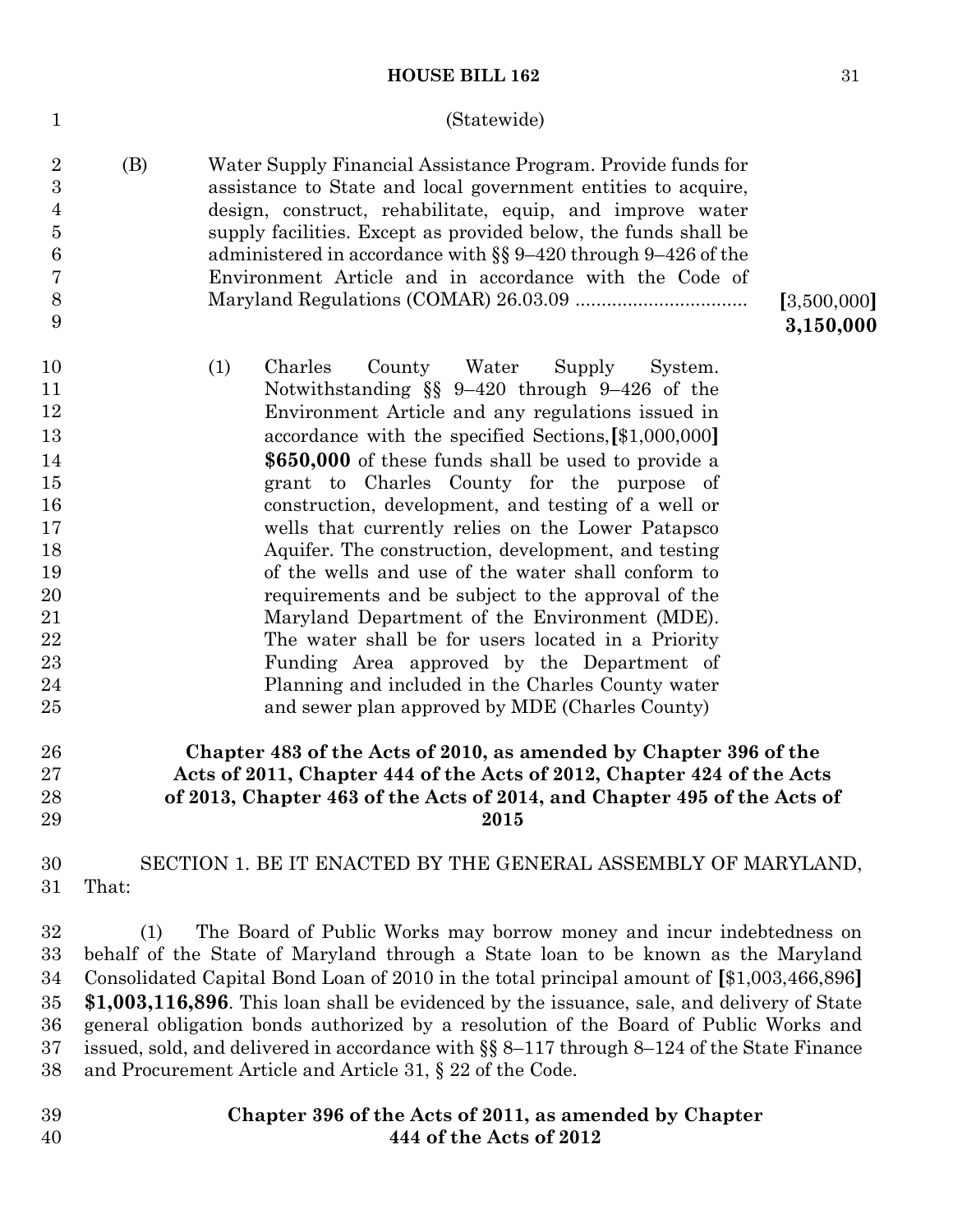- 1 Section 1(3)
- 2 ZA00 MISCELLANEOUS GRANT PROGRAMS
- 3 4 5 6 7 8 9 10 11 12 13 14 15 16 17 18 19 20 21 22 (N) Prince George's Hospital System. Provide a grant to the **[**County Executive and County Council of Prince George's County**] UNIVERSITY OF MARYLAND MEDICAL SYSTEM** for the acquisition of property, and the design, construction and renovation, and capital equipping of infrastructure improvements for facilities within the Prince George's Hospital System, **[**provided that this authorization may not be encumbered or expended until the Department of Health and Mental Hygiene, Prince George's County, and Dimensions Health Care Corporation submit a report to the budget committees on the proposed use of funds to improve the system. The report shall be submitted by September 30, 2012, and the budget committees shall have 45 days to review and comment. If the report has not been submitted by September 30, 2012, this authorization shall be restricted for the purposes of funding the State's share of costs for the acquisition, design, and construction of a new regional hospital center in Prince George's County**] AND FOR THE ACQUISITION, DESIGN, CONSTRUCTION, AND EQUIPPING OF A NEW CAPITAL REGION MEDICAL CENTER** (Prince George's County) ............. 4,000,000
- 23 24

### **Chapter 444 of the Acts of 2012, as amended by Chapter 424 of the Acts of 2013**

- 25 Section 1(3)
- 26 ZA00 MISCELLANEOUS GRANT PROGRAMS
- 27 28 29 30 31 32 33 34 35 36 37 38 39 40 (P) Prince George's Hospital System. Provide a grant to the **[**County Executive and County Council of Prince George's County**] UNIVERSITY OF MARYLAND MEDICAL SYSTEM** for the design, construction and equipping of the renovation of infrastructure improvements for facilities within the Prince George's Hospital System**[**, provided that this authorization may not be encumbered or expended until the Department of Health and Mental Hygiene, Dimensions Healthcare System, and Prince George's County submit a report to the budget committees on the proposed use of funds to improve the system. The report shall be submitted by December 31, 2012, and the budget committees shall have 45 days to review and comment. If a report has not been submitted by December 31, 2012, this authorization shall be restricted for the purposes of funding the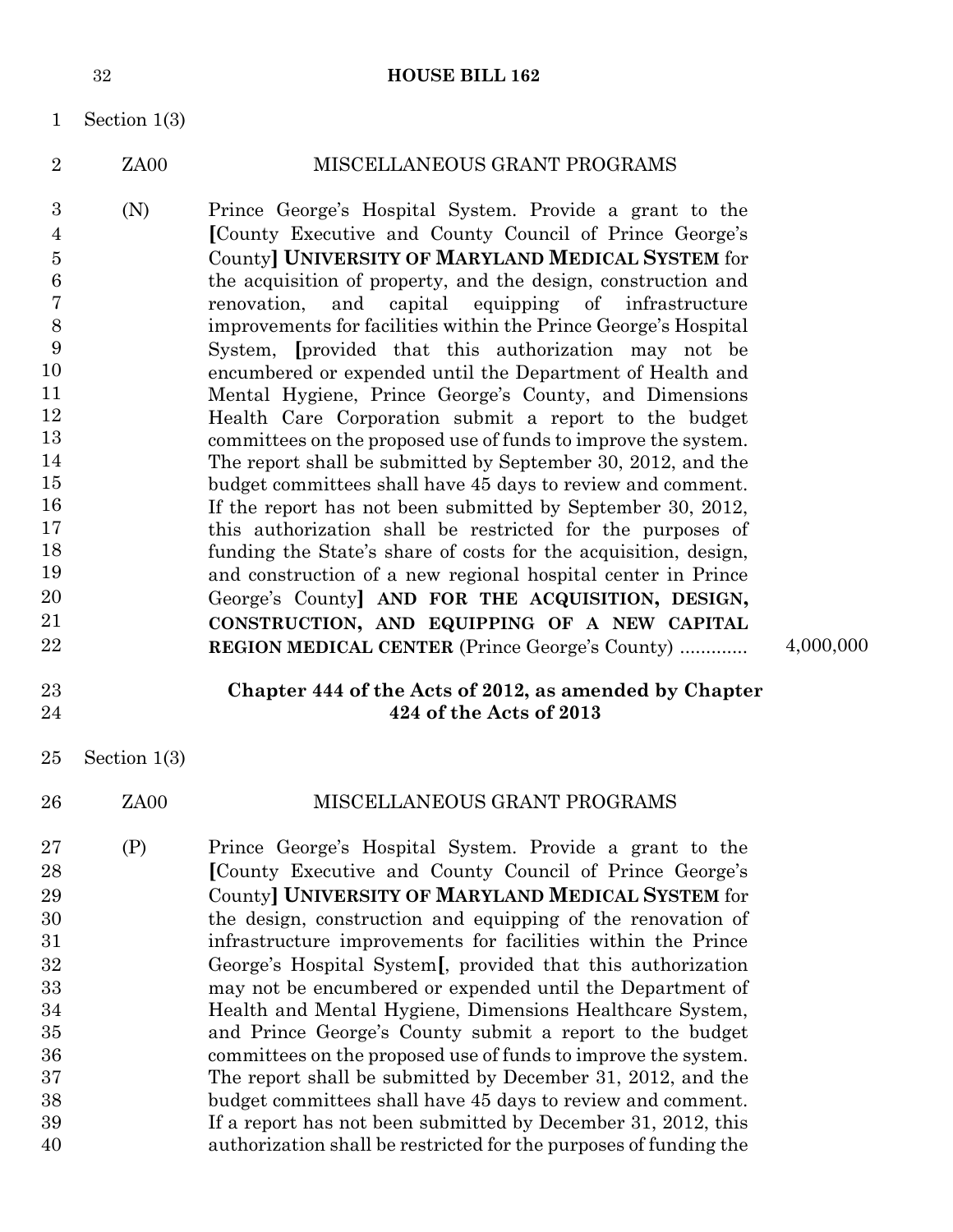| $\mathbf{1}$<br>$\sqrt{2}$<br>$\boldsymbol{3}$<br>$\overline{4}$<br>$\bf 5$ |                | State's share of costs for the acquisition, design, and<br>construction of a new regional hospital center in Prince<br>Chapter 444 of the Acts of 2012, as amended by Chapter                                                                                                                                                                                                                                                                                                                                                                                                                          | 10,000,000                   |
|-----------------------------------------------------------------------------|----------------|--------------------------------------------------------------------------------------------------------------------------------------------------------------------------------------------------------------------------------------------------------------------------------------------------------------------------------------------------------------------------------------------------------------------------------------------------------------------------------------------------------------------------------------------------------------------------------------------------------|------------------------------|
| 6                                                                           |                | 27 of the Acts of 2016                                                                                                                                                                                                                                                                                                                                                                                                                                                                                                                                                                                 |                              |
| 7                                                                           | Section $1(3)$ |                                                                                                                                                                                                                                                                                                                                                                                                                                                                                                                                                                                                        |                              |
| 8<br>9                                                                      | <b>RB31</b>    | UNIVERSITY OF MARYLAND BALTIMORE COUNTY<br>(Baltimore County)                                                                                                                                                                                                                                                                                                                                                                                                                                                                                                                                          |                              |
| 10<br>11<br>12<br>13<br>14<br>15<br>16                                      | (A)            | New Performing Arts and Humanities Facility. Provide funds<br>to design and construct Phase II of the New Performing Arts<br>and Humanities Facility, provided that notwithstanding<br>Section 6 of this Act, work may commence on this project prior<br>to appropriation of all the funds necessary to complete this                                                                                                                                                                                                                                                                                  | [32, 225, 000]<br>31,225,000 |
| 17<br>18<br>19                                                              |                | Chapter 444 of the Acts of 2012, as amended by Chapter 463 of the<br>Acts of 2014, Chapter 495 of the Acts of 2015, Chapter 27 of the Acts of<br>2016, and Chapter 22 of the Acts of 2017                                                                                                                                                                                                                                                                                                                                                                                                              |                              |
| 20<br>21                                                                    | That:          | SECTION 1. BE IT ENACTED BY THE GENERAL ASSEMBLY OF MARYLAND,                                                                                                                                                                                                                                                                                                                                                                                                                                                                                                                                          |                              |
| 22<br>$23\,$<br>24<br>$25\,$<br>26<br>$27\,$<br>28                          | (1)            | The Board of Public Works may borrow money and incur indebtedness on<br>behalf of the State of Maryland through a State loan to be known as the Maryland<br>Consolidated Capital Bond Loan of 2012 in the total principal amount of [\$1,103,163,767]<br>\$1,102,163,767. This loan shall be evidenced by the issuance, sale, and delivery of State<br>general obligation bonds authorized by a resolution of the Board of Public Works and<br>issued, sold, and delivered in accordance with §§ 8-117 through 8-124 of the State Finance<br>and Procurement Article and Article 31, § 22 of the Code. |                              |
| 29                                                                          |                | Chapter 424 of the Acts of 2013                                                                                                                                                                                                                                                                                                                                                                                                                                                                                                                                                                        |                              |
| 30                                                                          | Section $1(3)$ |                                                                                                                                                                                                                                                                                                                                                                                                                                                                                                                                                                                                        |                              |
| 31                                                                          |                | DEPARTMENT OF HEALTH AND MENTAL HYGIENE                                                                                                                                                                                                                                                                                                                                                                                                                                                                                                                                                                |                              |
| 32                                                                          |                | MENTAL HYGIENE ADMINISTRATION                                                                                                                                                                                                                                                                                                                                                                                                                                                                                                                                                                          |                              |
| 33<br>34                                                                    | ML01           | SPRING GROVE HOSPITAL CENTER<br>(Baltimore County)                                                                                                                                                                                                                                                                                                                                                                                                                                                                                                                                                     |                              |
| $35\,$                                                                      | (A)            | Spring Grove Hospital Center Consolidation. Provide funds to                                                                                                                                                                                                                                                                                                                                                                                                                                                                                                                                           |                              |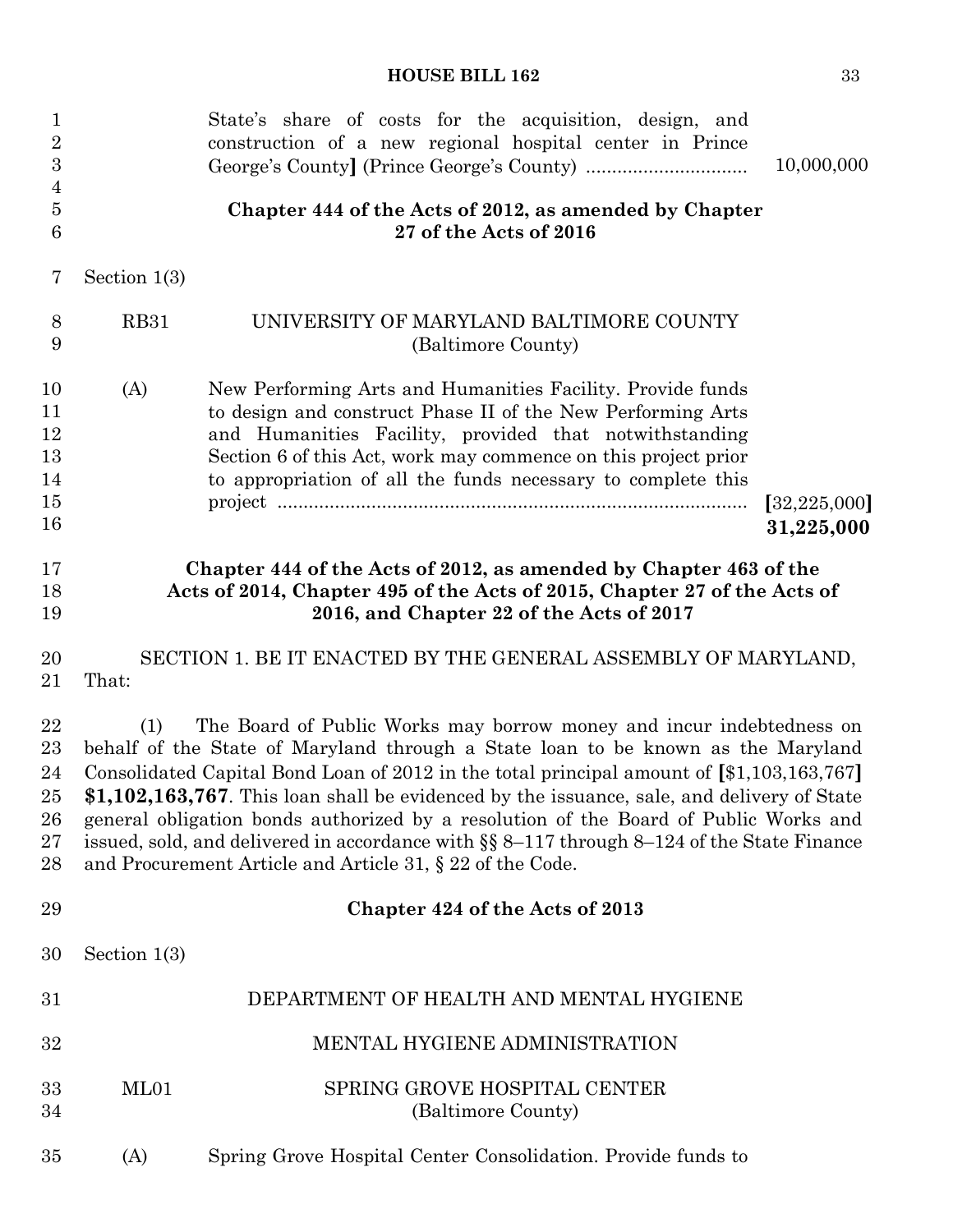|                                                                              | 34          | <b>HOUSE BILL 162</b>                                                                                                                                                                                                                                                                                                                                                                                                                |                              |
|------------------------------------------------------------------------------|-------------|--------------------------------------------------------------------------------------------------------------------------------------------------------------------------------------------------------------------------------------------------------------------------------------------------------------------------------------------------------------------------------------------------------------------------------------|------------------------------|
| $\mathbf{1}$<br>$\sqrt{2}$<br>$\boldsymbol{3}$<br>4<br>$\bf 5$<br>$\,6$<br>7 |             | design and renovate existing structures in order to consolidate<br>patient activity at the Spring Grove Hospital Center.<br>Notwithstanding the provisions of $\S$ 10-306 of the State<br>Finance and Procurement Article and $\S 10-208$ of the Health -<br>General Article, any proceeds from the sale of an existing parcel<br>of the Spring Grove Hospital Center campus made for the<br>purpose of this consolidation shall be: |                              |
| 8<br>9<br>10                                                                 |             | applied to the renovation of existing structures in<br>(1)<br>order to consolidate patient activity on the campus;<br>and                                                                                                                                                                                                                                                                                                            |                              |
| 11<br>12<br>13<br>14                                                         |             | any funds remaining after the completion of<br>(2)<br>renovations shall be distributed according to §                                                                                                                                                                                                                                                                                                                                | [400,000]<br>$\bf{0}$        |
| 15                                                                           |             | UNIVERSITY SYSTEM OF MARYLAND                                                                                                                                                                                                                                                                                                                                                                                                        |                              |
| 16<br>17                                                                     | RB27        | COPPIN STATE UNIVERSITY<br>(Baltimore City)                                                                                                                                                                                                                                                                                                                                                                                          |                              |
| 18<br>19<br>20<br>21<br>22                                                   | (B)         | Pedestrian Bridge – ADA Improvements. Provide funds to<br>design, construct, and equip an ADA-compliant stair tower<br>connected to the Health and Human Services Building                                                                                                                                                                                                                                                           | [1,786,000]<br>1,134,000     |
| 23<br>24                                                                     | <b>RB31</b> | UNIVERSITY OF MARYLAND BALTIMORE COUNTY<br>(Baltimore County)                                                                                                                                                                                                                                                                                                                                                                        |                              |
| 25<br>26<br>27<br>28                                                         | (A)         | New Performing Arts and Humanities Facility. Provide funds<br>to construct and equip Phase II of the New Performing Arts and                                                                                                                                                                                                                                                                                                         | [36, 106, 000]<br>35,991,109 |
| 29                                                                           | ZA00        | MISCELLANEOUS GRANT PROGRAMS                                                                                                                                                                                                                                                                                                                                                                                                         |                              |
| 30<br>31<br>32<br>33<br>34<br>35                                             | (Z)         | Prince George's Hospital System. Provide a grant to the<br>[County Executive and County Council of Prince George's<br>County] UNIVERSITY OF MARYLAND MEDICAL SYSTEM to<br>make capital improvements to existing health facilities within<br>the Prince George's Hospital System (Prince George's                                                                                                                                     | 10,000,000                   |
| 36<br>37                                                                     |             | Chapter 424 of the Acts of 2013, as amended by Chapter 463 of the<br>Acts of 2014, Chapter 495 of the Acts of 2015, Chapter 27 of                                                                                                                                                                                                                                                                                                    |                              |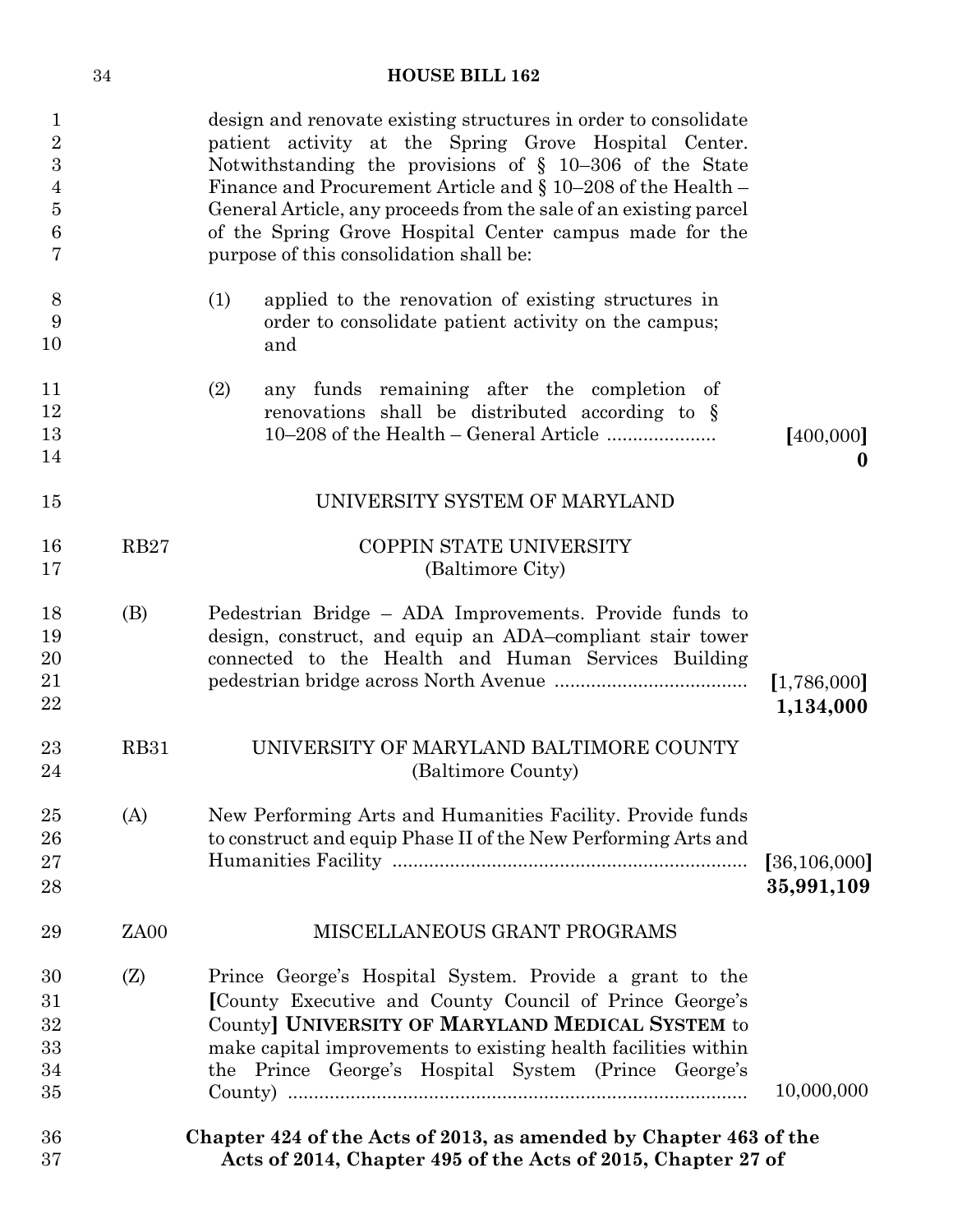| $\mathbf{1}$                                                                        |                | the Acts of 2016, and Chapter 22 of the Acts of 2017                                                                                                                                                                                                                                                                                                                                                                                                                                                                                                                                                      |                            |
|-------------------------------------------------------------------------------------|----------------|-----------------------------------------------------------------------------------------------------------------------------------------------------------------------------------------------------------------------------------------------------------------------------------------------------------------------------------------------------------------------------------------------------------------------------------------------------------------------------------------------------------------------------------------------------------------------------------------------------------|----------------------------|
| $\sqrt{2}$<br>3                                                                     | That:          | SECTION 1. BE IT ENACTED BY THE GENERAL ASSEMBLY OF MARYLAND,                                                                                                                                                                                                                                                                                                                                                                                                                                                                                                                                             |                            |
| $\overline{4}$<br>$\bf 5$<br>$\,6$<br>$\overline{7}$<br>8<br>$\boldsymbol{9}$<br>10 | (1)            | The Board of Public Works may borrow money and incur indebtedness on<br>behalf of the State of Maryland through a State loan to be known as the Maryland<br>Consolidated Capital Bond Loan of 2013 in the total principal amount of [\$1,101,415,762]<br>\$1,100,248,871. This loan shall be evidenced by the issuance, sale, and delivery of State<br>general obligation bonds authorized by a resolution of the Board of Public Works and<br>issued, sold, and delivered in accordance with §§ 8-117 through 8-124 of the State Finance<br>and Procurement Article and Article 31, $\S$ 22 of the Code. |                            |
| 11<br>12                                                                            |                | Chapter 424 of the Acts of 2013, as amended by<br>Chapter 22 of the Acts of 2017                                                                                                                                                                                                                                                                                                                                                                                                                                                                                                                          |                            |
| 13                                                                                  | Section $1(3)$ |                                                                                                                                                                                                                                                                                                                                                                                                                                                                                                                                                                                                           |                            |
| 14                                                                                  | ZA00           | MISCELLANEOUS GRANT PROGRAMS                                                                                                                                                                                                                                                                                                                                                                                                                                                                                                                                                                              |                            |
| 15<br>16<br>17<br>18<br>19<br>20<br>21<br>22<br>23                                  | (Y)            | Prince George's Hospital System. [Provide funds to the<br>Department of Health and Mental Hygiene for the purpose of<br>providing a grant to begin site acquisition, design, construction,<br>and equipping of a new Regional Medical Center in Prince<br>George's County] PROVIDE A GRANT TO THE UNIVERSITY<br>OF MARYLAND MEDICAL SYSTEM TO ASSIST IN THE SITE<br>ACQUISITION, DESIGN, CONSTRUCTION, AND EQUIPPING<br>OF A NEW CAPITAL REGION MEDICAL CENTER (Prince                                                                                                                                    | 20,000,000                 |
| 24                                                                                  |                | Chapter 463 of the Acts of 2014                                                                                                                                                                                                                                                                                                                                                                                                                                                                                                                                                                           |                            |
| 25                                                                                  | Section $1(3)$ |                                                                                                                                                                                                                                                                                                                                                                                                                                                                                                                                                                                                           |                            |
| 26<br>27                                                                            | RDOO           | ST. MARY'S COLLEGE OF MARYLAND<br>(St. Mary's County)                                                                                                                                                                                                                                                                                                                                                                                                                                                                                                                                                     |                            |
| 28<br>29<br>30<br>31<br>32<br>33<br>34                                              | (A)            | Anne Arundel Hall Reconstruction. Provide funds to conduct<br>archeological field work, design and construct the Anne<br>Reconstruction<br>Arundel<br>Hall<br>Project,<br>provided<br>that<br>notwithstanding Section 6 of this Act, work may commence on<br>this project prior to the appropriation of all funds necessary to                                                                                                                                                                                                                                                                            | [17,850,000]<br>17,570,875 |
| 35                                                                                  | ZA00           | MISCELLANEOUS GRANT PROGRAMS                                                                                                                                                                                                                                                                                                                                                                                                                                                                                                                                                                              |                            |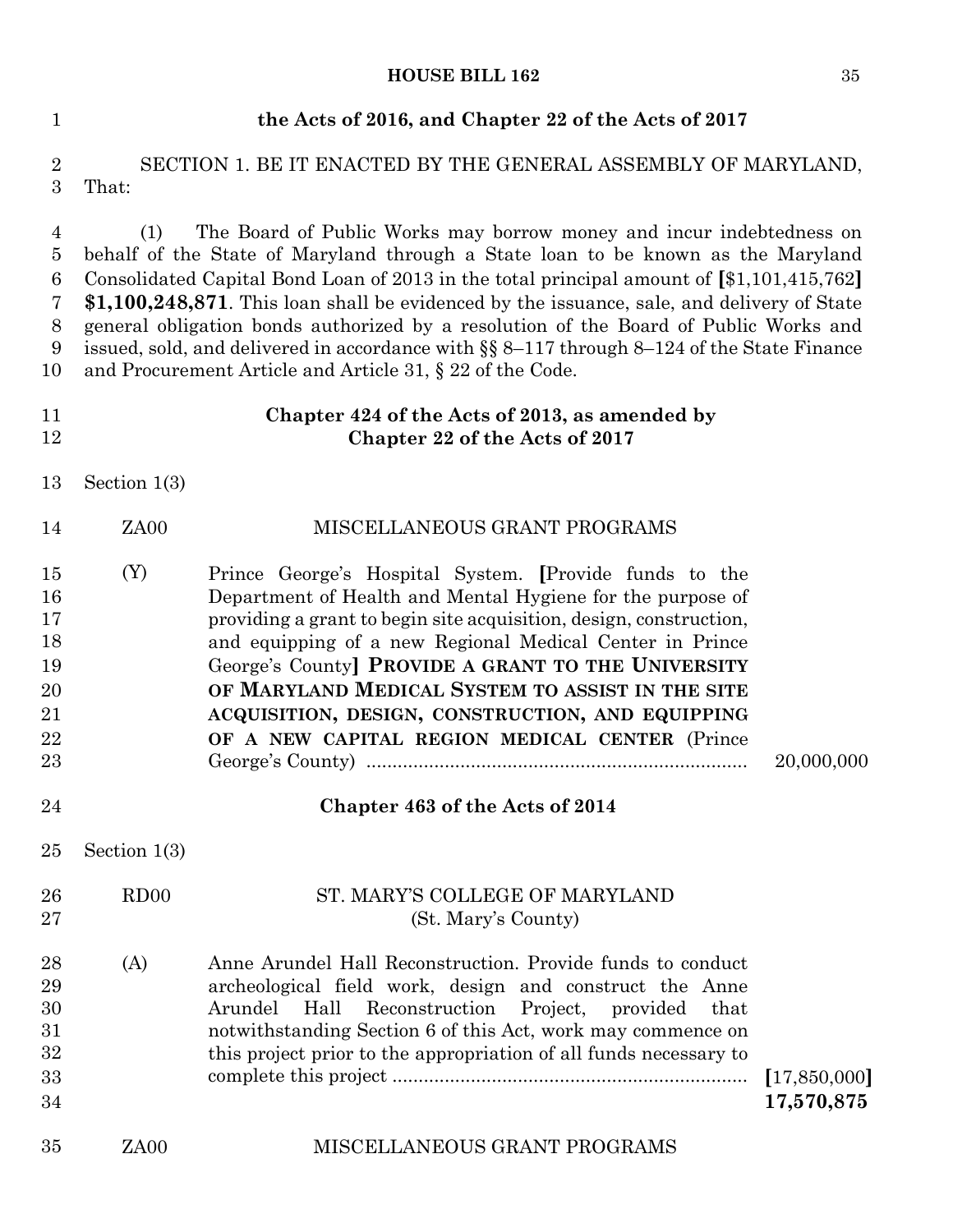| v<br>u       |          |
|--------------|----------|
| ٠<br>۰.<br>× | ۰.<br>۰, |

| $\mathbf{1}$<br>$\sqrt{2}$<br>$\boldsymbol{3}$<br>$\overline{4}$<br>$\overline{5}$<br>$\,6$<br>7<br>8<br>9<br>10<br>11<br>12<br>13<br>14<br>15<br>16<br>17 | (I)   | Eastern Shore Food Hub. Provide a grant to the Board of<br>Directors of Real Food Productions L3C for the design,<br>construction, and capital equipping for a facility to serve as the<br>Eastern Shore Food Hub, subject to the requirement that the<br>grantee provide an equal and matching fund for this purpose,<br>provided that \$500,000 of this authorization may not be<br>expended until the Real Food Productions L3C, in conjunction<br>with the Department of Housing and Community Development<br>(DHCD), submits a report to the budget committees on how the<br>Eastern Shore Food Hub will be coordinated with the DHCD<br>food desert initiative, the Maryland Food Center Authority,<br>and other Maryland food hubs, including the Baltimore Food<br>Hub and the Regional Food Hub in Southern Maryland. The<br>report shall be submitted by September 15, 2014, and the<br>budget committees shall have 45 days to review and comment | [500,000]<br>$\bf{0}$ |
|------------------------------------------------------------------------------------------------------------------------------------------------------------|-------|--------------------------------------------------------------------------------------------------------------------------------------------------------------------------------------------------------------------------------------------------------------------------------------------------------------------------------------------------------------------------------------------------------------------------------------------------------------------------------------------------------------------------------------------------------------------------------------------------------------------------------------------------------------------------------------------------------------------------------------------------------------------------------------------------------------------------------------------------------------------------------------------------------------------------------------------------------------|-----------------------|
| 18<br>19<br>20<br>21<br>22<br>23<br>24<br>25<br>26<br>27<br>28<br>29<br>30<br>31<br>32<br>33                                                               | (AB)  | National Sailing Hall of Fame. Provide a grant to the Board of<br>Directors of the National Sailing Hall of Fame and Museum,<br>Inc. to design, construct, and equip a new facility for the<br>National Sailing Hall of Fame, subject to the requirement that<br>the grantee provide an equal and matching fund for this<br>purpose, provided that \$250,000 of this authorization made for<br>the purpose of the National Sailing Hall of Fame may not be<br>expended until the Board of Directors of the National Sailing<br>Hall of Fame and Museum, Inc. submits an amended lease that<br>has been approved by the Board of Public Works, provides<br>information on the amount of State funding expected to be<br>requested for the project, and completes all of the trigger events<br>for the agreement-to-lease to go into effect. The budget<br>committees shall have 45 days to review and comment before                                          | [250,000]<br>o        |
| 34<br>35<br>36                                                                                                                                             |       | Chapter 463 of the Acts of 2014, as amended by Chapter 495<br>of the Acts of 2015, Chapter 27 of the Acts of 2016, and<br>Chapter 22 of the Acts of 2017                                                                                                                                                                                                                                                                                                                                                                                                                                                                                                                                                                                                                                                                                                                                                                                                     |                       |
| 37<br>38                                                                                                                                                   | That: | SECTION 1. BE IT ENACTED BY THE GENERAL ASSEMBLY OF MARYLAND,                                                                                                                                                                                                                                                                                                                                                                                                                                                                                                                                                                                                                                                                                                                                                                                                                                                                                                |                       |

 (1) The Board of Public Works may borrow money and incur indebtedness on behalf of the State of Maryland through a State loan to be known as the Maryland Consolidated Capital Bond Loan of 2014 in the total principal amount of **[**\$1,176,428,377**] \$1,175,175,528**. This loan shall be evidenced by the issuance, sale, and delivery of State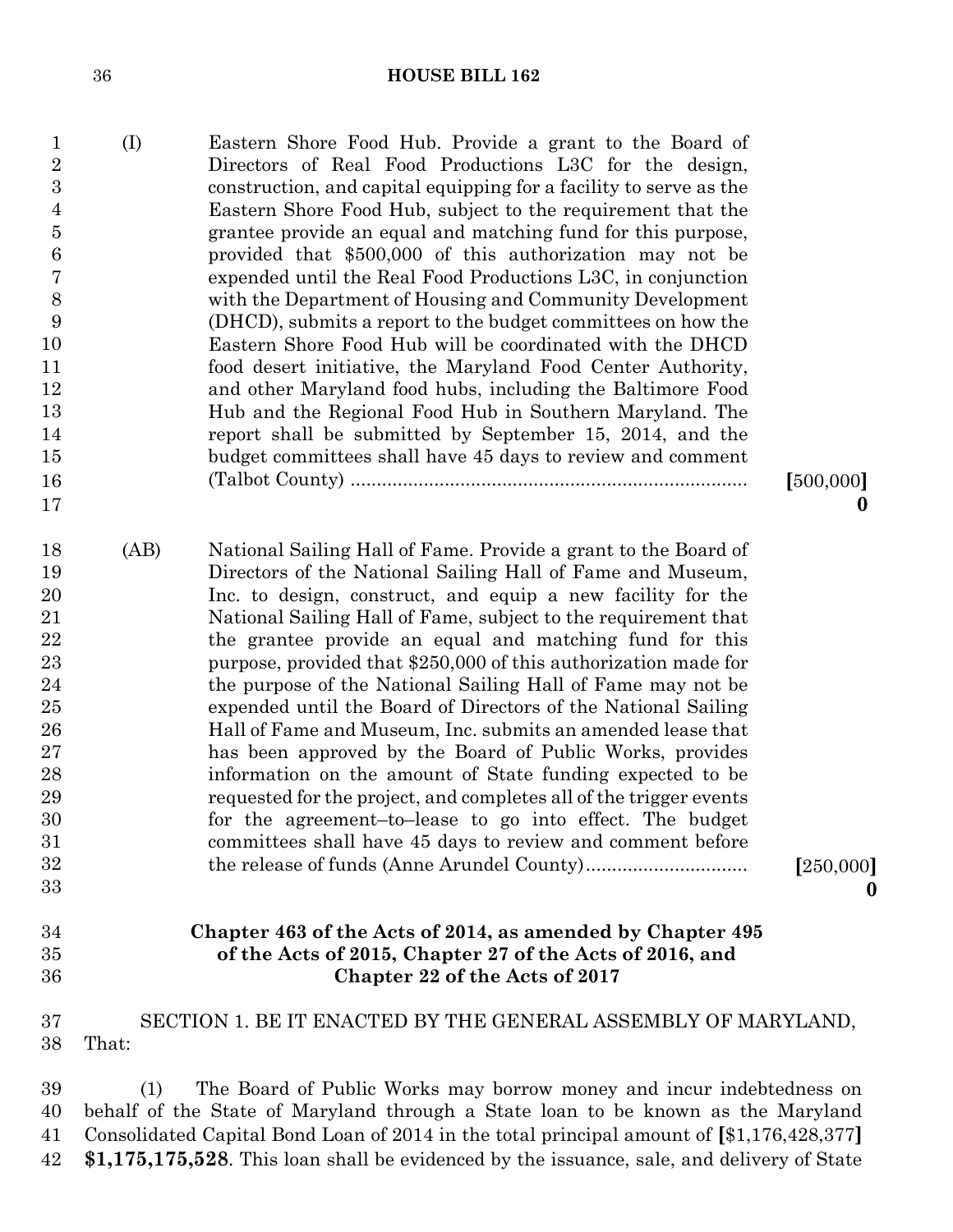|  |  | ŋ<br>×. | $\cdot$ |
|--|--|---------|---------|
|  |  |         |         |

1 general obligation bonds authorized by a resolution of the Board of Public Works and 2 issued, sold, and delivered in accordance with §§ 8–117 through 8–124 and 8–131.2 of the 3 State Finance and Procurement Article. 4 5 **Chapter 463 of the Acts of 2014, as amended by Chapter 22 of the Acts of 2017**

6 Section 1(3)

| $\overline{7}$                                                                         |                | UNIVERSITY SYSTEM OF MARYLAND                                                                                                                                                                                                                                                                                                                                                                                                                                                                                                                                                                                                                                                                                                                                                                                                                  |                          |
|----------------------------------------------------------------------------------------|----------------|------------------------------------------------------------------------------------------------------------------------------------------------------------------------------------------------------------------------------------------------------------------------------------------------------------------------------------------------------------------------------------------------------------------------------------------------------------------------------------------------------------------------------------------------------------------------------------------------------------------------------------------------------------------------------------------------------------------------------------------------------------------------------------------------------------------------------------------------|--------------------------|
| 8<br>9                                                                                 | RB27           | COPPIN STATE UNIVERSITY<br>(Baltimore City)                                                                                                                                                                                                                                                                                                                                                                                                                                                                                                                                                                                                                                                                                                                                                                                                    |                          |
| 10<br>11<br>12                                                                         | (A)            | New Science and Technology Center. Provide funds to construct                                                                                                                                                                                                                                                                                                                                                                                                                                                                                                                                                                                                                                                                                                                                                                                  | [9,700,000]<br>9,476,276 |
| 13                                                                                     | ZA00           | MISCELLANEOUS GRANT PROGRAMS                                                                                                                                                                                                                                                                                                                                                                                                                                                                                                                                                                                                                                                                                                                                                                                                                   |                          |
| 14<br>15<br>16<br>17<br>18<br>19<br>20<br>21<br>22<br>23<br>24<br>25<br>26<br>27<br>28 | (AD)           | Prince George's Hospital System. [Provide funds to the<br>Department of Health and Mental Hygiene for the purpose of<br>providing a grant for site acquisition, design, construction, and<br>capital equipping of a new Regional Medical Center in Prince<br>George's County. Further provided that it is the intent of the<br>General Assembly that the University of Maryland Medical<br>System initiate the design process for the new Regional<br>Medical Center in Prince George's County in fiscal 2015<br>utilizing general obligation bond authorizations made in the<br>Maryland Consolidated Capital Bond Loan of 2013 and this<br>Act.] PROVIDE A GRANT TO THE UNIVERSITY OF<br>MARYLAND MEDICAL SYSTEM TO ASSIST IN THE SITE<br>ACQUISITION, DESIGN, CONSTRUCTION, AND EQUIPPING<br>OF A NEW CAPITAL REGION MEDICAL CENTER (Prince | 15,000,000               |
| 29                                                                                     |                | Chapter 495 of the Acts of 2015                                                                                                                                                                                                                                                                                                                                                                                                                                                                                                                                                                                                                                                                                                                                                                                                                |                          |
| 30                                                                                     | Section $1(3)$ |                                                                                                                                                                                                                                                                                                                                                                                                                                                                                                                                                                                                                                                                                                                                                                                                                                                |                          |
| 31                                                                                     |                | UNIVERSITY SYSTEM OF MARYLAND                                                                                                                                                                                                                                                                                                                                                                                                                                                                                                                                                                                                                                                                                                                                                                                                                  |                          |
| 32                                                                                     | <b>RB31</b>    | UNIVERSITY OF MARYLAND BALTIMORE COUNTY                                                                                                                                                                                                                                                                                                                                                                                                                                                                                                                                                                                                                                                                                                                                                                                                        |                          |

- 33 RB31 UNIVERSITY OF MARYLAND BALTIMORE COUNTY (Baltimore County)
- 34 (A) Interdisciplinary Life Sciences Building. Provide funds to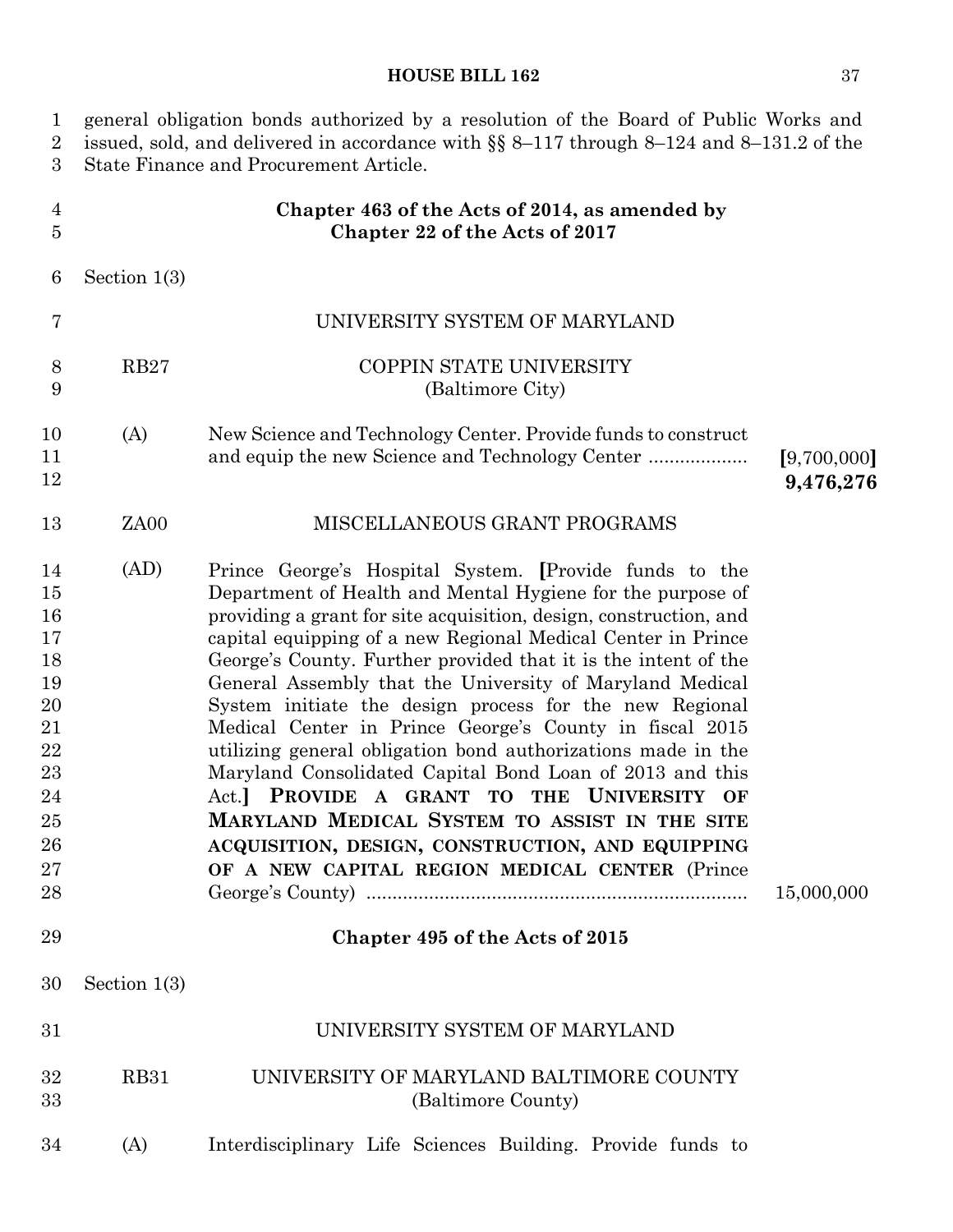|                                                          | 38             | <b>HOUSE BILL 162</b>                                                                                                                                                                                                                                                                                                                                                                                                                                                                                                                                                                                    |                              |
|----------------------------------------------------------|----------------|----------------------------------------------------------------------------------------------------------------------------------------------------------------------------------------------------------------------------------------------------------------------------------------------------------------------------------------------------------------------------------------------------------------------------------------------------------------------------------------------------------------------------------------------------------------------------------------------------------|------------------------------|
| $\mathbf 1$<br>$\overline{2}$                            |                | continue design [of] AND CONSTRUCT a new academic facility                                                                                                                                                                                                                                                                                                                                                                                                                                                                                                                                               | 6,000,000                    |
| 3<br>$\overline{4}$                                      | RDOO           | ST. MARY'S COLLEGE OF MARYLAND<br>(St. Mary's County)                                                                                                                                                                                                                                                                                                                                                                                                                                                                                                                                                    |                              |
| $\overline{5}$<br>6<br>7<br>8                            | (A)            | Anne Arundel Hall Reconstruction. Provide funds to conduct<br>archeological field work, complete design and construction, and                                                                                                                                                                                                                                                                                                                                                                                                                                                                            | [10, 482, 000]<br>10,072,740 |
| 9                                                        | ZA00           | MISCELLANEOUS GRANT PROGRAMS                                                                                                                                                                                                                                                                                                                                                                                                                                                                                                                                                                             |                              |
| 10<br>11<br>12<br>13<br>14<br>15<br>16<br>17<br>18<br>19 | (0)            | Prince George's Hospital System. [Provide funds to the<br>Department of Health and Mental Hygiene for the purpose of<br>providing a grant for site acquisition, design, construction, and<br>capital equipping of a new Regional Medical Center in Prince<br>George's County. The Department will provide a grant to the<br>owner/operator of the Regional Medical Center] <b>PROVIDE A</b><br>GRANT TO THE UNIVERSITY OF MARYLAND MEDICAL<br>SYSTEM TO ASSIST IN THE SITE ACQUISITION, DESIGN,<br>CONSTRUCTION, AND EQUIPPING OF A NEW CAPITAL<br><b>REGION MEDICAL CENTER</b> (Prince George's County) | 30,000,000                   |
| 20<br>21                                                 |                | Chapter 495 of the Acts of 2015, as amended by Chapter 27 of<br>the Acts of 2016 and Chapter 22 of the Acts of 2017                                                                                                                                                                                                                                                                                                                                                                                                                                                                                      |                              |
| 22<br>23                                                 | That:          | SECTION 1. BE IT ENACTED BY THE GENERAL ASSEMBLY OF MARYLAND,                                                                                                                                                                                                                                                                                                                                                                                                                                                                                                                                            |                              |
| 24<br>25<br>26<br>27<br>28<br>29<br>30                   | (1)            | The Board of Public Works may borrow money and incur indebtedness on<br>behalf of the State of Maryland through a State loan to be known as the Maryland<br>Consolidated Capital Bond Loan of 2015 in the total principal amount of [\$1,063,222,134]<br>\$1,062,812,874. This loan shall be evidenced by the issuance, sale, and delivery of State<br>general obligation bonds authorized by a resolution of the Board of Public Works and<br>issued, sold, and delivered in accordance with $\S$ 8-117 through 8-124 and 8-131.2 of the<br>State Finance and Procurement Article.                      |                              |
| 31                                                       |                | Chapter 27 of the Acts of 2016                                                                                                                                                                                                                                                                                                                                                                                                                                                                                                                                                                           |                              |
| 32                                                       | Section $1(3)$ |                                                                                                                                                                                                                                                                                                                                                                                                                                                                                                                                                                                                          |                              |
| 33                                                       |                | UNIVERSITY SYSTEM OF MARYLAND                                                                                                                                                                                                                                                                                                                                                                                                                                                                                                                                                                            |                              |
| 34<br>35                                                 | <b>RB31</b>    | UNIVERSITY OF MARYLAND BALTIMORE COUNTY<br>(Baltimore County)                                                                                                                                                                                                                                                                                                                                                                                                                                                                                                                                            |                              |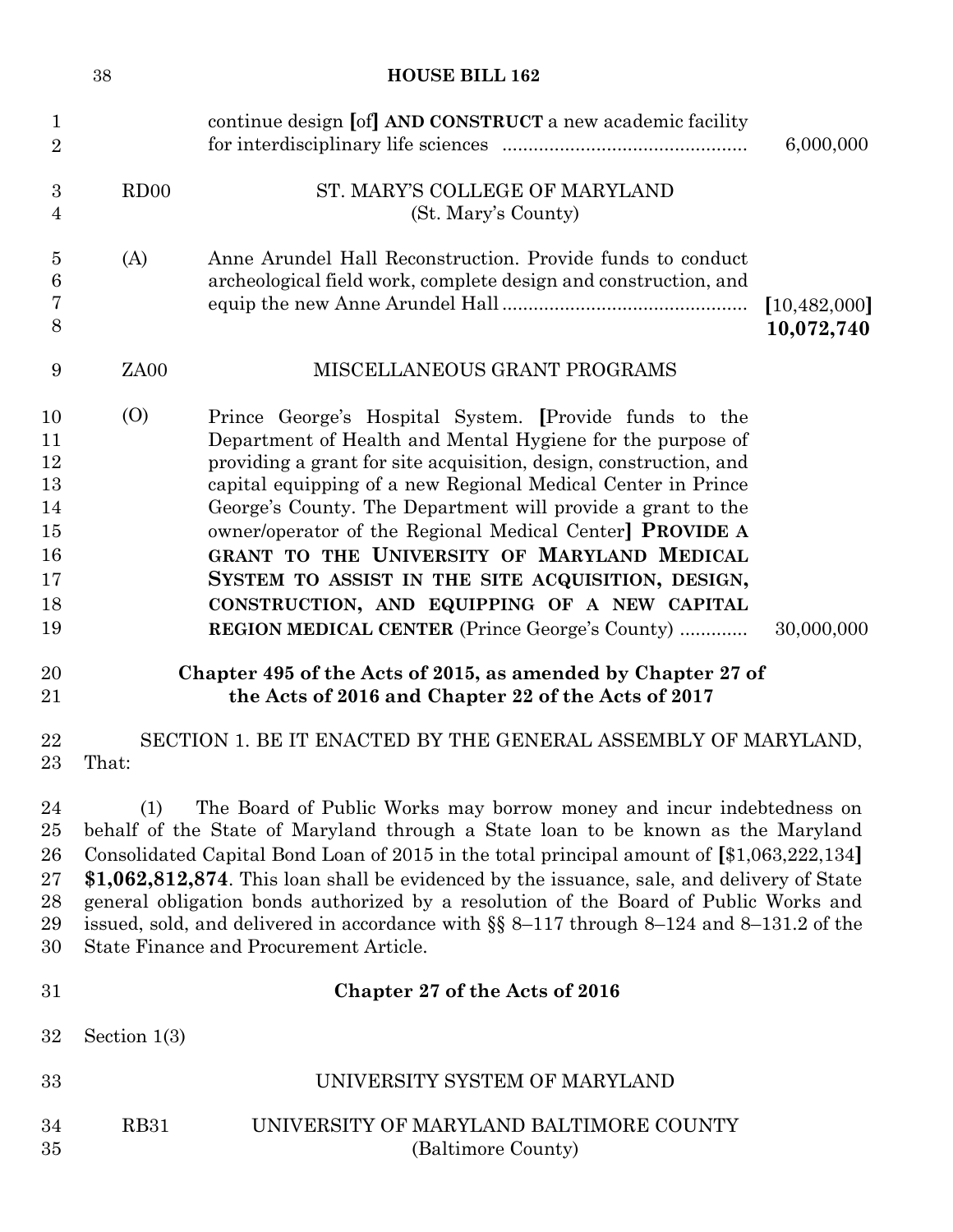| 7,640,000               | Interdisciplinary Life Sciences Building. Provide funds to<br>continue design [of] AND CONSTRUCT a new academic facility<br>for interdisciplinary life sciences at the University of Maryland<br>Baltimore County, provided that notwithstanding Section 6 of<br>this Act, work may commence on this project prior to the<br>appropriation of all funds necessary to complete this project                                                                                                                                                                                                         | (A)<br>$\mathbf{1}$<br>$\overline{2}$<br>$\boldsymbol{3}$<br>$\overline{4}$<br>$\bf 5$<br>6 |                                                              |
|-------------------------|----------------------------------------------------------------------------------------------------------------------------------------------------------------------------------------------------------------------------------------------------------------------------------------------------------------------------------------------------------------------------------------------------------------------------------------------------------------------------------------------------------------------------------------------------------------------------------------------------|---------------------------------------------------------------------------------------------|--------------------------------------------------------------|
|                         | MISCELLANEOUS GRANT PROGRAMS                                                                                                                                                                                                                                                                                                                                                                                                                                                                                                                                                                       | 7<br>ZA00                                                                                   |                                                              |
| [1,000,000]<br>$\bf{0}$ | National Sailing Hall of Fame. Provide a grant to the Board of<br>Directors of the National Sailing Hall of Fame and Museum,<br>Inc. to design, construct, and equip a new facility for the<br>National Sailing Hall of Fame (Anne Arundel County)                                                                                                                                                                                                                                                                                                                                                 | (L)<br>9                                                                                    | 8<br>10<br>11<br>12                                          |
| 27,500,000              | Prince George's Hospital System. [Provide funds to the<br>Department of Health and Mental Hygiene for the purpose of<br>providing a grant] for site acquisition, design, construction, and<br>capital equipping of a new Regional Medical Center in Prince<br>George's County. The Department will provide a grant to the<br>owner/operator of the Regional Medical Center] <b>PROVIDE A</b><br>GRANT TO THE UNIVERSITY OF MARYLAND MEDICAL<br>SYSTEM TO ASSIST IN THE SITE ACQUISITION, DESIGN,<br>CONSTRUCTION, AND EQUIPPING OF A NEW CAPITAL<br>REGION MEDICAL CENTER (Prince George's County) | (N)                                                                                         | 13<br>14<br>15<br>16<br>17<br>18<br>19<br>20<br>21<br>22     |
|                         | MARYLAND HOSPITAL ASSOCIATION                                                                                                                                                                                                                                                                                                                                                                                                                                                                                                                                                                      | ZA01                                                                                        | 23                                                           |
| 239,000                 | Edward W. McCready Hospital. Provide a grant to the Board of<br>Directors of the McCready Foundation, Inc. to assist with<br>renovations to convert a [currently unused geriatric psychiatric<br>unit] SPACE IN THE ORIGINAL HOSPITAL BUILDING into<br>usable space for inpatient and outpatient behavioral health<br>services, subject to the requirement that the grantee provide an<br>equal and matching fund for this purpose, provided that<br>notwithstanding Section 6 of this Act, work may commence on<br>this project prior to the appropriation of all funds necessary to              | (D)                                                                                         | 24<br>25<br>26<br>27<br>28<br>29<br>30<br>31<br>32<br>$33\,$ |
|                         | Chapter 27 of the Acts of 2016, as amended by Chapter 22 of<br>the Acts of 2017                                                                                                                                                                                                                                                                                                                                                                                                                                                                                                                    |                                                                                             | 34<br>35                                                     |
|                         | SECTION 1. BE IT ENACTED BY THE GENERAL ASSEMBLY OF MARYLAND,                                                                                                                                                                                                                                                                                                                                                                                                                                                                                                                                      |                                                                                             | 36                                                           |

37 That: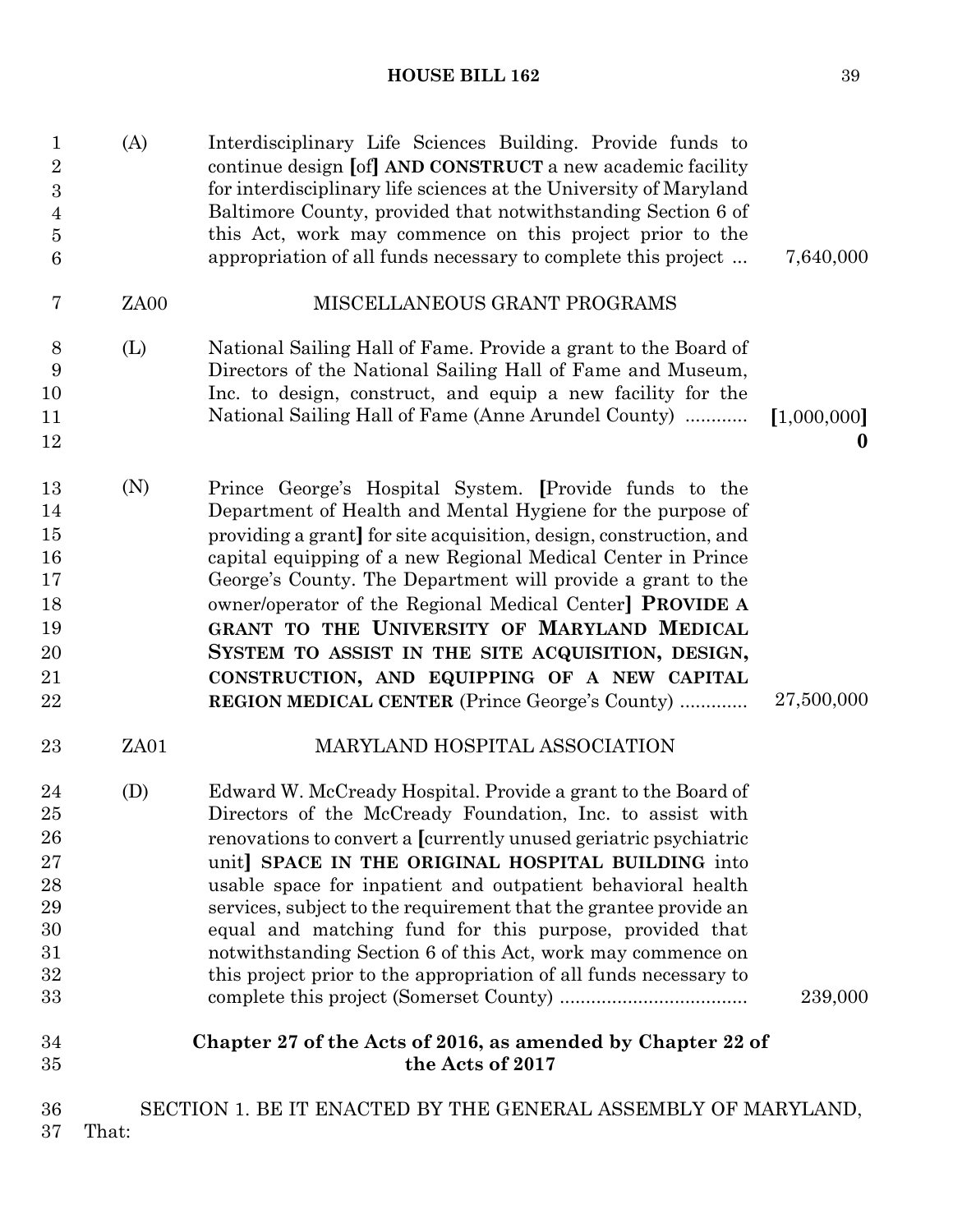(1) The Board of Public Works may borrow money and incur indebtedness on behalf of the State of Maryland through a State loan to be known as the Maryland Consolidated Capital Bond Loan of 2016 in the total principal amount of **[**\$988,030,199**] \$987,030,199**. This loan shall be evidenced by the issuance, sale, and delivery of State general obligation bonds authorized by a resolution of the Board of Public Works and issued, sold, and delivered in accordance with §§ 8–117 through 8–124 and 8–131.2 of the State Finance and Procurement Article.

### **Chapter 22 of the Acts of 2017**

Section 1(3)

- ZA00 MISCELLANEOUS GRANT PROGRAMS
- (R) Prince George's Hospital System. **[**Provide funds to the Department of Health and Mental Hygiene for the purpose of providing a grant for site acquisition, design, construction, and capital equipping of a new Regional Medical Center and Outpatient Pavilion in Prince George's County. The Department will provide a grant to the owner/operator of the Regional Medical Center**] PROVIDE A GRANT TO THE UNIVERSITY OF MARYLAND MEDICAL SYSTEM TO ASSIST IN THE SITE ACQUISITION, DESIGN, CONSTRUCTION, AND EQUIPPING OF A NEW CAPITAL REGION MEDICAL CENTER** (Prince George's County) ............................................................. 11,300,000

### **[**SECTION 12. AND BE IT FURTHER ENACTED, That:

 (1) The Board of Public Works may borrow money and incur indebtedness on behalf of the State of Maryland through a State loan to be known as the Maryland Consolidated Capital Bond Loan Preauthorization Act of 2018 in total principal amount of \$335,787,000. These loans shall be evidenced by the issuance, sale, and delivery of State general obligation bonds authorized by a resolution of the Board of Public Works and issued, sold, and delivered in accordance with §§ 8–117 through 8–124 and 8–131.2 of the State Finance and Procurement Article of the Annotated Code of Maryland.

 (2) The bonds to evidence these loans or installments of these loans may be sold as a single issue or may be consolidated and sold as part of a single issue of bonds under § 8–122 of the State Finance and Procurement Article.

 (3) The cash proceeds of the sale of the bonds shall be paid to the Treasurer and first shall be applied to the payment of the expenses of issuing, selling, and delivering the bonds, unless funds for this purpose are otherwise provided, and then shall be credited on the books of the Comptroller and expended, on approval by the Board of Public Works, for the following public purposes, including any applicable architects' and engineers' fees: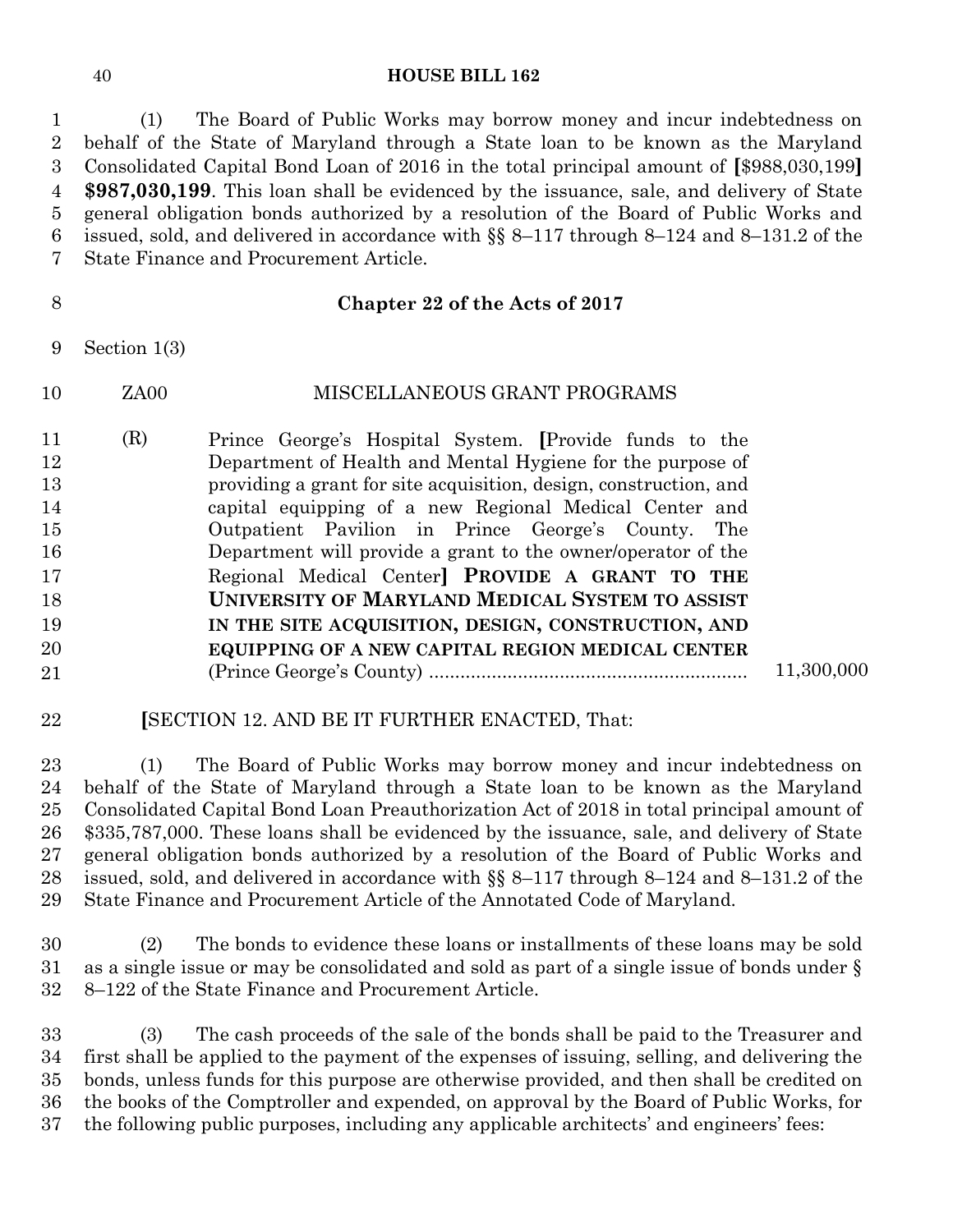| $\mathbf{1}$                               | DE02.01     | <b>BOARD OF PUBLIC WORKS</b>                                                                                                                                                                                                                                                                                |            |
|--------------------------------------------|-------------|-------------------------------------------------------------------------------------------------------------------------------------------------------------------------------------------------------------------------------------------------------------------------------------------------------------|------------|
| $\overline{2}$                             |             | <b>JUDICIARY/MULTISERVICE CENTERS</b>                                                                                                                                                                                                                                                                       |            |
| 3<br>$\overline{4}$<br>$\overline{5}$<br>6 | (A)         | New Catonsville District Court. Provide funds to continue<br>construction of a new district court/multiservice center building<br>in Catonsville and on-site parking garage (Baltimore                                                                                                                      | 12,000,000 |
| 7<br>8                                     |             | STATE GOVERNMENT CENTER - ANNAPOLIS<br>(Anne Arundel County)                                                                                                                                                                                                                                                |            |
| 9<br>10                                    | (B)         | Annapolis Post Office. Provide funds to continue construction of                                                                                                                                                                                                                                            | 1,500,000  |
| 11                                         | DH01.04     | MILITARY DEPARTMENT                                                                                                                                                                                                                                                                                         |            |
| 12<br>13<br>14<br>15<br>16<br>17           | (A)         | Freedom Readiness Center. Provide funds to continue<br>construction of a new Army National Guard Readiness Center<br>in Sykesville, provided that notwithstanding Section 6 of this<br>Act, work may commence on this project prior to the<br>appropriation of all funds necessary to complete this project | 3,975,000  |
| 18<br>19                                   | RA01        | STATE DEPARTMENT OF EDUCATION<br>(Baltimore City)                                                                                                                                                                                                                                                           |            |
| 20<br>21<br>22                             | (A)         | State Library Resource Center. Provide funds to continue<br>construction of renovations to the Central Branch of Baltimore                                                                                                                                                                                  | 3,512,000  |
| 23                                         |             | UNIVERSITY SYSTEM OF MARYLAND                                                                                                                                                                                                                                                                               |            |
| 24<br>25                                   | <b>RB22</b> | UNIVERSITY OF MARYLAND, COLLEGE PARK<br>(Prince George's County)                                                                                                                                                                                                                                            |            |
| 26<br>27<br>28                             | (A)         | A. James Clark Hall – New Bioengineering Building. Provide<br>funds to complete construction of the new bioengineering                                                                                                                                                                                      | 3,533,000  |
| 29<br>30<br>31                             | (B)         | Brendan Iribe Center for Computer Science and Innovation.<br>Provide funds to complete construction of a new computer                                                                                                                                                                                       | 500,000    |
| 32<br>33<br>34                             | (C)         | New Cole Field House. Provide funds to complete construction<br>of a human performance and academic research facility,<br>provided it is the intent of the General Assembly that the                                                                                                                        |            |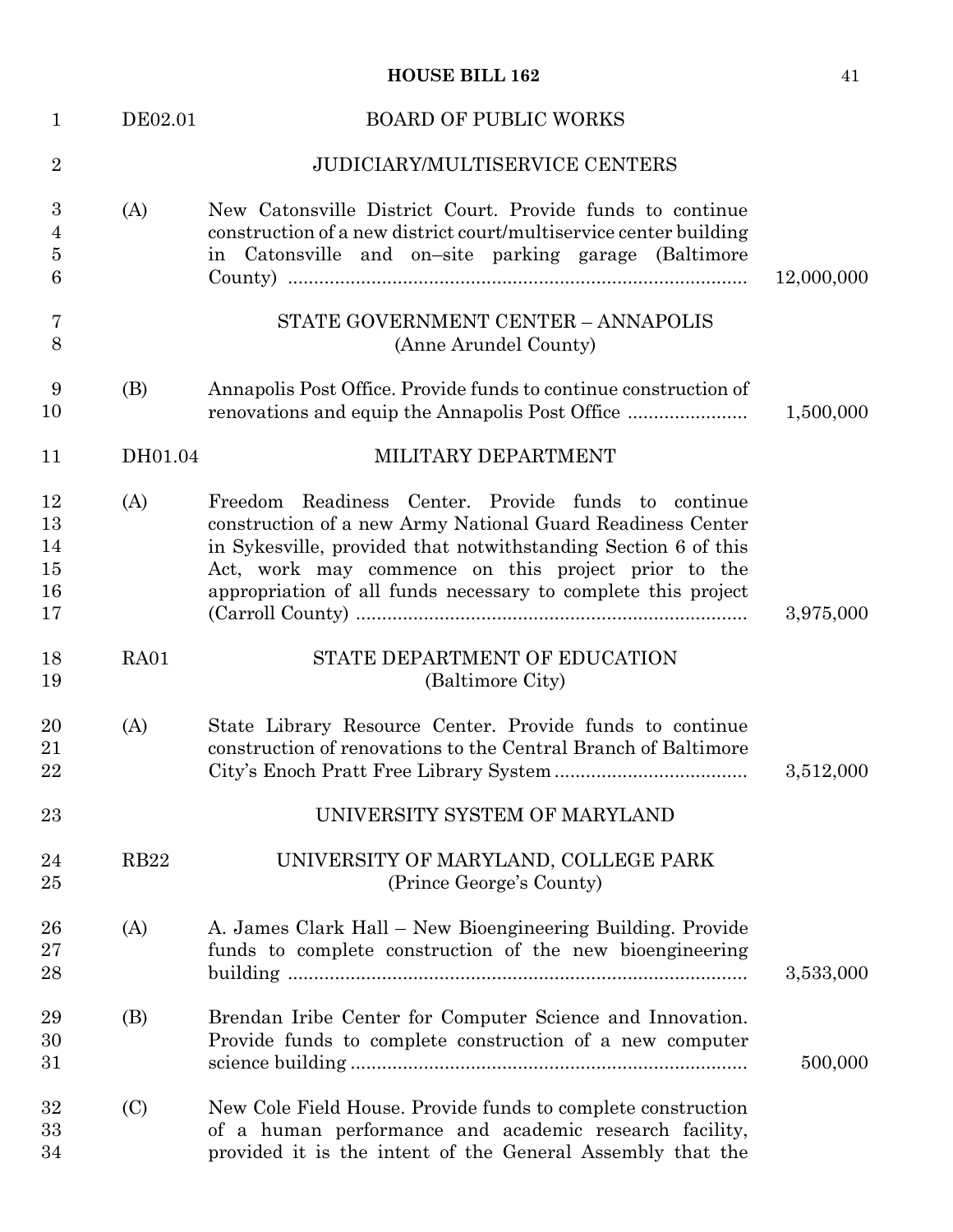|                                              | 42          | <b>HOUSE BILL 162</b>                                                                                                                                                                                                                                                                                                                                                                                                                                                                                                              |            |
|----------------------------------------------|-------------|------------------------------------------------------------------------------------------------------------------------------------------------------------------------------------------------------------------------------------------------------------------------------------------------------------------------------------------------------------------------------------------------------------------------------------------------------------------------------------------------------------------------------------|------------|
| 1<br>$\overline{2}$<br>3                     |             | additional $$7,500,000$ in funding provided in fiscal 2019 is in<br>addition to the \$25,000,000 in general obligations bonds                                                                                                                                                                                                                                                                                                                                                                                                      | 16,879,000 |
| 4<br>$\overline{5}$<br>6<br>7<br>8           | (D)         | School of Public Policy Building. Provide funds to continue<br>construction of the School of Public Policy Building, provided<br>that notwithstanding Section 6 of this Act, work may continue<br>on this project prior to the appropriation of all funds necessary                                                                                                                                                                                                                                                                | 9,000,000  |
| 9<br>10                                      | RB24        | <b>TOWSON UNIVERSITY</b><br>(Baltimore County)                                                                                                                                                                                                                                                                                                                                                                                                                                                                                     |            |
| 11<br>12<br>13<br>14                         | (A)         | Science Facility. Provide funds to continue construction of a<br>new Science Facility, provided that notwithstanding Section 6<br>of this Act, work may continue on this project prior to the<br>appropriation of all funds necessary to complete this project                                                                                                                                                                                                                                                                     | 61,650,000 |
| 15<br>16                                     | <b>RB31</b> | UNIVERSITY OF MARYLAND BALTIMORE COUNTY<br>(Baltimore County)                                                                                                                                                                                                                                                                                                                                                                                                                                                                      |            |
| 17<br>18<br>19<br>$20\,$                     | (A)         | Interdisciplinary Life Sciences Building. Provide funds to<br>continue construction of a new academic facility for<br>interdisciplinary life sciences at the University of Maryland                                                                                                                                                                                                                                                                                                                                                | 56,855,000 |
| 21<br>22                                     | <b>RB36</b> | UNIVERSITY SYSTEM OF MARYLAND OFFICE<br>(Montgomery County)                                                                                                                                                                                                                                                                                                                                                                                                                                                                        |            |
| 23<br>24<br>25<br>26                         | (A)         | Shady Grove Educational Center - Biomedical Sciences and<br>Engineering Education Building. Provide funds to complete<br>construction of an academic facility at Shady Grove Educational                                                                                                                                                                                                                                                                                                                                           | 14,765,000 |
| $27\,$<br>28                                 | RIOO        | MARYLAND HIGHER EDUCATION COMMISSION<br>(Statewide)                                                                                                                                                                                                                                                                                                                                                                                                                                                                                |            |
| 29<br>30<br>31<br>32<br>33<br>34<br>35<br>36 | (A)         | Community College Facilities Grant Program. Provide funds to<br>assist the subdivisions in the continued construction of local<br>and regional community college buildings, site improvements,<br>and facilities. The funds appropriated for this purpose shall be<br>administered in accordance with $\S$ 11–105(j) of the Education<br>Article, provided that notwithstanding Section 6 of this Act,<br>work may continue on each of these projects prior to the<br>appropriation of all funds necessary to complete the project | 41,919,000 |
| 37                                           |             | Community College of Baltimore<br>(1)                                                                                                                                                                                                                                                                                                                                                                                                                                                                                              |            |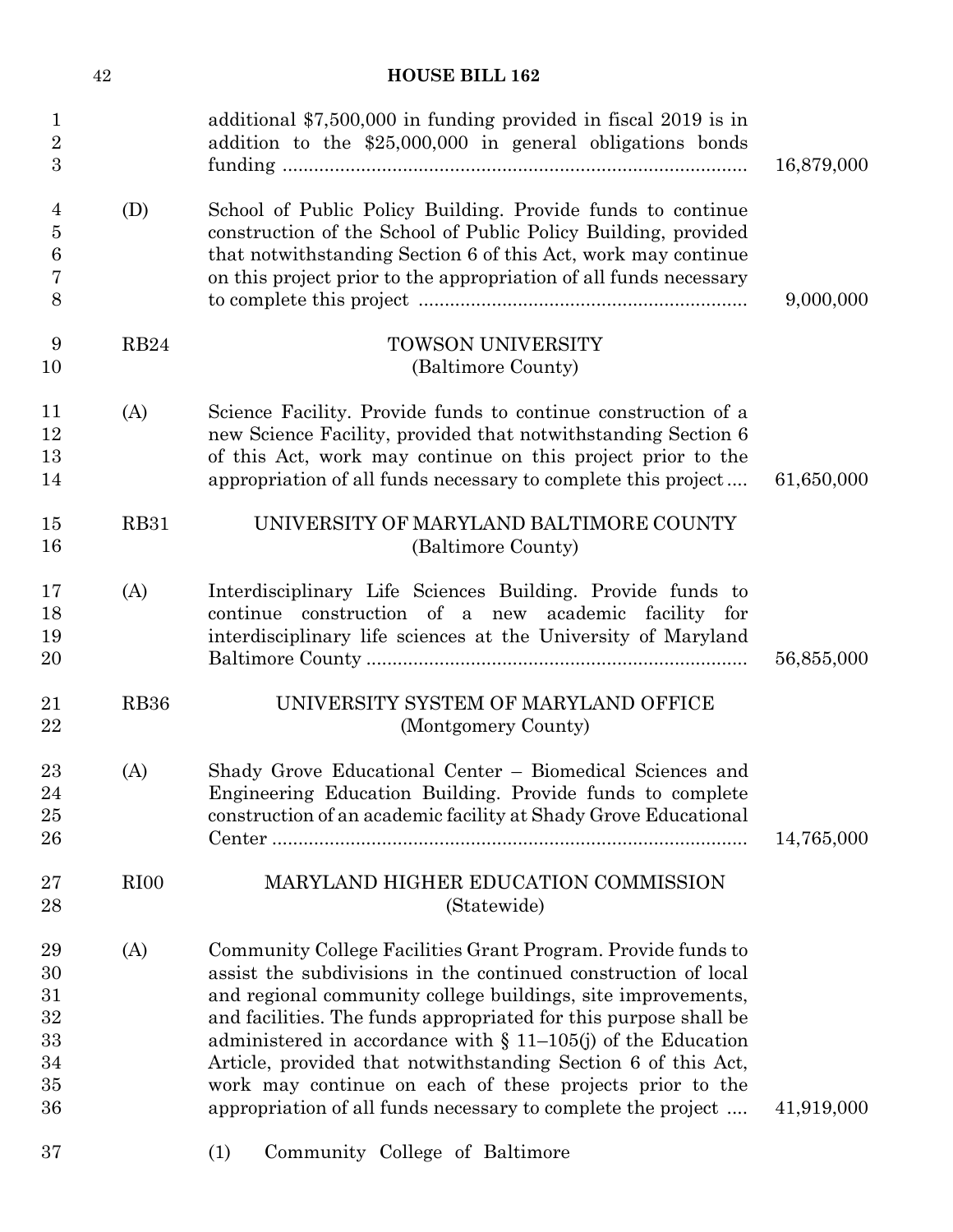| $\mathbf{1}$<br>$\overline{2}$<br>3<br>$\overline{4}$ |                   |     | $Country - Essex - Health Careers$<br>Technology Building<br>And<br>Renovation and Expansion Project                                                                                                                                                                                                                                                                                                                                     | 9,300,000 |
|-------------------------------------------------------|-------------------|-----|------------------------------------------------------------------------------------------------------------------------------------------------------------------------------------------------------------------------------------------------------------------------------------------------------------------------------------------------------------------------------------------------------------------------------------------|-----------|
|                                                       |                   |     |                                                                                                                                                                                                                                                                                                                                                                                                                                          |           |
| 5<br>6<br>7                                           |                   | (2) | Howard Community College –<br>Science and Nursing Building<br>Renovation (Howard County)                                                                                                                                                                                                                                                                                                                                                 | 9,560,000 |
| 8<br>9<br>10                                          |                   | (3) | Montgomery College – Rockville –<br>New Student Center (Montgomery                                                                                                                                                                                                                                                                                                                                                                       | 9,897,000 |
| 11<br>12<br>13<br>14                                  |                   | (4) | Montgomery College - Takoma<br>Park/Silver Spring - Math and<br>Science Center (Montgomery                                                                                                                                                                                                                                                                                                                                               | 2,097,000 |
| 15<br>16<br>17                                        |                   | (5) | Prince George's Community College<br>- Marlboro Hall (Prince George's                                                                                                                                                                                                                                                                                                                                                                    | 2,065,000 |
| 18<br>19<br>20<br>21                                  |                   | (6) | Prince George's Community College<br>- Queen Anne Academic Center<br>Renovation and Addition Project<br>(Prince George's County)                                                                                                                                                                                                                                                                                                         | 9,000,000 |
| 22<br>23                                              | RM00              |     | MORGAN STATE UNIVERSITY<br>(Baltimore City)                                                                                                                                                                                                                                                                                                                                                                                              |           |
| 24<br>25<br>26<br>27<br>28<br>29                      | (A)               |     | New Student Services Support Building. Provide funds to<br>continue construction of a new Student Services Support<br>Building to house student services functions, provided that<br>notwithstanding Section 6 of this Act, work may continue on<br>this project prior to the appropriation of all funds necessary to                                                                                                                    |           |
| 30                                                    | U <sub>B</sub> 00 |     | MARYLAND ENVIRONMENTAL SERVICE                                                                                                                                                                                                                                                                                                                                                                                                           |           |
| 31<br>32<br>33<br>34<br>35<br>36<br>37                | (A)               |     | Infrastructure Improvement Fund. Provide funds to design,<br>and<br>equip water and wastewater<br>construct<br>improvements for State institutions. Expenditures for any of<br>the following projects may not exceed the amount listed below<br>by more than 7.5% without notification to the General<br>Assembly. Funds may only be spent on the projects listed below<br>or on prior or future authorized projects. Expenditure of any | facility  |
| 38                                                    |                   |     | part of this appropriation for a prior or future authorized                                                                                                                                                                                                                                                                                                                                                                              |           |

 $45,720,000$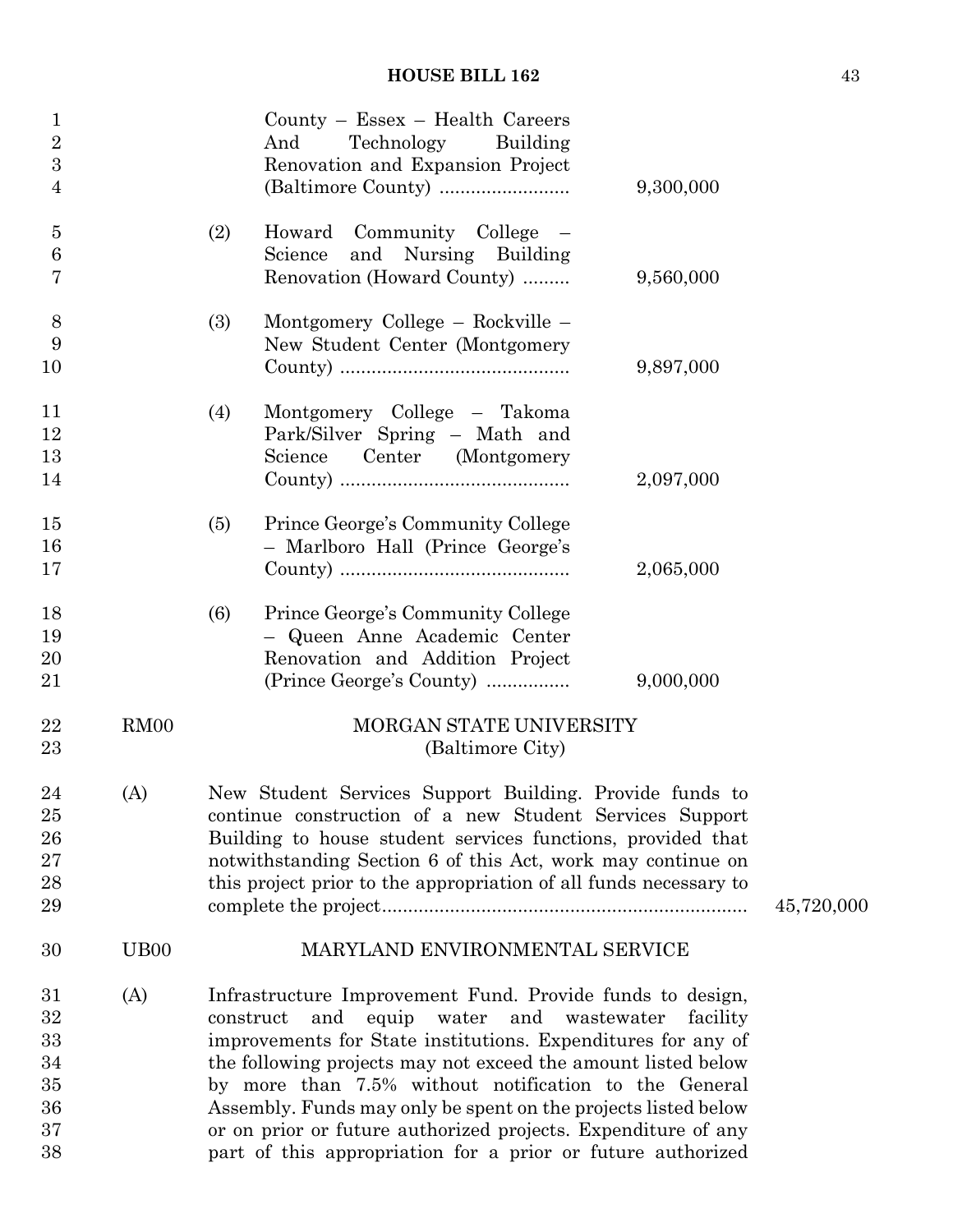|                                        | 44               | <b>HOUSE BILL 162</b>                                                                                                                                                                                                                                                                                                                                                                                                                              |            |
|----------------------------------------|------------------|----------------------------------------------------------------------------------------------------------------------------------------------------------------------------------------------------------------------------------------------------------------------------------------------------------------------------------------------------------------------------------------------------------------------------------------------------|------------|
| $\mathbf{1}$<br>$\overline{2}$         |                  | project shall also require notification to<br>the                                                                                                                                                                                                                                                                                                                                                                                                  | 11,870,000 |
| 3<br>$\overline{4}$<br>$\overline{5}$  |                  | (1)<br>Cheltenham<br>Youth Center<br>Wastewater<br>Treatment<br>Plant<br>(Prince George's County)<br>3,210,000                                                                                                                                                                                                                                                                                                                                     |            |
| $6\phantom{.}6$<br>7<br>8              |                  | Eastern Correctional Institution -<br>(2)<br>Co-Generation Plant Upgrades<br>758,000                                                                                                                                                                                                                                                                                                                                                               |            |
| 9<br>10<br>11                          |                  | Eastern Correctional Institution -<br>(3)<br>Wastewater Treatment<br>Plant<br>Upgrade (Somerset County)<br>4,587,000                                                                                                                                                                                                                                                                                                                               |            |
| 12<br>13<br>14                         |                  | Eastern Pre-Release - Wastewater<br>(4)<br>Treatment Plant (Queen Anne's<br>132,000                                                                                                                                                                                                                                                                                                                                                                |            |
| 15<br>16<br>17                         |                  | Fair Hill NRMA - Water Treatment<br>(5)<br>Plant and Distribution System<br>Upgrade (Cecil County)<br>1,583,000                                                                                                                                                                                                                                                                                                                                    |            |
| 18<br>19<br>20<br>21                   |                  | New Department of Juvenile<br>(6)<br>Services Female Detention Center<br>Water and Sewer Utilities<br>1,600,000                                                                                                                                                                                                                                                                                                                                    |            |
| 22                                     |                  | DEPARTMENT OF JUVENILE SERVICES                                                                                                                                                                                                                                                                                                                                                                                                                    |            |
| 23                                     | VE <sub>01</sub> | RESIDENTIAL SERVICES                                                                                                                                                                                                                                                                                                                                                                                                                               |            |
| 24<br>25<br>26<br>27                   | (A)              | New Female Detention Center. Provide funds to continue<br>construction for a replacement detention facility for female<br>youths on the grounds of the Thomas O'Farrell Youth Center                                                                                                                                                                                                                                                               | 22,649,000 |
| 28                                     | ZA00             | MISCELLANEOUS GRANT PROGRAMS                                                                                                                                                                                                                                                                                                                                                                                                                       |            |
| 29<br>30<br>31<br>32<br>33<br>34<br>35 | (A)              | Rosewood Property Environmental Abatement. Provide a grant<br>to the Board of Trustees of Stevenson University to design and<br>construct the environmental abatement and demolition of<br>buildings and design and construct site development and utility<br>improvements including but not limited to roads, sidewalks,<br>parking, stormwater management, and utility connections and<br>disconnections on the Rosewood property, including any |            |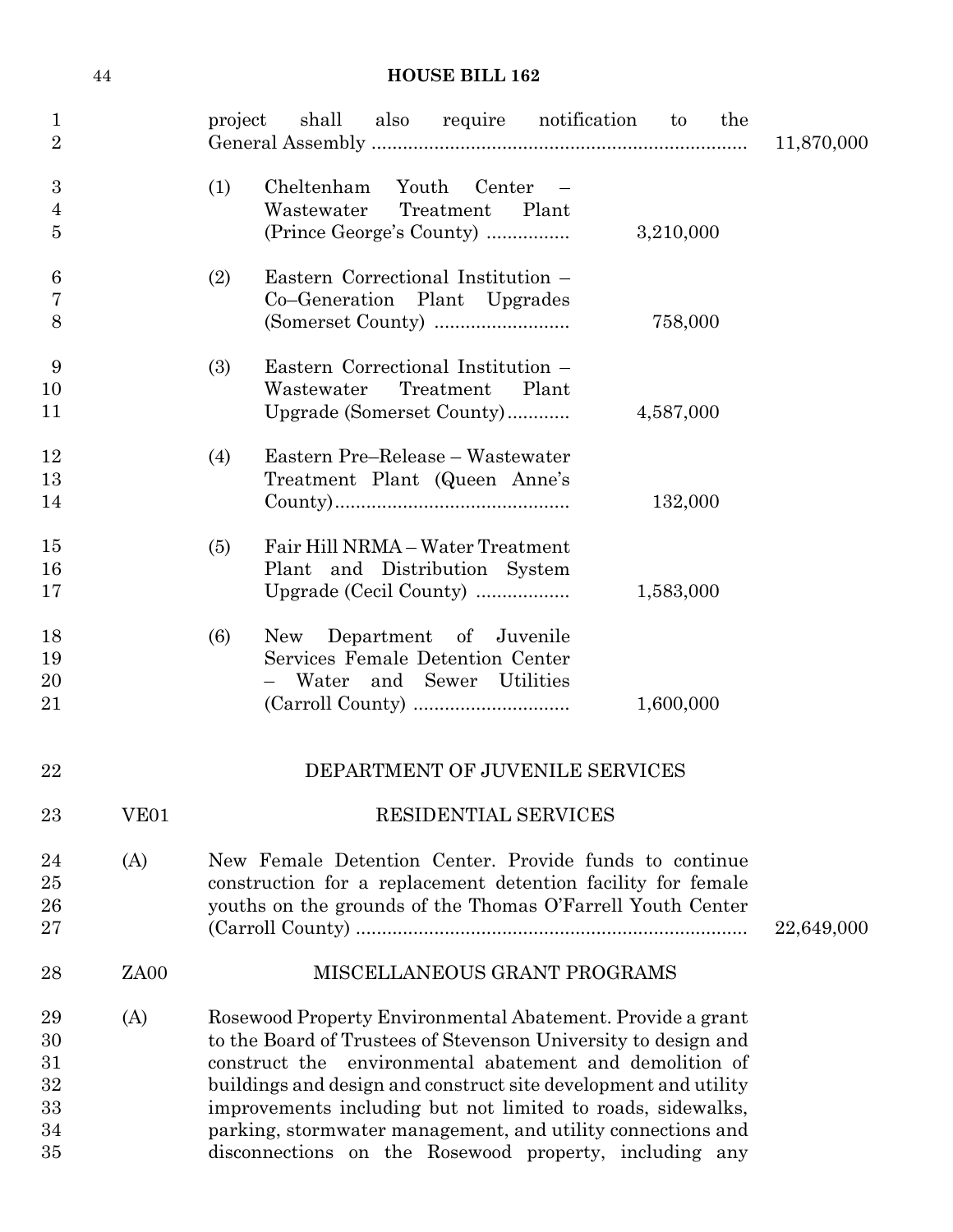| $\mathbf{1}$<br>$\overline{2}$                                  |     | appropriate site surveys and investigation (Baltimore                                                                                                                                                                                                                                                                                                                                                                                 | 5,000,000 |
|-----------------------------------------------------------------|-----|---------------------------------------------------------------------------------------------------------------------------------------------------------------------------------------------------------------------------------------------------------------------------------------------------------------------------------------------------------------------------------------------------------------------------------------|-----------|
| 3<br>4<br>$\overline{5}$<br>6<br>$\overline{7}$<br>8<br>9<br>10 | (B) | Merriweather Post Pavilion. Provide a grant to the Downtown<br>Columbia Arts and Cultural Commission c/o Merriweather<br>Post Pavilion to assist in funding the design, construction,<br>reconstruction, renovation, repair, and capital equipping of<br>infrastructure improvements at the Merriweather Post<br>Pavilion, subject to the requirement that the grantee provide<br>an equal and matching fund for this purpose (Howard | 8,000,000 |
| 11<br>12<br>13<br>14<br>15<br>16<br>17                          | (C) | Strathmore Hall. Provide a grant to the Board of Directors of<br>Strathmore Hall Foundation, Inc. for the planning, design,<br>construction, and capital equipping of renovations and<br>improvements to the Bou Terrace, the Concert Hall, and<br>Mansion, subject to the requirement that the grantee provide<br>an equal and matching fund for this purpose (Montgomery                                                            | 3,000,000 |
| 18<br>19<br>20<br>21<br>22<br>23                                | (D) | Downtown Frederick Hotel and Conference Center. Provide a<br>grant of \$7,500,000 to the Mayor and Board of Aldermen of the<br>City of Frederick for the acquisition, planning, design,<br>construction, repair, renovation, and reconstruction of the<br>Downtown Frederick Hotel and Conference Center, located in                                                                                                                  | 7,500,000 |
| 24<br>25<br>26<br>27<br>28<br>29                                | (E) | Ocean City Convention Center Phase 3. Provide a grant of<br>\$835,000 to the Mayor and City Council of the Town of Ocean<br>City for the acquisition, planning, design, construction, repair,<br>renovation, reconstruction, site improvement, and capital<br>equipping of the Ocean City Convention Center<br>project                                                                                                                | 835,000   |
| 30<br>31<br>32<br>33<br>34                                      | (F) | Sheppard Pratt at Elkridge. Provide a grant to the Board of<br>Directors of the Sheppard Pratt Health System, Inc. for the<br>acquisition, planning, design, construction, repair, renovation,<br>reconstruction, and capital equipping of the Sheppard Pratt at                                                                                                                                                                      | 5,125,000 |
| 35<br>36                                                        | (4) | An annual State tax is imposed on all assessable property in the State in rate<br>and amount sufficient to pay the principal and interest on the bonds as and when due and                                                                                                                                                                                                                                                            |           |

37 until paid in full. The principal shall be discharged within 15 years after the date of the 38 issuance of the bonds.

39 (5) The proceeds of these loans must be expended or encumbered by the Board of 40 Public Works for the purposes provided in this Act no later than June 1, 2025. If any funds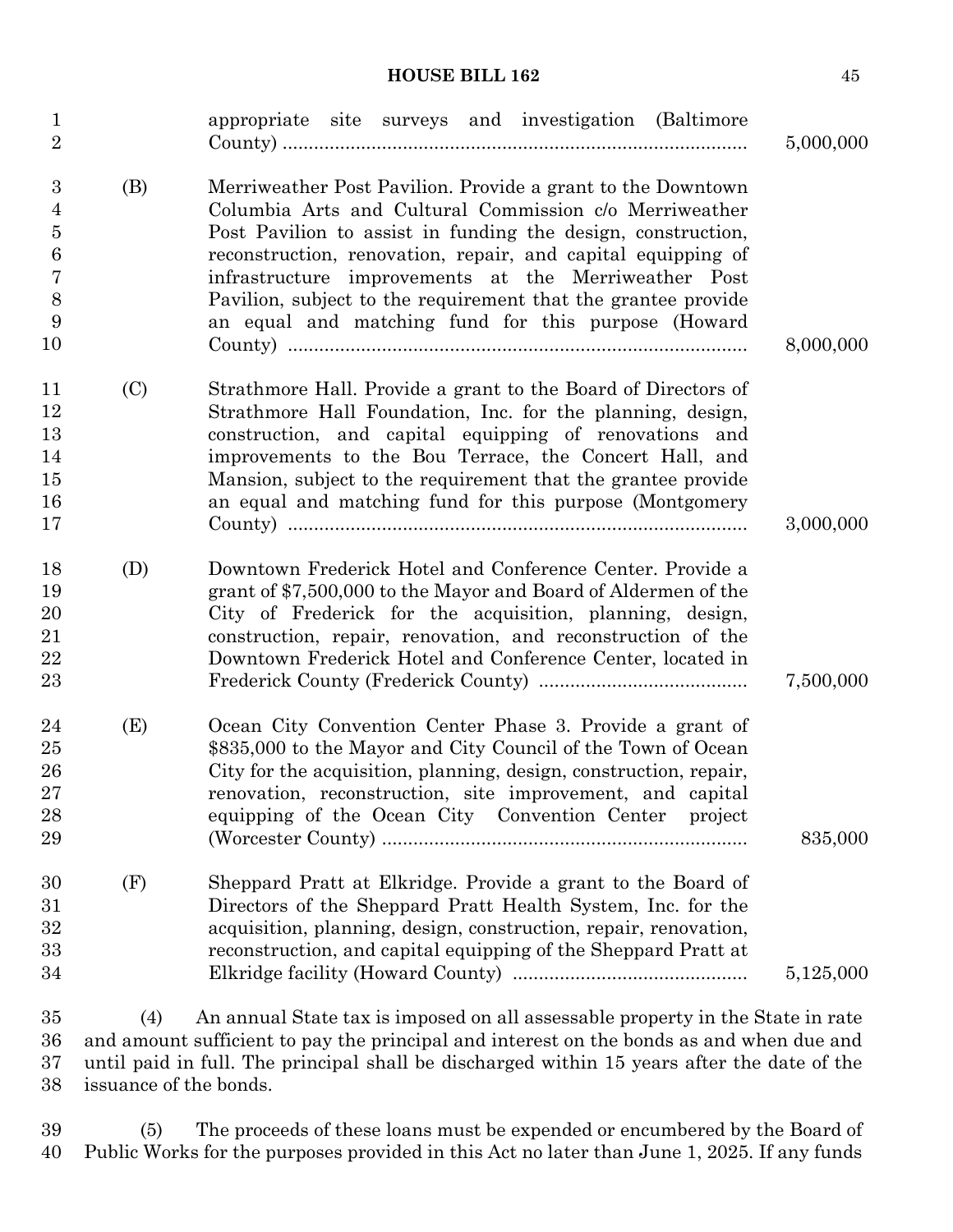authorized by this Act remain unexpended or unencumbered after June 1, 2025, the amount of the unencumbered or unexpended authorization shall be canceled and be of no further effect. If bonds have been issued for these loans, the amount of unexpended or unencumbered bond proceeds shall be disposed of as provided in § 8–129 of the State Finance and Procurement Article.**]**

## **[**SECTION 13. AND BE IT FURTHER ENACTED, That:

 (1) The Board of Public Works may borrow money and incur indebtedness on behalf of the State of Maryland through a State loan to be known as the Maryland Consolidated Capital Bond Loan Preauthorization Act of 2019 in total principal amount of \$162,563,000. These loans shall be evidenced by the issuance, sale, and delivery of State general obligation bonds authorized by a resolution of the Board of Public Works and issued, sold, and delivered in accordance with §§ 8–117 through 8–124 and 8–131.2 of the State Finance and Procurement Article of the Annotated Code of Maryland.

 (2) The bonds to evidence these loans or installments of these loans may be sold as a single issue or may be consolidated and sold as part of a single issue of bonds under § 8–122 of the State Finance and Procurement Article.

 (3) The cash proceeds of the sale of the bonds shall be paid to the Treasurer and first shall be applied to the payment of the expenses of issuing, selling, and delivering the bonds, unless funds for this purpose are otherwise provided, and then shall be credited on the books of the Comptroller and expended, on approval by the Board of Public Works, for the following public purposes, including any applicable architects' and engineers' fees:

| 22                         | DH01.04     | MILITARY DEPARTMENT                                                                                                                                                                                                                                                 |           |
|----------------------------|-------------|---------------------------------------------------------------------------------------------------------------------------------------------------------------------------------------------------------------------------------------------------------------------|-----------|
| 23<br>24<br>25             | (A)         | Freedom Readiness Center. Provide funds to continue<br>construction of a new Army National Guard Readiness Center                                                                                                                                                   | 3,015,000 |
| 26                         |             | UNIVERSITY SYSTEM OF MARYLAND                                                                                                                                                                                                                                       |           |
| 27<br>28                   | <b>RB22</b> | UNIVERSITY OF MARYLAND, COLLEGE PARK<br>(Prince George's County)                                                                                                                                                                                                    |           |
| 29<br>30<br>31<br>32<br>33 | (A)         | School of Public Policy Building. Provide funds to continue<br>construction of the School of Public Policy Building, provided<br>that notwithstanding Section 6 of this Act, work may continue<br>on this project prior to the appropriation of all funds necessary | 8,000,000 |
| 34<br>35                   | RB24        | TOWSON UNIVERSITY<br>(Baltimore County)                                                                                                                                                                                                                             |           |
| 36                         | (A)         | Science Facility. Provide funds to complete construction of a                                                                                                                                                                                                       |           |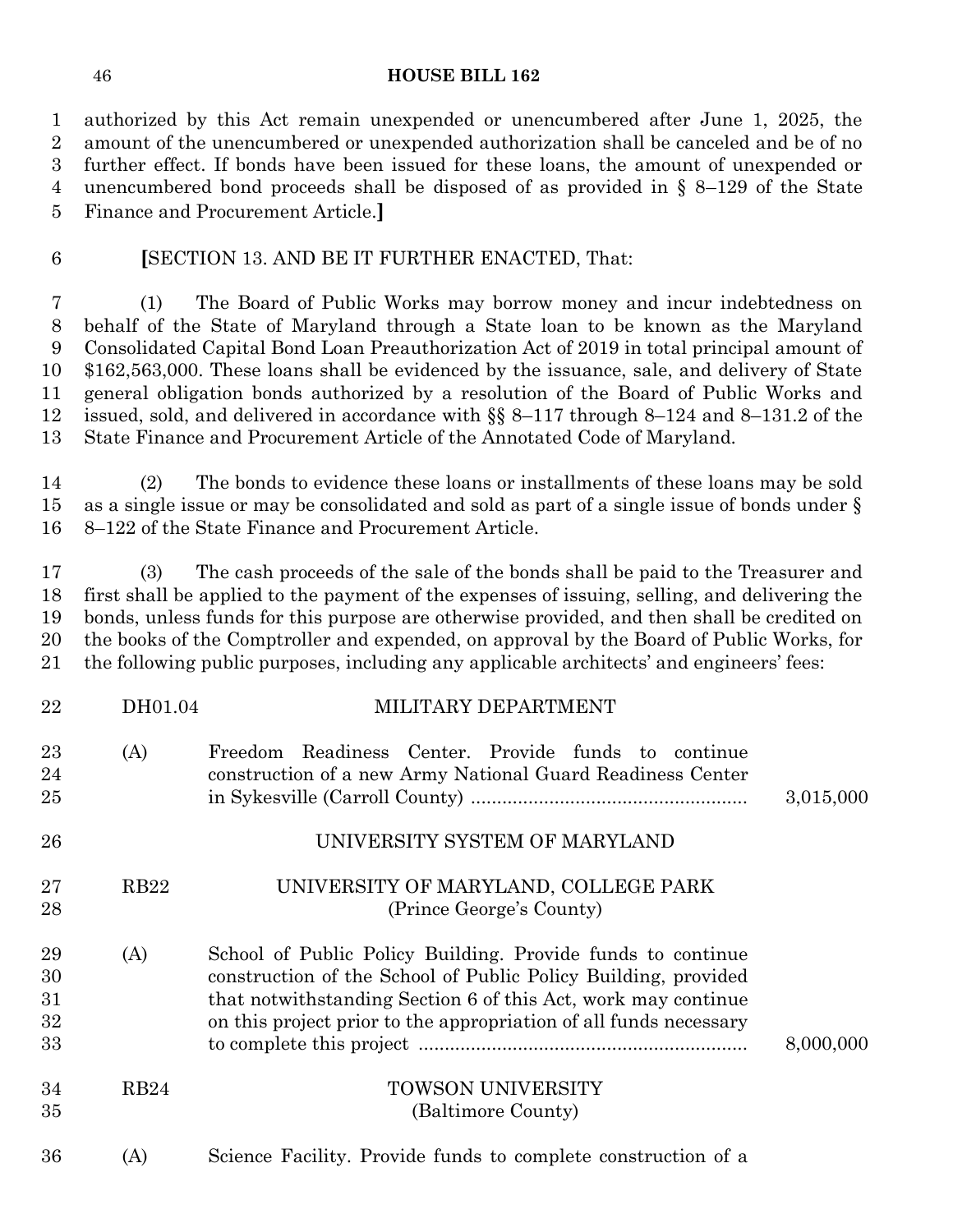| $\mathbf{1}$                                                 |                   |                                                                                                                                                                                                                                                                                                                                                                                                                                                                                                                                                                                             | 63,319,000 |
|--------------------------------------------------------------|-------------------|---------------------------------------------------------------------------------------------------------------------------------------------------------------------------------------------------------------------------------------------------------------------------------------------------------------------------------------------------------------------------------------------------------------------------------------------------------------------------------------------------------------------------------------------------------------------------------------------|------------|
| $\overline{2}$<br>3                                          | RI <sub>00</sub>  | MARYLAND HIGHER EDUCATION COMMISSION<br>(Statewide)                                                                                                                                                                                                                                                                                                                                                                                                                                                                                                                                         |            |
| 4<br>$\bf 5$<br>6<br>7<br>8<br>9                             | (A)               | Community College Facilities Grant Program. Provide funds to<br>assist the subdivisions in the continued construction of local<br>and regional community college buildings, site improvements,<br>and facilities. The funds appropriated for this purpose shall be<br>administered in accordance with $\S$ 11-105(j) of the Education                                                                                                                                                                                                                                                       | 9,100,000  |
| 10<br>11<br>12<br>13<br>14                                   |                   | (1)<br>Community College of Baltimore<br>County - Essex - Health Careers<br>Technology<br>Building<br>And<br>Renovation and Expansion Project<br>9,100,000                                                                                                                                                                                                                                                                                                                                                                                                                                  |            |
| 15<br>16                                                     | RM <sub>00</sub>  | MORGAN STATE UNIVERSITY<br>(Baltimore City)                                                                                                                                                                                                                                                                                                                                                                                                                                                                                                                                                 |            |
| 17<br>18<br>19                                               | (A)               | New Student Services Support Building. Provide funds to<br>complete construction of a new Student Services Support                                                                                                                                                                                                                                                                                                                                                                                                                                                                          | 20,036,000 |
| 20                                                           | U <sub>B</sub> 00 | MARYLAND ENVIRONMENTAL SERVICE                                                                                                                                                                                                                                                                                                                                                                                                                                                                                                                                                              |            |
| 21<br>22<br>23<br>24<br>25<br>26<br>$27\,$<br>28<br>29<br>30 | (A)               | Infrastructure Improvement Fund. Provide funds to design,<br>and equip water and wastewater<br>construct<br>facility<br>improvements for State institutions. Expenditures for any of<br>the following projects may not exceed the amount listed below<br>by more than 7.5% without notification to the General<br>Assembly. Funds may only be spent on the projects listed below<br>or on prior or future authorized projects. Expenditure of any<br>part of this appropriation for a prior or future authorized<br>shall<br>also<br>require notification<br>project<br>the<br>$\mathbf{t}$ | 5,000,000  |
| 31<br>32<br>33                                               |                   | Eastern Correctional Institution -<br>(1)<br>Wastewater<br>Treatment<br>Plant<br>5,000,000<br>Upgrade (Somerset County)                                                                                                                                                                                                                                                                                                                                                                                                                                                                     |            |
| 34                                                           |                   | DEPARTMENT OF JUVENILE SERVICES                                                                                                                                                                                                                                                                                                                                                                                                                                                                                                                                                             |            |
| 35                                                           | VE <sub>01</sub>  | <b>RESIDENTIAL SERVICES</b>                                                                                                                                                                                                                                                                                                                                                                                                                                                                                                                                                                 |            |
| 36                                                           | (A)               | New Female Detention Center. Provide funds to continue                                                                                                                                                                                                                                                                                                                                                                                                                                                                                                                                      |            |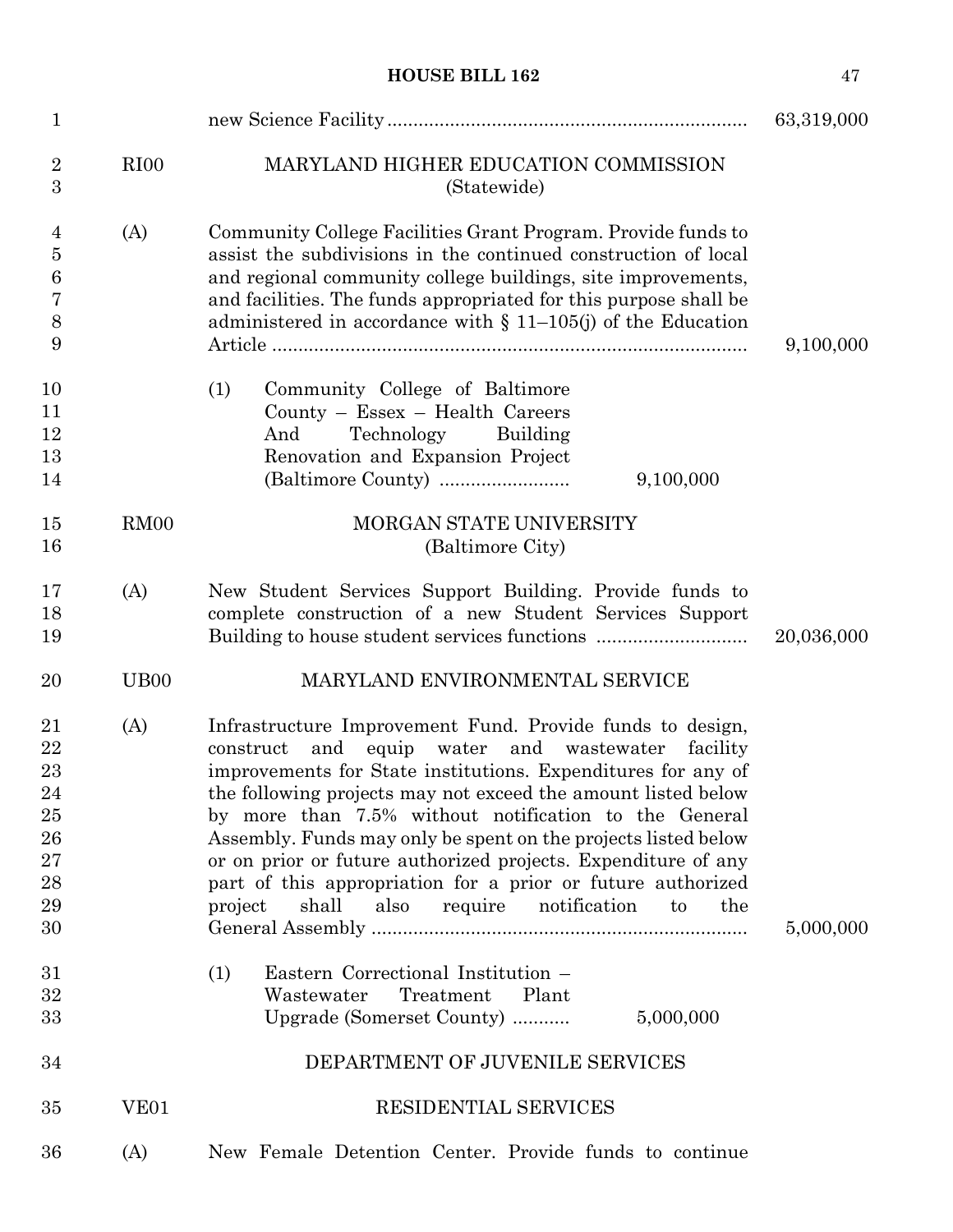|                                                          | 48                            | <b>HOUSE BILL 162</b>                                                                                                                                                                                                                                                                                                                                                                                                                                                                                       |            |
|----------------------------------------------------------|-------------------------------|-------------------------------------------------------------------------------------------------------------------------------------------------------------------------------------------------------------------------------------------------------------------------------------------------------------------------------------------------------------------------------------------------------------------------------------------------------------------------------------------------------------|------------|
| $\mathbf{1}$<br>$\overline{2}$<br>3                      |                               | construction for a replacement detention facility for female<br>youths on the grounds of the Thomas O'Farrell Youth Center                                                                                                                                                                                                                                                                                                                                                                                  | 21,178,000 |
| 4                                                        | ZA <sub>00</sub>              | MISCELLANEOUS GRANT PROGRAMS                                                                                                                                                                                                                                                                                                                                                                                                                                                                                |            |
| $\overline{5}$<br>6<br>7<br>$8\,$<br>9<br>10<br>11<br>12 | (A)                           | Rosewood Property Environmental Abatement. Provide a grant<br>to the Board of Trustees of Stevenson University to design and<br>construct the environmental abatement and demolition of<br>buildings and design and construct site development and utility<br>improvements including but not limited to roads, sidewalks,<br>parking, stormwater management, and utility connections and<br>disconnections on the Rosewood property, including any<br>appropriate site surveys and investigation (Baltimore |            |
| 13                                                       |                               |                                                                                                                                                                                                                                                                                                                                                                                                                                                                                                             | 6,000,000  |
| 14<br>15<br>16<br>17<br>18<br>19                         | (B)                           | Downtown Frederick Hotel and Conference Center. Provide a<br>grant of \$3,500,000 to the Mayor and Board of Aldermen of the<br>City of Frederick for the acquisition, planning, design,<br>construction, repair, renovation, and reconstruction of the<br>Downtown Frederick Hotel and Conference Center, located in                                                                                                                                                                                        | 3,500,000  |
| 20<br>21<br>22<br>23<br>24<br>25                         | (C)                           | Ocean City Convention Center Phase 3. Provide a grant of<br>\$18,665,000 to the Mayor and City Council and the Town of<br>Ocean City of the acquisition, planning, design, construction,<br>repair, renovation, reconstruction, site improvements, and<br>capital equipping of the Ocean City Convention Center project                                                                                                                                                                                     | 18,665,000 |
| 26<br>27<br>28<br>29<br>30                               | (D)                           | Sheppard Pratt at Elkridge. Provide a grant to the Board of<br>Directors of the Sheppard Pratt Health System, Inc. for the<br>acquisition, planning, design, construction, repair, renovation,<br>reconstruction, and capital equipping of the Sheppard Pratt at                                                                                                                                                                                                                                            | 4,750,000  |
| 31<br>32<br>33<br>34                                     | (4)<br>issuance of the bonds. | An annual State tax is imposed on all assessable property in the State in rate<br>and amount sufficient to pay the principal and interest on the bonds as and when due and<br>until paid in full. The principal shall be discharged within 15 years after the date of the                                                                                                                                                                                                                                   |            |

 (5) The proceeds of these loans must be expended or encumbered by the Board of Public Works for the purposes provided in this Act no later than June 1, 2026. If any funds authorized by this Act remain unexpended or unencumbered after June 1, 2026, the amount of the unencumbered or unexpended authorization shall be canceled and be of no further effect. If bonds have been issued for these loans, the amount of unexpended or unencumbered bond proceeds shall be disposed of as provided in § 8–129 of the State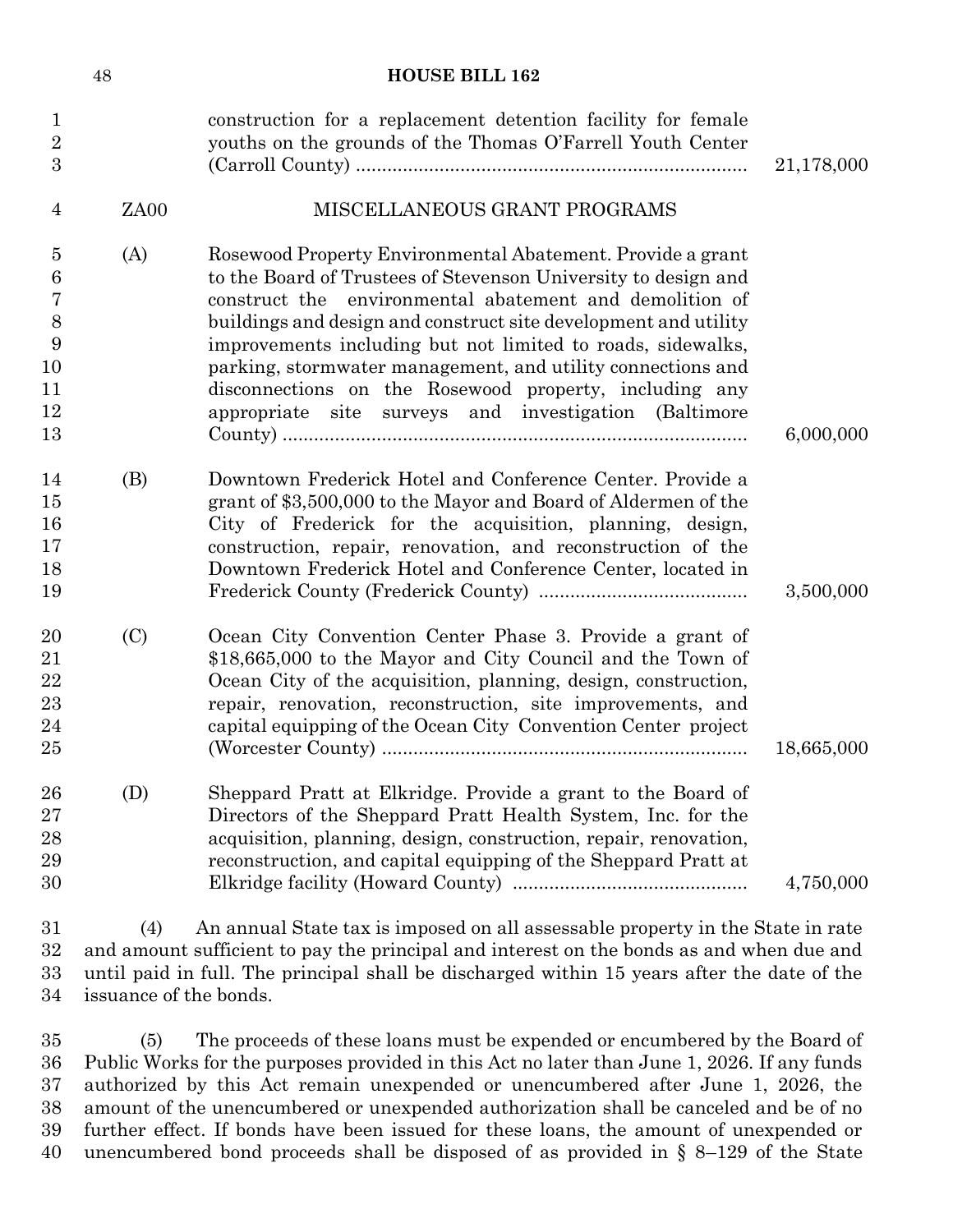Finance and Procurement Article.**]**

 SECTION 3. AND BE IT FURTHER ENACTED, That the General Assembly declares that it is the public policy of this State to manage State general obligation bond debt in a manner that will maintain Maryland's AAA bond rating. The General Assembly further declares that legislative oversight, control, and review of all forms of State obligations are essential to maintenance of the State's existing bond rating and protection of the fiscal integrity of the State.

 SECTION 4. AND BE IT FURTHER ENACTED, That, before work may commence pursuant to any supplement to any appropriation contained in this Act, satisfactory evidence must be given to the Board of Public Works that the project can be completed with the aggregate of the funds in this Act and previously appropriated for the stated purpose.

SECTION 5. AND BE IT FURTHER ENACTED, That:

 (1) with the approval of the Department of Budget and Management, any appropriation for design provided in this Act may be used to fund construction if the amount of the appropriation exceeds the amount required for design expenses, including allowances for contingencies; and

 (2) with the approval of the Department of Budget and Management, any appropriation for construction provided in this Act may be used to purchase capital equipment if the amount of the appropriation exceeds the amount required for construction expenses, including allowances for contingencies.

 SECTION 6. AND BE IT FURTHER ENACTED, That, except as otherwise provided in this Act, before a State agency or institution named in this Act as responsible for an individual item may begin work with funds appropriated by this Act, the agency or institution shall provide satisfactory evidence to the Board of Public Works that the work described in the individual item can be completed with the funds specified for that item.

 SECTION 7. AND BE IT FURTHER ENACTED, That, with the approval of the Department of Budget and Management, any appropriation under the provisions of this Act that is in excess of the amount needed for a project may be credited to the Construction Contingency Fund under § 3–609 of the State Finance and Procurement Article.

 SECTION 8. AND BE IT FURTHER ENACTED, That, if federal funds are available to help accomplish any project identified in this Act, the State agency or institution responsible for the project shall make efforts through proper administrative procedures to obtain these federal funds. Before spending any funds appropriated by this Act, the agency or institution shall certify its efforts to the Board of Public Works and state the reason for any failure to obtain federal funds. If federal funds are obtained, they shall be used to defray the costs of the project described in this Act and not to expand its scope.

SECTION 9. AND BE IT FURTHER ENACTED, That: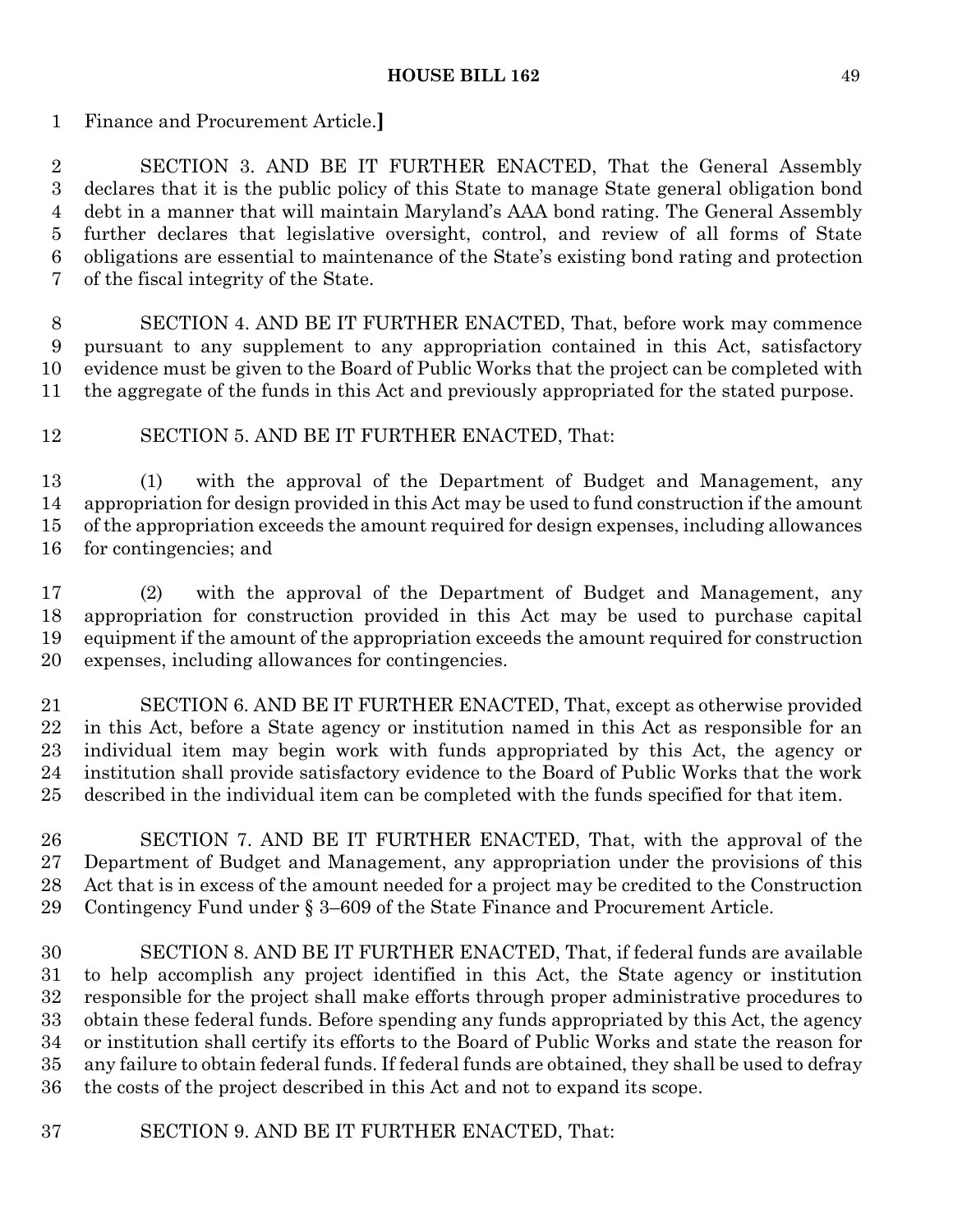(1) for any appropriation for the planning of a State–owned project provided in this Act, if a program required by § 3–602(d) of the State Finance and Procurement Article has not been submitted, the State agency or institution responsible for the project shall submit a program to the Department of Budget and Management for approval before funds may be expended from the appropriation; and

 (2) for any appropriation for the construction of a State–owned project provided 7 in this Act, if preliminary plans and outline specifications required by  $\S 3-602(f)(2)(i)$  of the State Finance and Procurement Article have not been prepared, the State agency or institution responsible for the project shall submit preliminary plans and outline specifications to the Department of Budget and Management for approval before funds may be expended from the appropriation.

 SECTION 10. AND BE IT FURTHER ENACTED, That no portion of the proceeds of a loan or any of the matching funds provided for a project funded under this Act may be used for the furtherance of sectarian religious instruction, or in connection with the design, acquisition, construction, or equipping of any building used or to be used as a place of sectarian religious worship or instruction, or in connection with any program or department of divinity for any religious denomination. Upon the request of the Board of Public Works, a recipient of the proceeds of a loan under this Act shall submit evidence satisfactory to the Board that none of the proceeds of the loan or any matching funds has been or is being used for a purpose prohibited by this Act.

 SECTION 11. AND BE IT FURTHER ENACTED, That the Comptroller may advance funds to any loan funds account established pursuant to a general obligation bond loan enabling Act for any expenditure authorized by that Act, provided that if general obligation bonds have not been issued under the authority of that Act, the next ensuing sale of general obligation bonds shall include the issuance of bonds under the authority of that Act in an amount at least equivalent to the amount of the funds so advanced.

SECTION 12. AND BE IT FURTHER ENACTED, That:

 (1) The Board of Public Works may borrow money and incur indebtedness on behalf of the State of Maryland through a State loan to be known as the Maryland Consolidated Capital Bond Loan Preauthorization Act of 2019 in total principal amount of \$276,494,000. These loans shall be evidenced by the issuance, sale, and delivery of State general obligation bonds authorized by a resolution of the Board of Public Works and issued, sold, and delivered in accordance with §§ 8–117 through 8–124 and 8–131.2 of the State Finance and Procurement Article of the Annotated Code of Maryland.

 (2) The bonds to evidence these loans or installments of these loans may be sold as a single issue or may be consolidated and sold as part of a single issue of bonds under § 8–122 of the State Finance and Procurement Article.

 (3) The cash proceeds of the sale of the bonds shall be paid to the Treasurer and first shall be applied to the payment of the expenses of issuing, selling, and delivering the bonds, unless funds for this purpose are otherwise provided, and then shall be credited on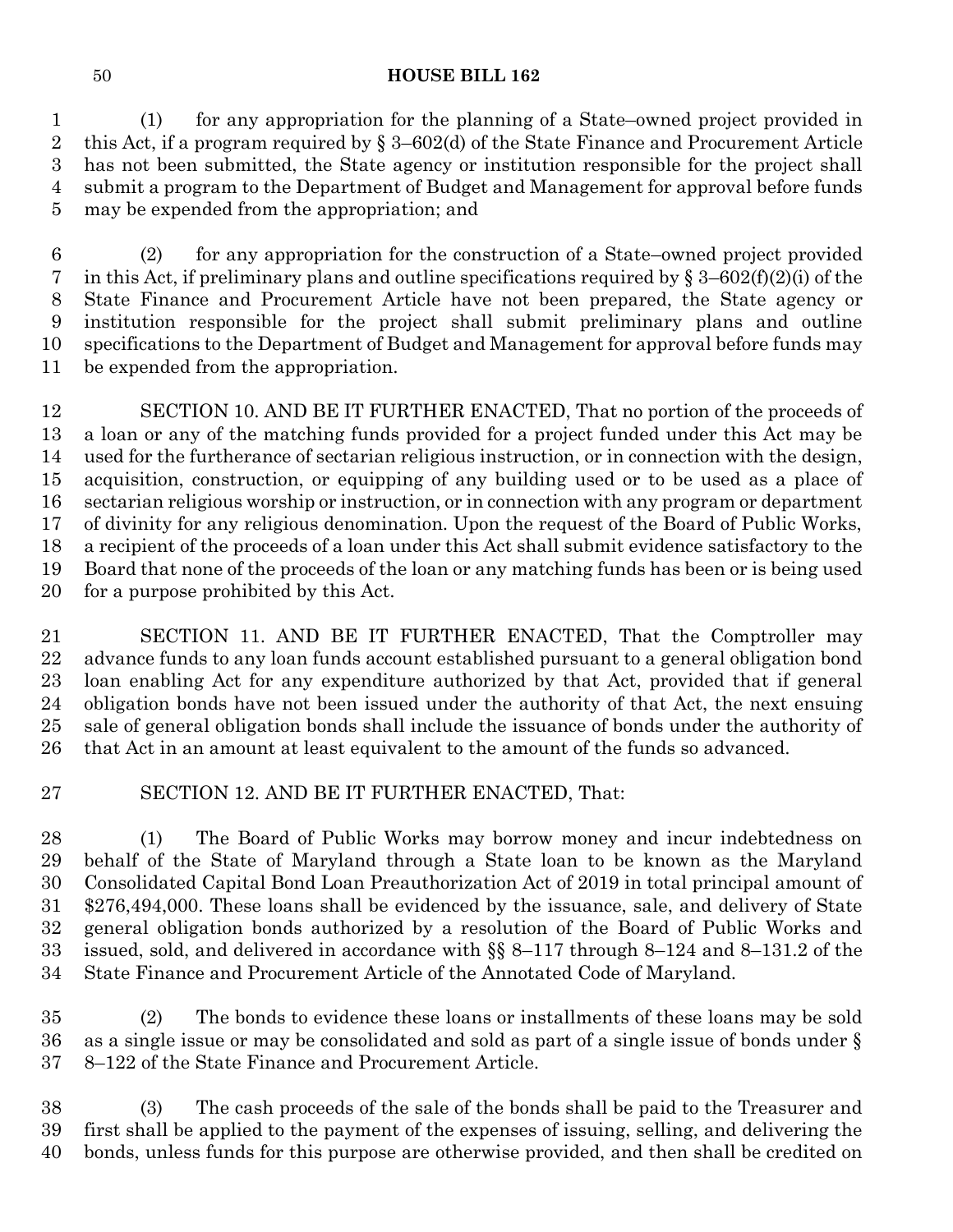| 1<br>$\overline{2}$            |         | the books of the Comptroller and expended, on approval by the Board of Public Works, for<br>the following public purposes, including any applicable architects' and engineers' fees:                                                                                                                                          |            |
|--------------------------------|---------|-------------------------------------------------------------------------------------------------------------------------------------------------------------------------------------------------------------------------------------------------------------------------------------------------------------------------------|------------|
| $\boldsymbol{3}$<br>4          | DH01.04 | MILITARY DEPARTMENT<br>(Carroll County)                                                                                                                                                                                                                                                                                       |            |
| $\overline{5}$<br>6<br>7       | (A)     | Freedom Readiness Center. Provide funds to complete<br>construction of a new Army National Guard Readiness Center                                                                                                                                                                                                             | 3,015,000  |
| 8                              |         | DEPARTMENT OF PLANNING                                                                                                                                                                                                                                                                                                        |            |
| 9<br>10                        | DW01.08 | JEFFERSON PATTERSON PARK AND MUSEUM<br>(Calvert County)                                                                                                                                                                                                                                                                       |            |
| 11<br>12<br>13                 | (A)     | Patterson Center Renovations. Provide funds to complete<br>construction of renovations to the Patterson Center at the                                                                                                                                                                                                         | 3,762,000  |
| 14<br>15                       | FB04    | DEPARTMENT OF INFORMATION TECHNOLOGY<br>(Statewide)                                                                                                                                                                                                                                                                           |            |
| 16<br>17<br>18                 | (A)     | Public Safety Communications System. Provide funds to<br>complete construction of a statewide unified public safety radio                                                                                                                                                                                                     | 21,740,000 |
| 19                             |         | DEPARTMENT OF AGRICULTURE                                                                                                                                                                                                                                                                                                     |            |
| 20<br>21<br>22                 | LA12.05 | OFFICE OF MARKETING, ANIMAL INDUSTRIES<br>AND CONSUMER SERVICES<br>(Wicomico County)                                                                                                                                                                                                                                          |            |
| 23<br>24<br>25                 | (A)     | Salisbury Animal Health Laboratory Replacement. Provide<br>funds to complete construction of a replacement animal health                                                                                                                                                                                                      | 11,530,000 |
| 26<br>$27\,$                   |         | DEPARTMENT OF PUBLIC SAFETY AND CORRECTIONAL<br><b>SERVICES</b>                                                                                                                                                                                                                                                               |            |
| 28<br>29                       | QT04    | DIVISION OF PRETRIAL DETENTION<br>(Baltimore City)                                                                                                                                                                                                                                                                            |            |
| 30<br>$31\,$<br>32<br>33<br>34 | (A)     | Demolition of Buildings at the Baltimore City Correctional<br>Complex. Provide funds to continue demolition of the buildings<br>at the Baltimore City Correctional Complex, provided that<br>notwithstanding Section 6 of this Act, work may continue on<br>this project prior to the appropriation of all funds necessary to |            |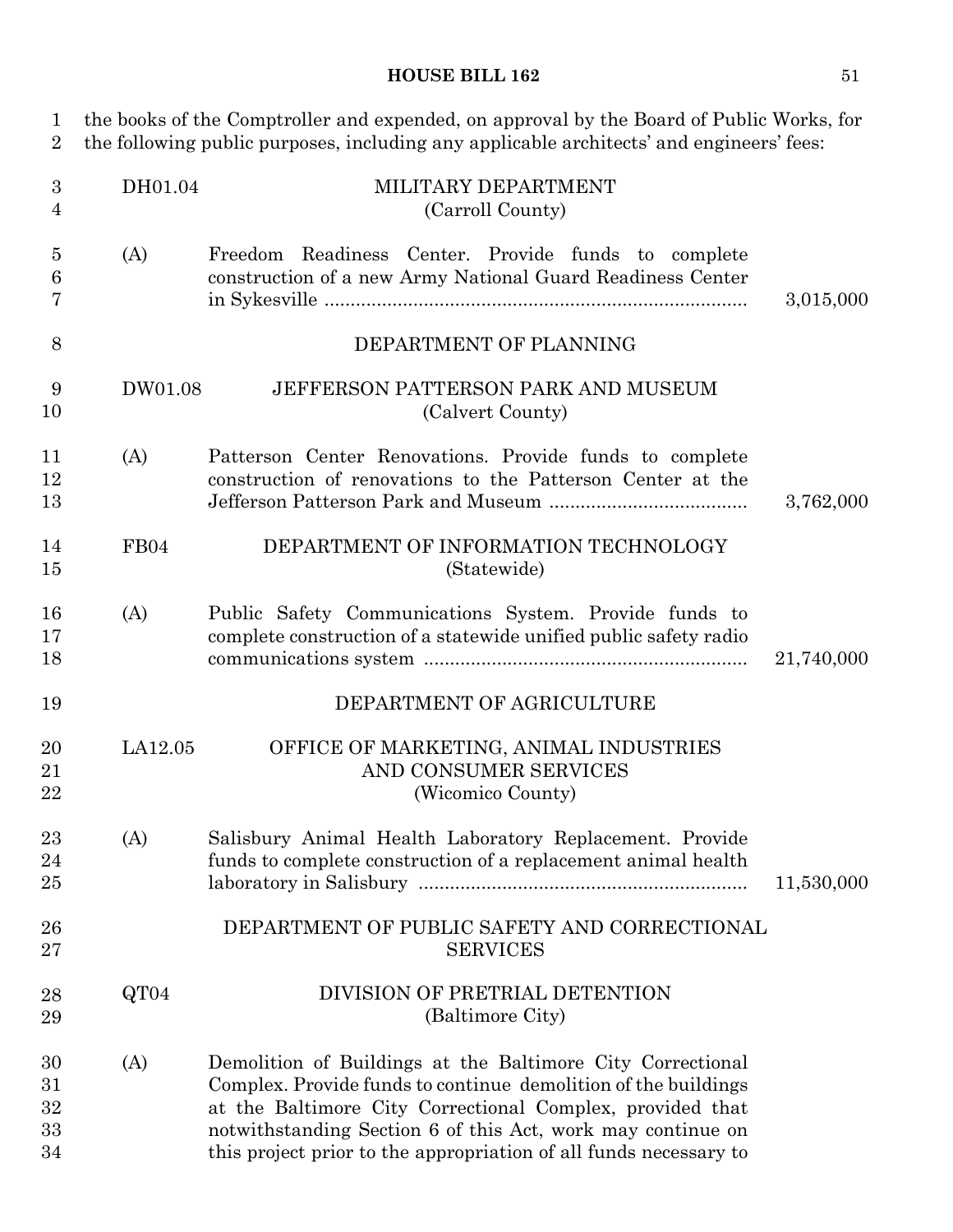|                                    | $52\,$      | <b>HOUSE BILL 162</b>                                                                                                                                                                                                                                                                                                                                                                                |            |
|------------------------------------|-------------|------------------------------------------------------------------------------------------------------------------------------------------------------------------------------------------------------------------------------------------------------------------------------------------------------------------------------------------------------------------------------------------------------|------------|
| $\mathbf{1}$                       |             |                                                                                                                                                                                                                                                                                                                                                                                                      | 18,816,000 |
| $\overline{2}$                     |             | UNIVERSITY SYSTEM OF MARYLAND                                                                                                                                                                                                                                                                                                                                                                        |            |
| $\boldsymbol{3}$<br>$\overline{4}$ | RB21        | UNIVERSITY OF MARYLAND, BALTIMORE<br>(Baltimore City)                                                                                                                                                                                                                                                                                                                                                |            |
| $\overline{5}$<br>6<br>7<br>8      | (A)         | Central Electric Substation and Electrical Infrastructure<br>Upgrades. Provide funds to continue construction of an electric<br>substation, recycling center, and electrical infrastructure<br>upgrades for the University of Maryland, Baltimore                                                                                                                                                    | 13,721,000 |
| 9<br>10                            | RB22        | UNIVERSITY OF MARYLAND, COLLEGE PARK<br>(Prince George's County)                                                                                                                                                                                                                                                                                                                                     |            |
| 11<br>12                           | (A)         | New Cole Field House. Provide funds to complete construction<br>of a human performance and academic research facility                                                                                                                                                                                                                                                                                | 3,941,000  |
| 13<br>14<br>15<br>16<br>17         | (B)         | School of Public Policy Building. Provide funds to continue<br>construction of the School of Public Policy Building, provided<br>that notwithstanding Section 6 of this Act, work may continue<br>on this project prior to the appropriation of all funds necessary                                                                                                                                  | 12,500,000 |
| 18<br>19                           | RB24        | <b>TOWSON UNIVERSITY</b><br>(Baltimore County)                                                                                                                                                                                                                                                                                                                                                       |            |
| 20<br>21                           | (A)         | Science Facility. Provide funds to complete construction of a                                                                                                                                                                                                                                                                                                                                        | 66,225,000 |
| 22<br>23                           | <b>RB36</b> | UNIVERSITY SYSTEM OF MARYLAND OFFICE<br>(St. Mary's County)                                                                                                                                                                                                                                                                                                                                          |            |
| 24<br>25<br>26<br>27               | (A)         | Southern Maryland Regional Higher Education Center.<br>Provide funds to complete construction of a third building on<br>the Southern Maryland Regional Higher Education Center<br>Campus to provide academic and research laboratory space                                                                                                                                                           | 40,757,000 |
| 28<br>29                           | RIO0        | MARYLAND HIGHER EDUCATION COMMISSION<br>(Statewide)                                                                                                                                                                                                                                                                                                                                                  |            |
| 30<br>31<br>32<br>33<br>34<br>35   | (A)         | Community College Facilities Grant Program. Provide funds to<br>assist the subdivisions in the acquisition of property and in the<br>design, construction, renovation, and equipping of local and<br>regional community college buildings, site improvements, and<br>facilities. The funds appropriated for this purpose shall be<br>administered in accordance with $\S$ 11-105(j) of the Education |            |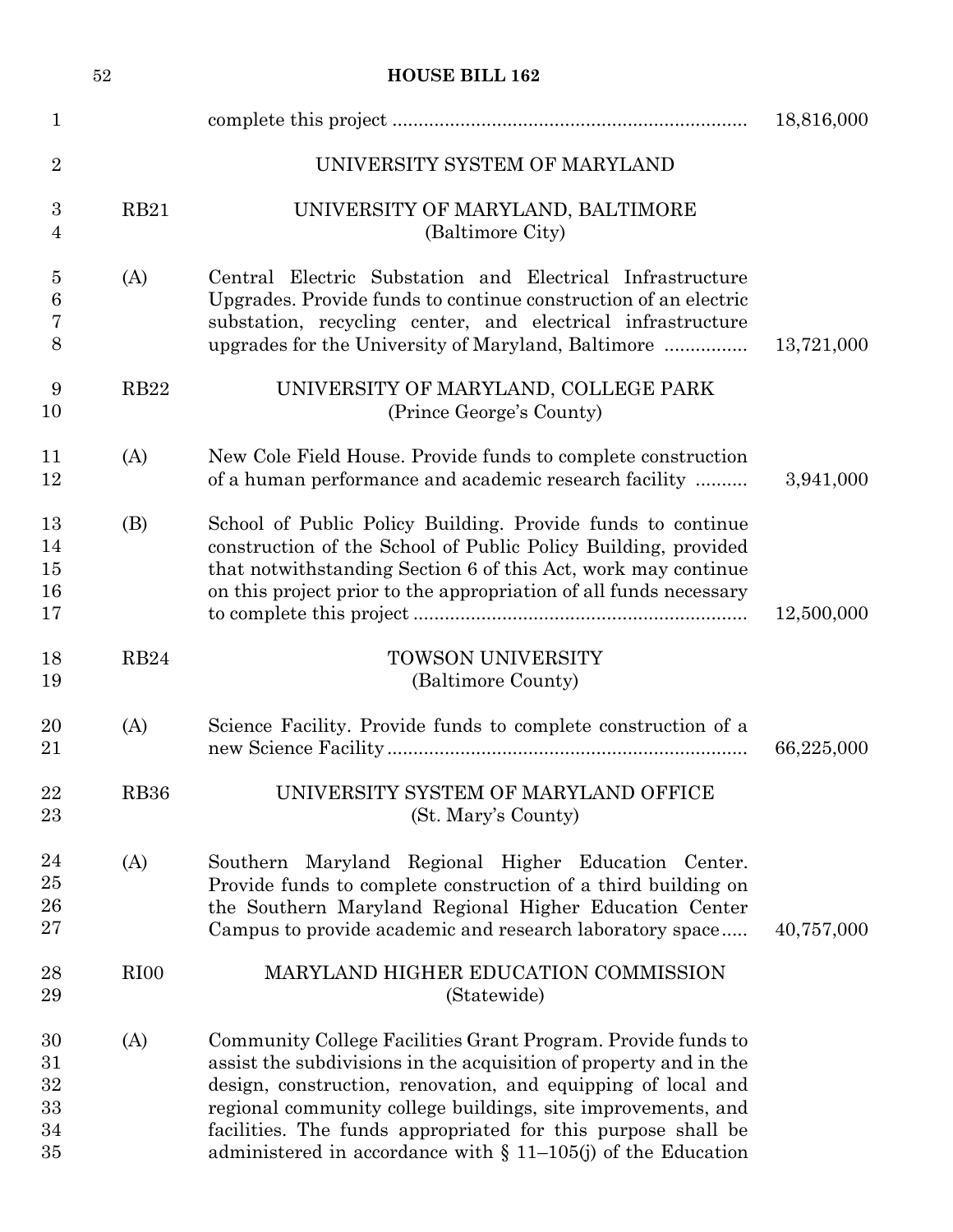| $\mathbf 1$<br>$\overline{2}$<br>3                                          |                   | Article, provided that notwithstanding Section 6 of this Act,<br>work may continue on each of these projects prior to the<br>appropriation of all funds necessary to complete the project                                                                                                                                                                                                                                                                                                                                                                                                                                                                                                                   | 50,844,000 |
|-----------------------------------------------------------------------------|-------------------|-------------------------------------------------------------------------------------------------------------------------------------------------------------------------------------------------------------------------------------------------------------------------------------------------------------------------------------------------------------------------------------------------------------------------------------------------------------------------------------------------------------------------------------------------------------------------------------------------------------------------------------------------------------------------------------------------------------|------------|
| 4<br>$\overline{5}$<br>6                                                    |                   | (1)<br>Anne Arundel Community College -<br>Health<br>Sciences<br>and<br><b>Biology</b><br>Building (Anne Arundel County)<br>27,500,000                                                                                                                                                                                                                                                                                                                                                                                                                                                                                                                                                                      |            |
| 7<br>8<br>9<br>10                                                           |                   | College of Southern Maryland –<br>(2)<br>New Health Sciences Center -<br>Hughesville Regional Campus<br>9,979,000                                                                                                                                                                                                                                                                                                                                                                                                                                                                                                                                                                                           |            |
| 11<br>12<br>13<br>14<br>15                                                  |                   | (3)<br>Community College of Baltimore<br>County - Essex - Health Careers<br>Technology<br>Building<br>and<br>Renovation and Expansion Project<br>13,365,000                                                                                                                                                                                                                                                                                                                                                                                                                                                                                                                                                 |            |
| 16<br>17                                                                    | RM <sub>00</sub>  | MORGAN STATE UNIVERSITY<br>(Baltimore City)                                                                                                                                                                                                                                                                                                                                                                                                                                                                                                                                                                                                                                                                 |            |
| 18<br>19<br>20                                                              | (A)               | New Student Services Support Building. Provide funds to<br>complete construction of a new Student Services Support                                                                                                                                                                                                                                                                                                                                                                                                                                                                                                                                                                                          | 20,385,000 |
| 21                                                                          | U <sub>B</sub> 00 | MARYLAND ENVIRONMENTAL SERVICE                                                                                                                                                                                                                                                                                                                                                                                                                                                                                                                                                                                                                                                                              |            |
| $\bf{22}$<br>23<br>24<br>25<br>26<br>27<br>28<br>29<br>30<br>31<br>32<br>33 | (A)               | Infrastructure Improvement Fund. Provide funds to design,<br>construct, and equip water and wastewater facility<br>improvements for State institutions, provided<br>that<br>notwithstanding Section 6 of this Act, work may commence on<br>a project prior to the appropriation of all funds necessary to<br>complete the project. Expenditures for any of the following<br>projects may not exceed the amount listed therein by more than<br>7.5% without notification to the General Assembly. Funds may<br>be spent only on the projects listed below or on prior or future<br>authorized projects. Expenditure of any part of this<br>appropriation for a prior or future authorized project shall also | 2,228,000  |
| 34<br>35<br>36                                                              |                   | Eastern Correctional Institution -<br>(1)<br>Co-Generation Plant Upgrades<br>1,193,000                                                                                                                                                                                                                                                                                                                                                                                                                                                                                                                                                                                                                      |            |
| 37<br>38                                                                    |                   | Eastern Pre-Release - Wastewater<br>(2)<br>Treatment Plant (Queen's Anne                                                                                                                                                                                                                                                                                                                                                                                                                                                                                                                                                                                                                                    |            |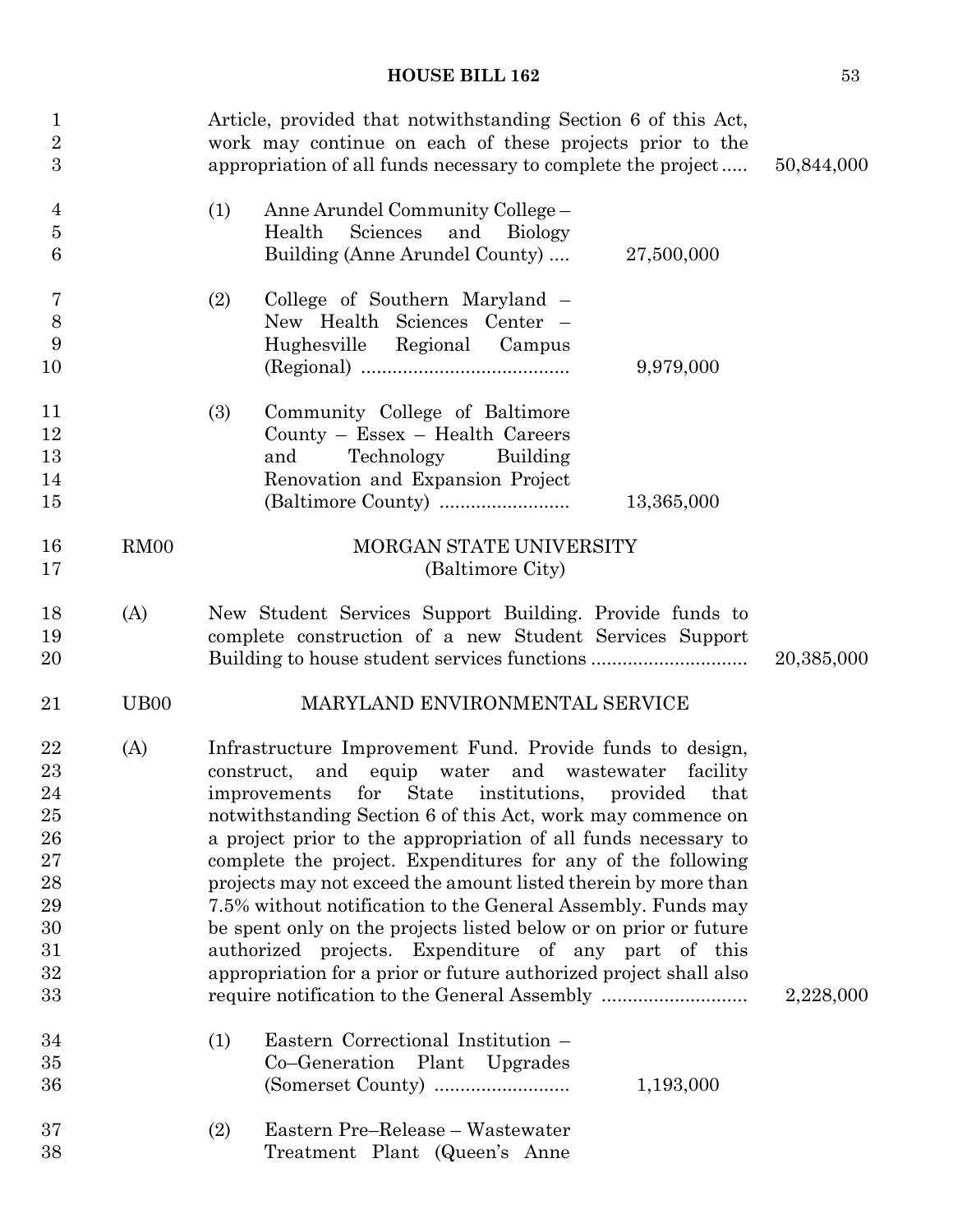|                                                                        | <b>HOUSE BILL 162</b><br>54                                                                                                                                                                                                                                                                                                                                                                                                                                                                                                                                                                                                |                                                                                                                                                                                                                                                                                                                                                                                                                                                                      |  |  |  |  |
|------------------------------------------------------------------------|----------------------------------------------------------------------------------------------------------------------------------------------------------------------------------------------------------------------------------------------------------------------------------------------------------------------------------------------------------------------------------------------------------------------------------------------------------------------------------------------------------------------------------------------------------------------------------------------------------------------------|----------------------------------------------------------------------------------------------------------------------------------------------------------------------------------------------------------------------------------------------------------------------------------------------------------------------------------------------------------------------------------------------------------------------------------------------------------------------|--|--|--|--|
| $\mathbf 1$                                                            |                                                                                                                                                                                                                                                                                                                                                                                                                                                                                                                                                                                                                            | 881,000                                                                                                                                                                                                                                                                                                                                                                                                                                                              |  |  |  |  |
| $\overline{2}$<br>$\boldsymbol{3}$<br>$\overline{4}$<br>$\overline{5}$ |                                                                                                                                                                                                                                                                                                                                                                                                                                                                                                                                                                                                                            | (3)<br>Hill<br>Fair<br>Natural<br>Resources<br>Area<br>Management<br>$\equiv$<br>Water<br>Treatment Plant and Distribution<br>System Upgrade (Cecil County)<br>154,000                                                                                                                                                                                                                                                                                               |  |  |  |  |
| $6\phantom{.}6$<br>7                                                   | WA01                                                                                                                                                                                                                                                                                                                                                                                                                                                                                                                                                                                                                       | DEPARTMENT OF STATE POLICE<br>(Allegany County)                                                                                                                                                                                                                                                                                                                                                                                                                      |  |  |  |  |
| 8<br>9<br>10<br>11<br>12                                               | (A)                                                                                                                                                                                                                                                                                                                                                                                                                                                                                                                                                                                                                        | New Cumberland Barrack and Garage. Provide funds to<br>continue construction of a new Cumberland Barrack and<br>Garage, provided that notwithstanding Section 6 of this Act,<br>work may continue on this project prior to the appropriation of<br>7,030,000                                                                                                                                                                                                         |  |  |  |  |
| 13                                                                     | SECTION 13. AND BE IT FURTHER ENACTED, That:                                                                                                                                                                                                                                                                                                                                                                                                                                                                                                                                                                               |                                                                                                                                                                                                                                                                                                                                                                                                                                                                      |  |  |  |  |
| 14<br>15<br>16<br>17<br>18<br>19<br>20                                 | The Board of Public Works may borrow money and incur indebtedness on<br>(1)<br>behalf of the State of Maryland through a State loan to be known as the Maryland<br>Consolidated Capital Bond Loan Preauthorization Act of 2020 in total principal amount of<br>\$23,678,000. These loans shall be evidenced by the issuance, sale, and delivery of State<br>general obligation bonds authorized by a resolution of the Board of Public Works and<br>issued, sold, and delivered in accordance with $\S$ 8-117 through 8-124 and 8-131.2 of the<br>State Finance and Procurement Article of the Annotated Code of Maryland. |                                                                                                                                                                                                                                                                                                                                                                                                                                                                      |  |  |  |  |
| 21<br>22<br>23                                                         | (2)                                                                                                                                                                                                                                                                                                                                                                                                                                                                                                                                                                                                                        | The bonds to evidence these loans or installments of these loans may be sold<br>as a single issue or may be consolidated and sold as part of a single issue of bonds under $\S$<br>8-122 of the State Finance and Procurement Article.                                                                                                                                                                                                                               |  |  |  |  |
| 24<br>25<br>26<br>27<br>28                                             | (3)                                                                                                                                                                                                                                                                                                                                                                                                                                                                                                                                                                                                                        | The cash proceeds of the sale of the bonds shall be paid to the Treasurer and<br>first shall be applied to the payment of the expenses of issuing, selling, and delivering the<br>bonds, unless funds for this purpose are otherwise provided, and then shall be credited on<br>the books of the Comptroller and expended, on approval by the Board of Public Works, for<br>the following public purposes, including any applicable architects' and engineers' fees: |  |  |  |  |
| 29<br>30                                                               |                                                                                                                                                                                                                                                                                                                                                                                                                                                                                                                                                                                                                            | DEPARTMENT OF PUBLIC SAFETY AND CORRECTIONAL<br><b>SERVICES</b>                                                                                                                                                                                                                                                                                                                                                                                                      |  |  |  |  |
| 31<br>32                                                               | QT04                                                                                                                                                                                                                                                                                                                                                                                                                                                                                                                                                                                                                       | DIVISION OF PRETRIAL DETENTION<br>(Baltimore City)                                                                                                                                                                                                                                                                                                                                                                                                                   |  |  |  |  |
| 33<br>34<br>35                                                         | (A)                                                                                                                                                                                                                                                                                                                                                                                                                                                                                                                                                                                                                        | Demolition of Buildings at the Baltimore City Correctional<br>Complex. Provide funds to complete the demolition of buildings<br>4,703,000                                                                                                                                                                                                                                                                                                                            |  |  |  |  |
| 36                                                                     |                                                                                                                                                                                                                                                                                                                                                                                                                                                                                                                                                                                                                            | UNIVERSITY SYSTEM OF MARYLAND                                                                                                                                                                                                                                                                                                                                                                                                                                        |  |  |  |  |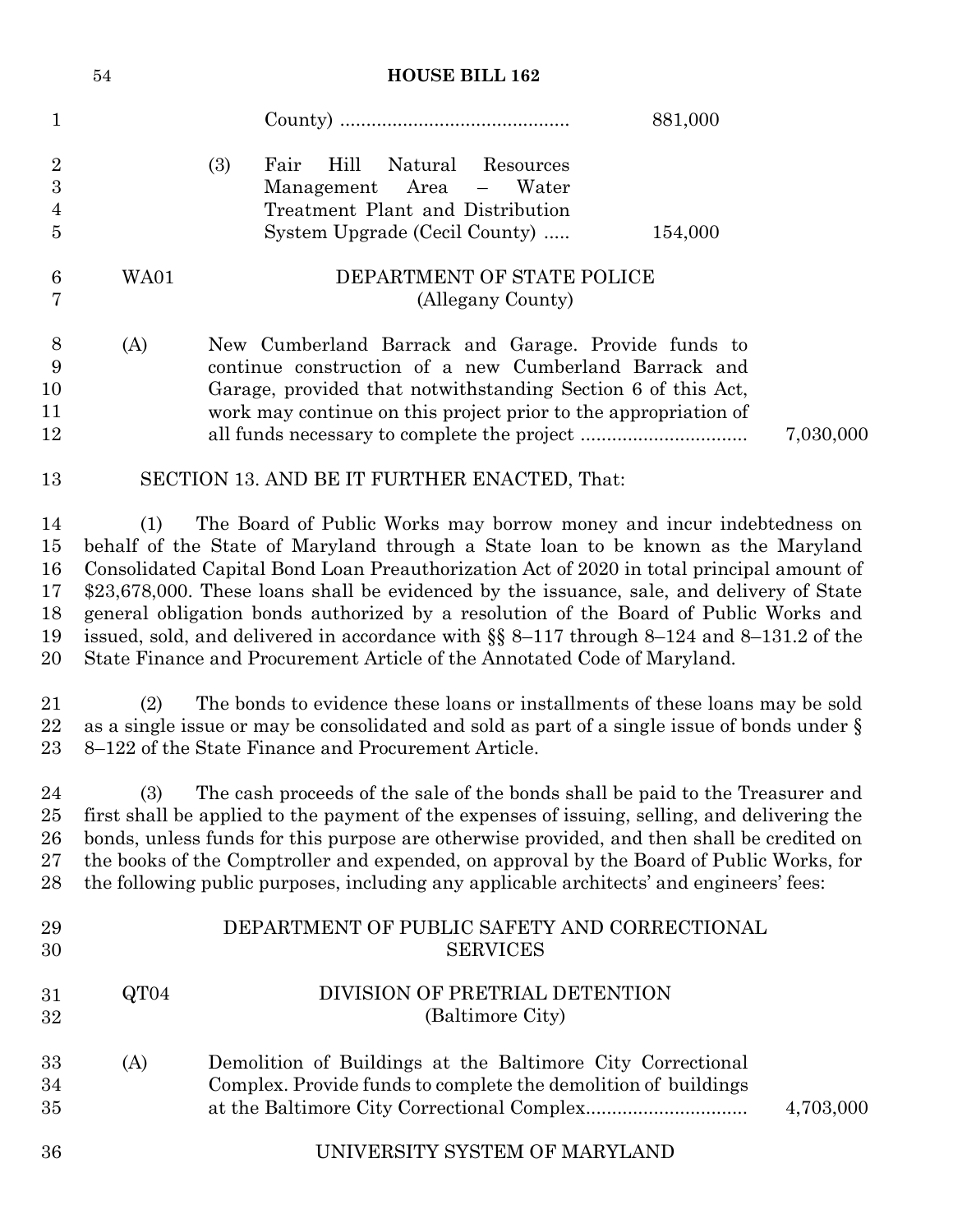| $\mathbf{1}$<br>$\overline{2}$                                                       | <b>RB22</b>      | UNIVERSITY OF MARYLAND, COLLEGE PARK<br>(Prince George's County)                                                                                                                                                                                                                                                                                                                                                                                                                                                                                                                                                                                                                                                                            |            |
|--------------------------------------------------------------------------------------|------------------|---------------------------------------------------------------------------------------------------------------------------------------------------------------------------------------------------------------------------------------------------------------------------------------------------------------------------------------------------------------------------------------------------------------------------------------------------------------------------------------------------------------------------------------------------------------------------------------------------------------------------------------------------------------------------------------------------------------------------------------------|------------|
| $\boldsymbol{3}$<br>4                                                                | (A)              | School of Public Policy Building. Provide funds to complete                                                                                                                                                                                                                                                                                                                                                                                                                                                                                                                                                                                                                                                                                 | 2,100,000  |
| $\bf 5$<br>6                                                                         | RI <sub>00</sub> | MARYLAND HIGHER EDUCATION COMMISSION<br>(Statewide)                                                                                                                                                                                                                                                                                                                                                                                                                                                                                                                                                                                                                                                                                         |            |
| 7<br>$8\,$<br>9<br>10<br>11<br>12<br>13<br>14<br>15<br>16<br>17<br>18                | (A)              | Community College Facilities Grant Program. Provide funds to<br>assist the subdivisions in the acquisition of property and in the<br>design, construction, renovation, and equipping of local and<br>regional community college buildings, site improvements, and<br>facilities. The funds appropriated for this purpose shall be<br>administered in accordance with $\S$ 11–105(j) of the Education<br>Article, provided that notwithstanding Section 6 of this Act,<br>work may continue on each of these projects prior to the<br>appropriation of all funds necessary to complete the project<br>Anne Arundel Community College -<br>(1)<br>Health<br>Sciences<br>and<br><b>Biology</b><br>Building (Anne Arundel County)<br>15,152,000 | 15,152,000 |
| 19                                                                                   | UB <sub>00</sub> | MARYLAND ENVIRONMENTAL SERVICE                                                                                                                                                                                                                                                                                                                                                                                                                                                                                                                                                                                                                                                                                                              |            |
| 20<br>21<br>$\bf{22}$<br>23<br>24<br>25<br>26<br>$\sqrt{27}$<br>28<br>29<br>30<br>31 | (A)              | Infrastructure Improvement Fund. Provide funds to design,<br>equip water<br>and<br>wastewater<br>construct,<br>and<br>facility<br>for<br>State institutions,<br>that<br>improvements<br>provided<br>notwithstanding Section 6 of this Act, work may commence on<br>a project prior to the appropriation of all funds necessary to<br>complete the project. Expenditures for any of the following<br>projects may not exceed the amount listed therein by more than<br>7.5% without notification to the General Assembly. Funds may<br>be spent only on the projects listed below or on prior or future<br>authorized projects. Expenditure of any part of this<br>appropriation for a prior or future authorized project shall also         | 273,000    |
| 32<br>33<br>34                                                                       |                  | Eastern Correctional Institution -<br>(1)<br>Co-Generation Plant Upgrades<br>273,000                                                                                                                                                                                                                                                                                                                                                                                                                                                                                                                                                                                                                                                        |            |
| 35<br>36                                                                             | WA01             | DEPARTMENT OF STATE POLICE<br>(Allegany County)                                                                                                                                                                                                                                                                                                                                                                                                                                                                                                                                                                                                                                                                                             |            |
| 37                                                                                   | (A)              | New Cumberland Barrack and Garage. Provide funds to                                                                                                                                                                                                                                                                                                                                                                                                                                                                                                                                                                                                                                                                                         |            |